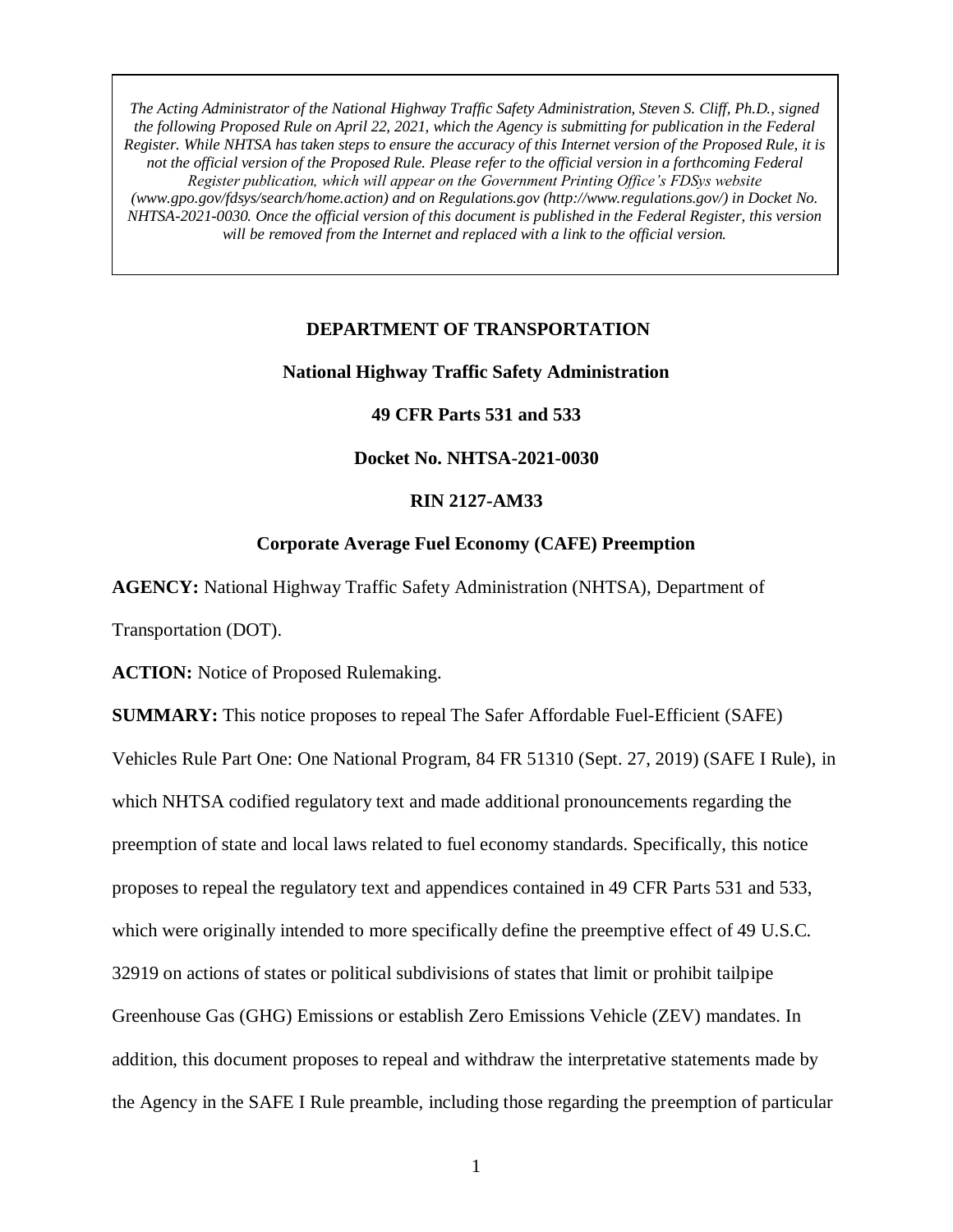state GHG standards or ZEV mandates. NHTSA tentatively believes that the NHTSA provisions of the SAFE I Rule exceeded the Agency's authority, and that repealing those provisions will ensure that the public is not confused regarding the effect and rescission of the positions taken in the SAFE I Rule. In so doing, NHTSA is restoring the Agency's previous approach to EPCA preemption, and reaffirming that the statutory text of Section 32919, rather than the Agency's regulations, defines the preemption analysis.

**DATES:** *Comments:* Comments must be received by [INSERT DATE 30 DAYS AFTER DATE OF PUBLICATION IN THE FEDERAL REGISTER].

**ADDRESSES:** You may submit comments to the docket number identified in the heading of this document by any of the following methods:

- Federal eRulemaking Portal: Go to http://www.regulations.gov. Follow the online instructions for submitting comments.
- Mail: Docket Management Facility, M-30, U.S. Department of Transportation, West Building, Ground Floor, Room W12-140, 1200 New Jersey Avenue SE., Washington, DC 20590.
- Hand Delivery or Courier: U.S. Department of Transportation, West Building, Ground Floor, Room W12-140, 1200 New Jersey Avenue SE., Washington, DC, between 9 a.m. and 5 p.m. Eastern time, Monday through Friday, except Federal holidays.
- Fax: 202-493-2251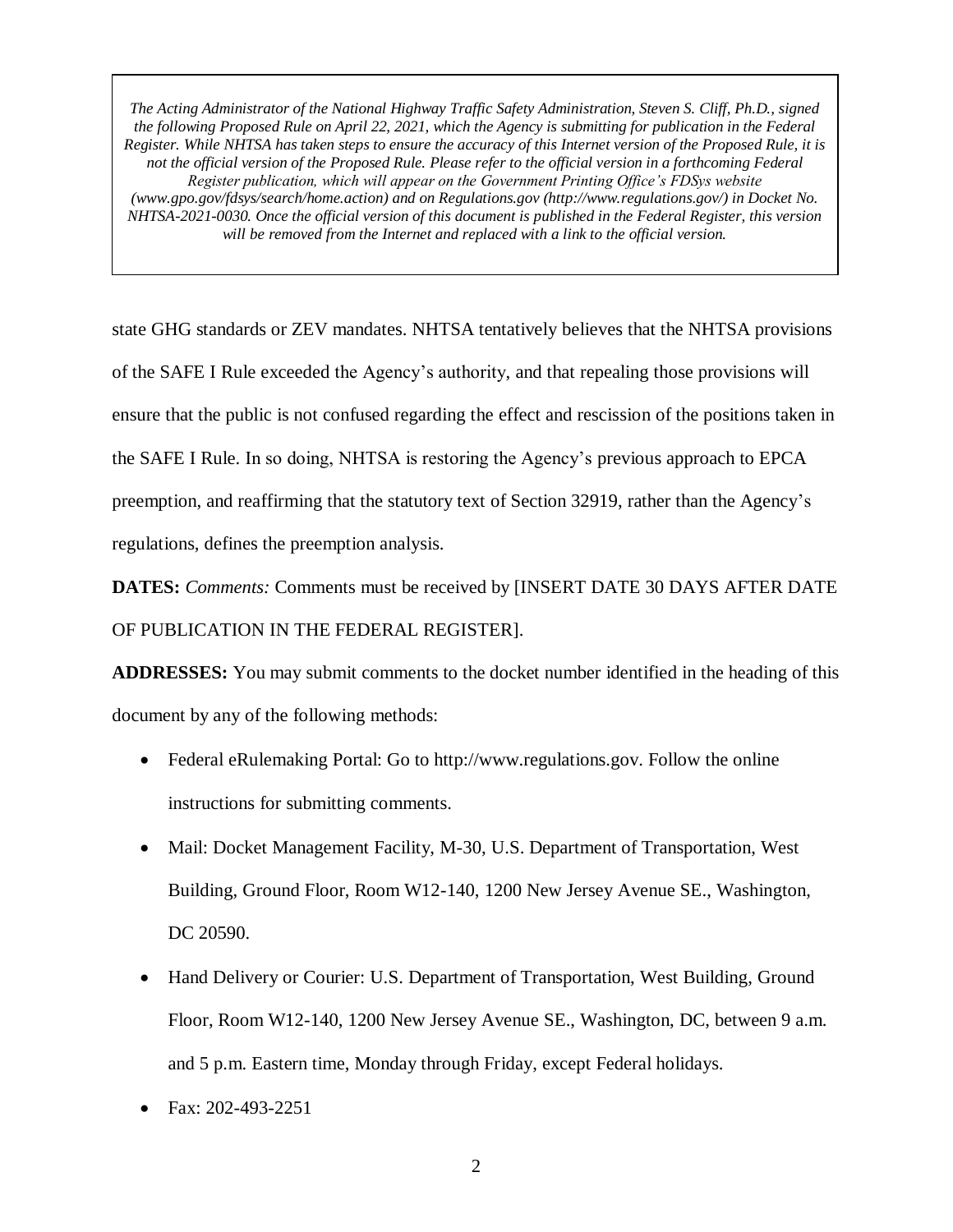# **FOR FURTHER INFORMATION CONTACT:** Hunter B. Oliver, Office of Chief Counsel,

NHTSA, telephone (202) 366-5263, facsimile (202) 366-3820, 1200 New Jersey Ave, SE,

Washington, DC 20590.

### **SUPPLEMENTARY INFORMATION:**

Table of Contents

- A. Public Participation
- B. Executive Summary
- C. Statutory and Regulatory Background
- D. Reconsideration Authority
- E. Proposed Repeal of Regulations in the SAFE I Rule
- F. Proposed Repeal of Preemption Interpretations in the SAFE I Rule

G. Repealing the regulations and positions announced in the SAFE I rulemaking remains appropriate even if NHTSA possessed the authority for the rulemaking.

- H. Rulemaking Analyses and Notices
	- 1. Executive Order 12866, Executive Order 13563, and DOT Regulatory Policies and

Procedures

- 2. Regulatory Flexibility Act
- 3. Executive Order 13132 (Federalism)
- 4. Unfunded Mandates Reform Act of 1995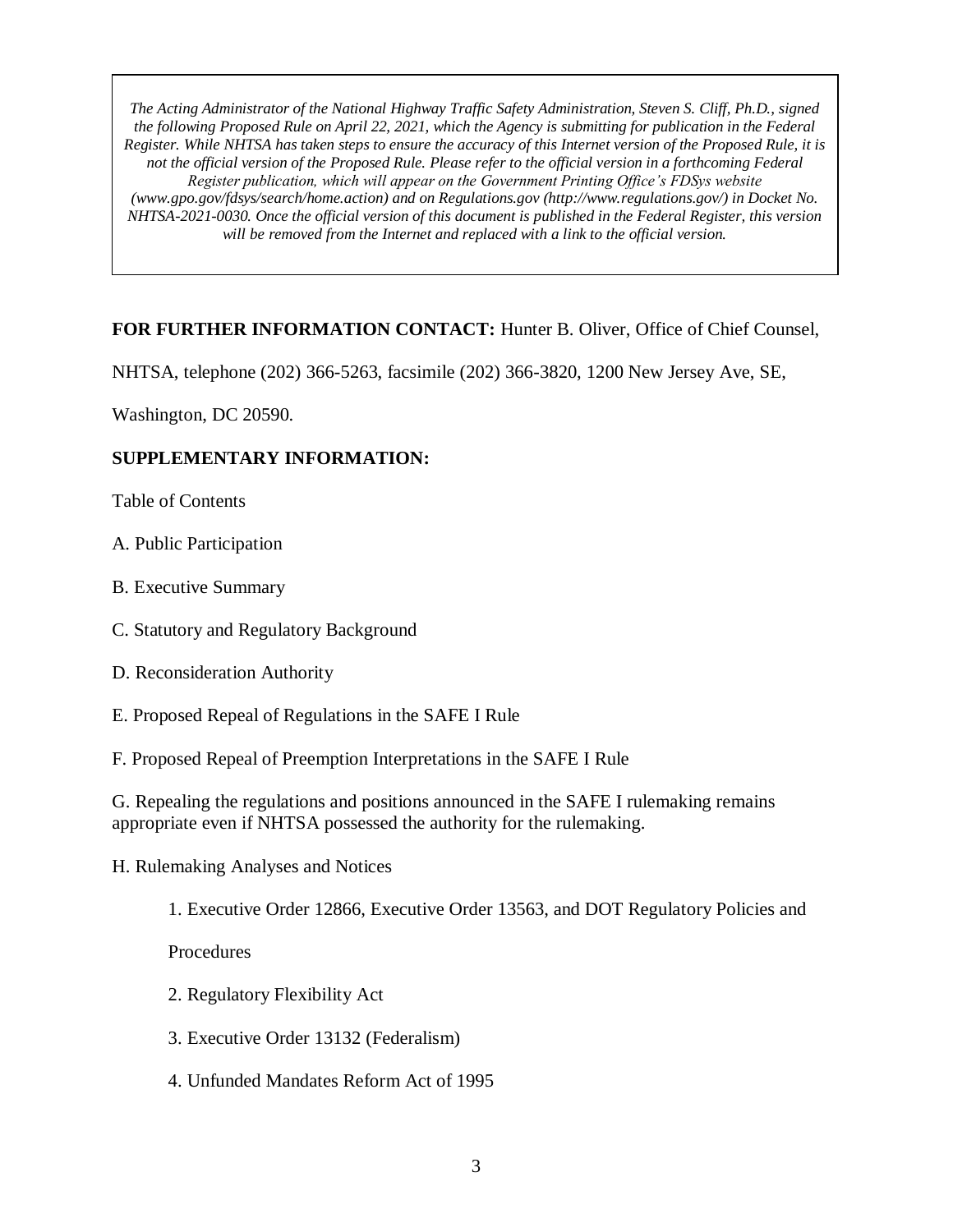5. National Environmental Policy Act

6. Executive Order 12988 (Civil Justice Reform)

7. Paperwork Reduction Act

8. Privacy Act

#### **A. Public Participation**

 $\overline{a}$ 

NHTSA requests comment on all aspects of this proposed rule. This section describes how you can participate in this process.

(1) How do I prepare and submit comments?

Your comments must be written. To ensure that your comments are correctly filed in the docket, please include the docket number NHTSA-2021-0030 in your comments. If you are submitting comments electronically as a PDF (Adobe) file, we ask that the documents submitted be scanned using the Optical Character Recognition (OCR) process, thus allowing NHTSA to search and copy certain portions of your submissions.<sup>1</sup> Please note that pursuant to the Data Quality Act, in order for the substantive data to be relied upon and used by NHTSA, it must meet the information quality standards set forth in the Office of Management and Budget (OMB) and Department of Transportation (DOT) Data Quality Act guidelines. Accordingly, we encourage you to consult the guidelines in preparing your comments. OMB's guidelines may be accessed at

<sup>&</sup>lt;sup>1</sup> OCR is the process of converting an image of text, such as a scanned paper document or electronic fax file, into computer-editable text.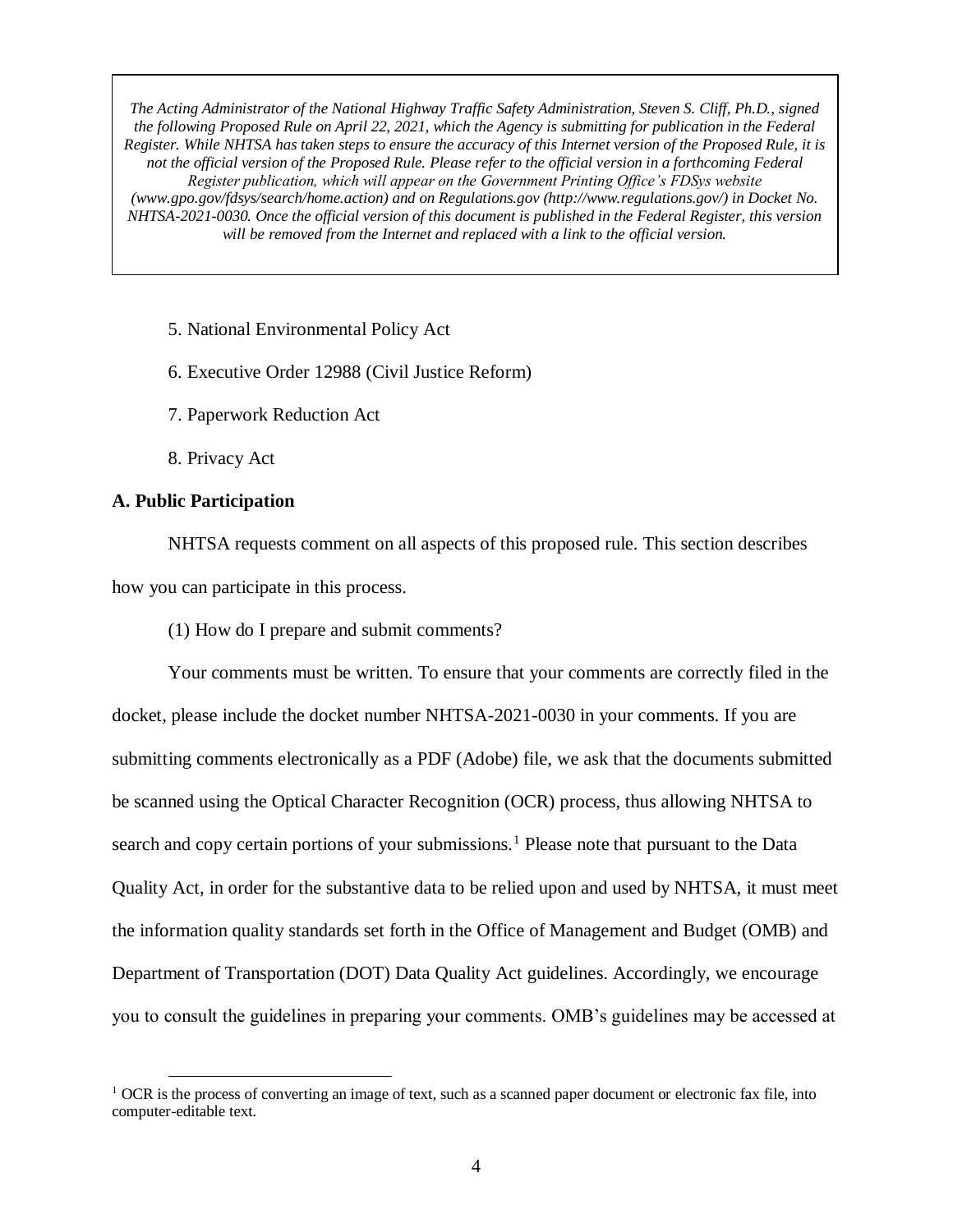https://www.whitehouse.gov/omb/information-regulatory-affairs/information-policy/. DOT's guidelines may be accessed at https://www.transportation.gov/dot-information-disseminationquality-guidelines.

# (2) Tips for Preparing Your Comments

When submitting comments, please remember to:

- Identify the rulemaking by docket number and other identifying information (subject heading, Federal Register date and page number).
- Explain why you agree or disagree, suggest alternatives, and substitute language for your requested changes.
- Describe any assumptions and provide any technical information and/or data that you used.
- If you estimate potential costs or burdens, explain how you arrived at your estimate in sufficient detail to allow for it to be reproduced.
- Provide specific examples to illustrate your concerns, and suggest alternatives.
- Explain your views as clearly as possible, avoiding the use of profanity or personal threats.
- Make sure to submit your comments by the comment period deadline identified in the DATES section above.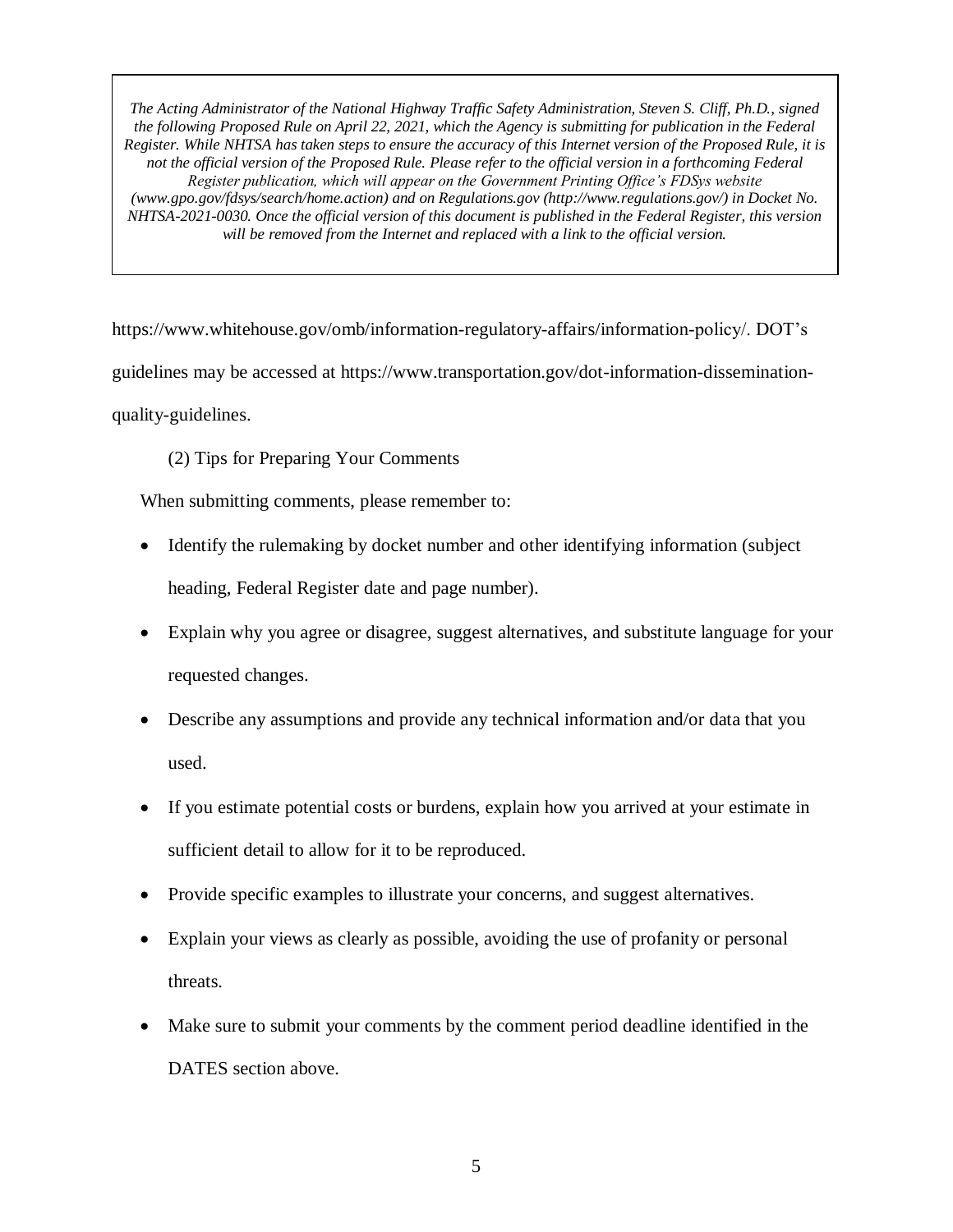(3) How can I be sure that my comments were received?

If you submit your comments by mail and wish Docket Management to notify you upon its receipt of your comments, enclose a self-addressed, stamped postcard in the envelope containing your comments. Upon receiving your comments, Docket Management will return the postcard by mail.

(4) How do I submit confidential business information?

If you wish to submit any information under a claim of confidentiality, you should submit your complete submission, including the information you claim to be confidential business information (CBI), to the NHTSA Chief Counsel. When you send a comment containing CBI, you should include a cover letter setting forth the information specified in our CBI regulation.<sup>2</sup> In addition, you should submit a copy from which you have deleted the claimed CBI to the Docket by one of the methods set forth above.

To facilitate social distancing due to COVID-19, NHTSA is treating electronic submission as an acceptable method for submitting CBI to the Agency under 49 CFR Part 512. Any CBI submissions sent via email should be sent to an attorney in the Office of Chief Counsel at the address given above under FOR FURTHER INFORMATION CONTACT. Likewise, for CBI submissions via a secure file transfer application, an attorney in the Office of Chief Counsel

<sup>2</sup> *See* 49 CFR Part 512.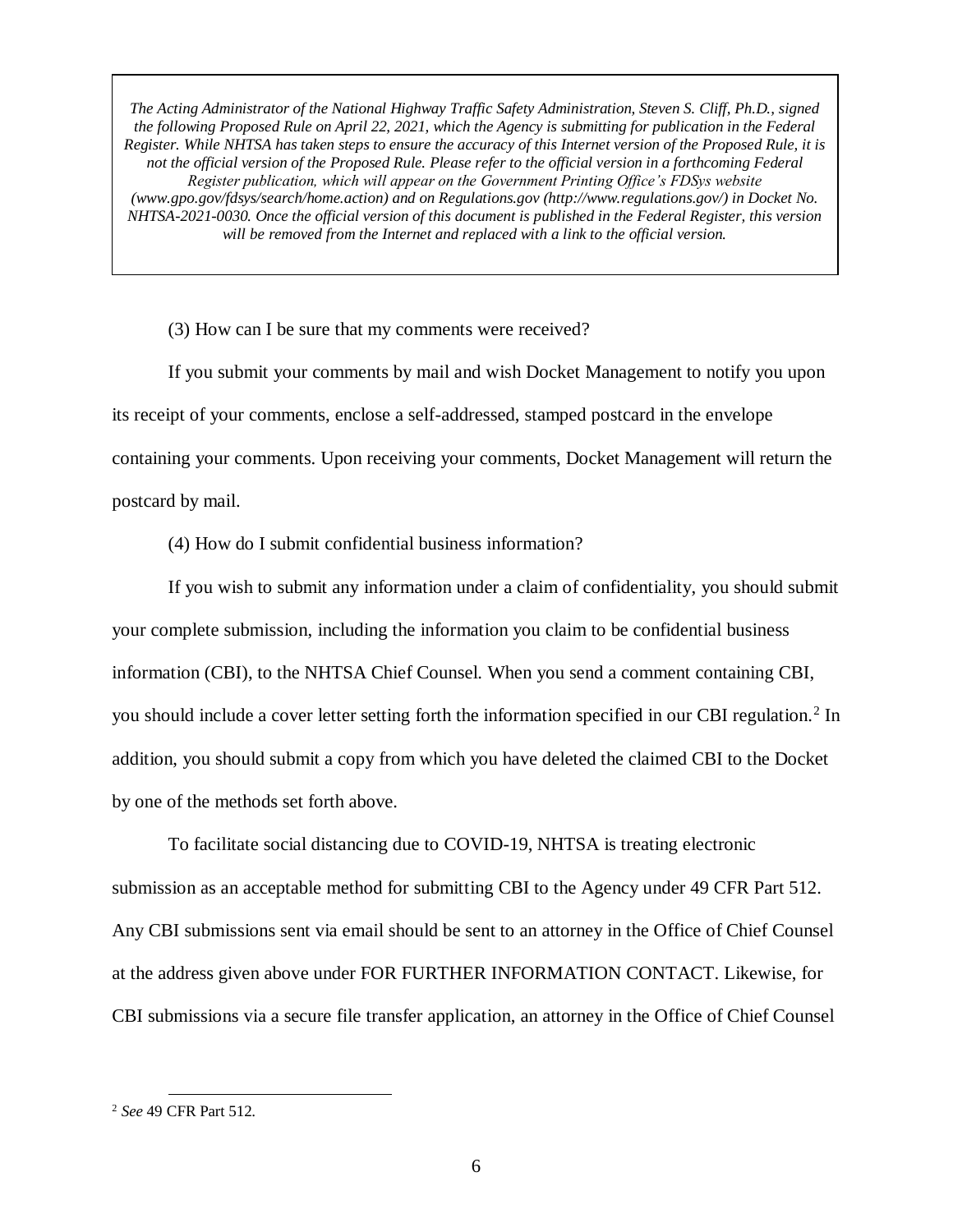must be set to receive a notification when files are submitted and have access to retrieve the submitted files. At this time, regulated entities should not send a duplicate hardcopy of their electronic CBI submissions to DOT headquarters.

Please note that these modified submission procedures are only to facilitate continued operations while maintaining appropriate social distancing due to COVID-19. Regular procedures for Part 512 submissions will resume upon further notice, when NHTSA and regulated entities discontinue operating primarily in telework status.

If you have any questions about CBI or the procedures for claiming CBI, please consult the person identified in the FOR FURTHER INFORMATION CONTACT section.

(5) How can I read the comments submitted by other people?

You may read the materials placed in the docket for this document (*e.g.*, the comments submitted in response to this document by other interested persons) at any time by going to http://www.regulations.gov. Follow the online instructions for accessing the dockets. You may also read the materials at the NHTSA Docket Management Facility by going to the street addresses given above under ADDRESSES.

### **B. Executive Summary**

In September 2019, NHTSA and the Environmental Protection Agency (EPA) finalized a joint agency action relating to the state regulation of GHG emissions from motor vehicles and ZEV mandates. In that action, NHTSA codified numbered regulatory text that repeated the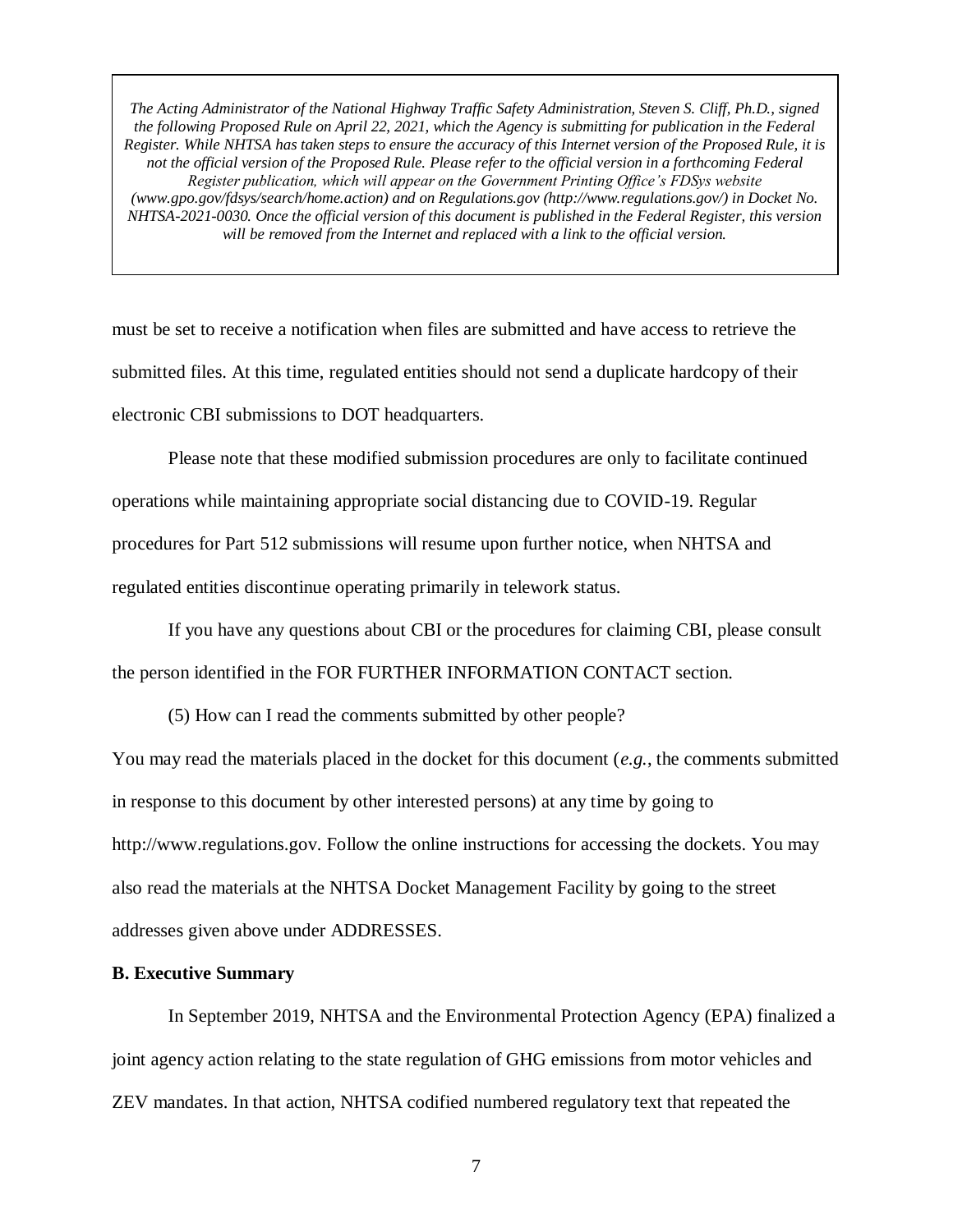existing statutory provisions and, in codified appendices, expressly declared that certain types of state regulation were preempted due to a perceived irreconcilable conflict with the Agency's fuel economy standards. In addition, the Agency made further statements throughout the rule's preamble that attempted to categorically label existing state regulations—particularly those from the State of California—as preempted under the codified regulations and associated statutory text. As part of the SAFE I action, EPA also revoked a waiver that EPA had previously extended to the State of California, under Section 209 of the Clean Air Act, to regulate motor vehicle emissions through GHG standards and a ZEV mandate.<sup>3</sup>

The SAFE I Rule represented the first time, in the nearly 50-year history of the CAFE program, that NHTSA had adopted regulations expressly defining the Agency's views on the scope of preemption of state laws that relate to fuel economy. Until 2019, the self-executing express preemption provisions in the governing fuel economy statute, 49 U.S.C. 32919, had always provided the sole codified language on CAFE preemption. Since this statutory language is self-executing, federal courts, as well as federal agencies, states, and local governments,<sup>4</sup> had come to understand the fundamental operation of CAFE preemption and applied it on a case-by-

<sup>3</sup> This proposed rule is being issued only by NHTSA. As such, to the extent EPA subsequently undertakes an action to reconsider the revocation of California's Section 209 waiver, such action would occur through a separate, independent proceeding.

<sup>4</sup> For ease of reference, unless otherwise distinguished herein, the varying levels of State regulatory entities encompassed by the phrase State or a political subdivision of a State are encapsulated in the term "States" as used in the remainder of this document.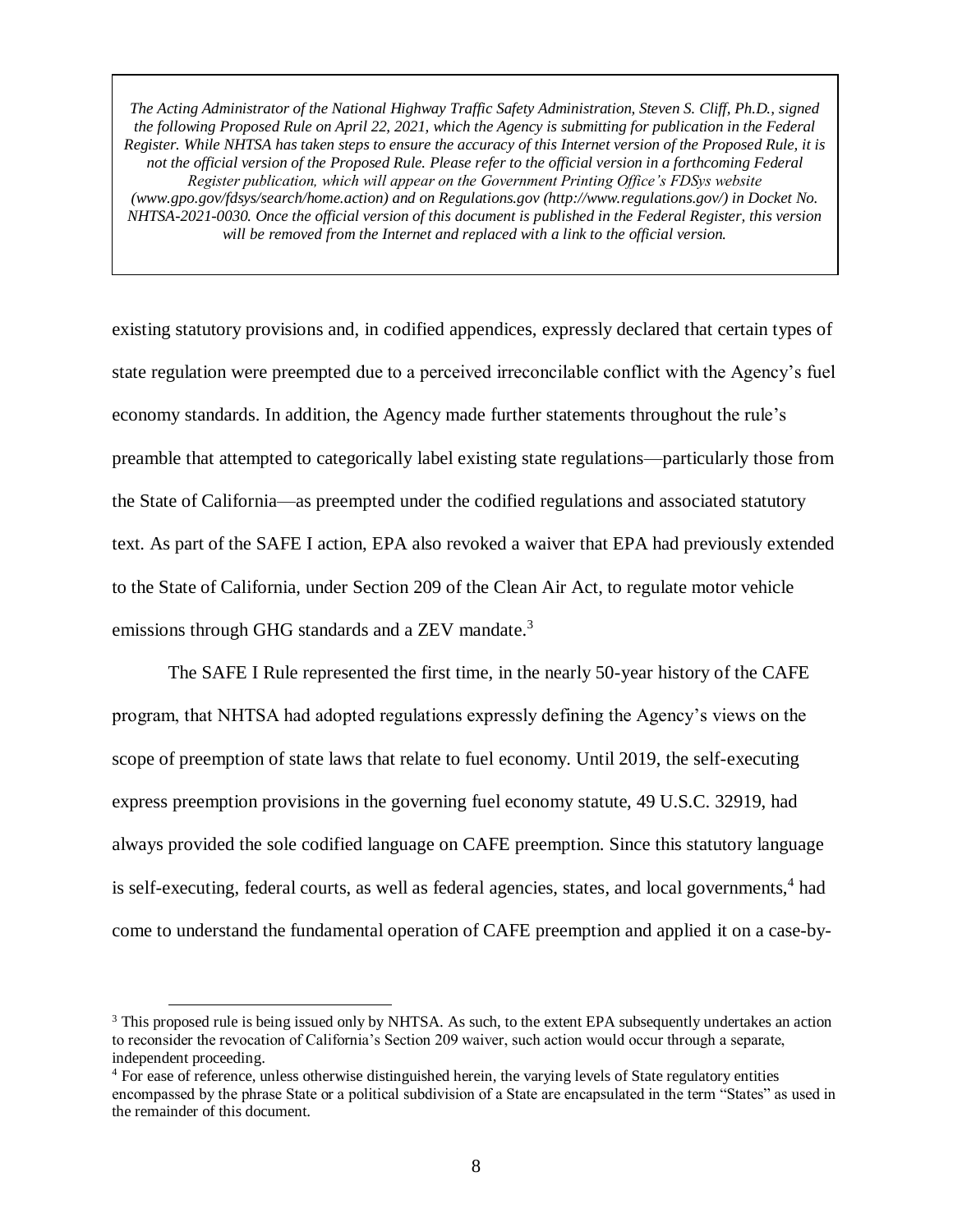case basis, resulting in the development of a significant body of case law, without the need for any corresponding regulations from NHTSA.

Nevertheless, NHTSA finalized the SAFE I Rule in 2019 to prevent what the Agency then perceived to be a risk of regulatory uncertainty and disharmony resulting from an overlap in state motor vehicle GHG emissions regulations and ZEV mandates and NHTSA's fuel economy standards. In an effort to foreclose such perceived instability, NHTSA promulgated regulations that attempted to preempt "any law or regulation of a State or a political subdivision of a State regulating or prohibiting tailpipe carbon dioxide emissions from automobiles,"<sup>5</sup> including state GHG standards and ZEV mandates. In the SAFE I Rule, the Agency described the authority for this sweeping act of preemption as primarily drawn from NHTSA's general mandate to establish national fuel economy standards, rather than from any particular delegation of rulemaking authority in Section 32919.<sup>6</sup> In the same notice, EPA withdrew California's then-existing waiver under the Clean Air Act, relying, in part, on NHTSA's conclusions that those programs were preempted by Section 32919. The final rule was immediately challenged in federal court by

<sup>5</sup> *See* 49 CFR Part 531 App. B (a)(2); 49 CFR Part 533 App. B (a)(2).

<sup>6</sup> *See* NHTSA, EPA, The Safer Affordable Fuel-Efficient (SAFE) Vehicles Rule Part One: One National Program, Final Rule, 84 Fed. Reg. 51310, 51312 (Sept. 27, 2019) ("To ensure that the fuel economy standards NHTSA adopts constitute the uniform national requirements that Congress intended, NHTSA must address the extent to which State and local laws and regulations are preempted by EPCA.").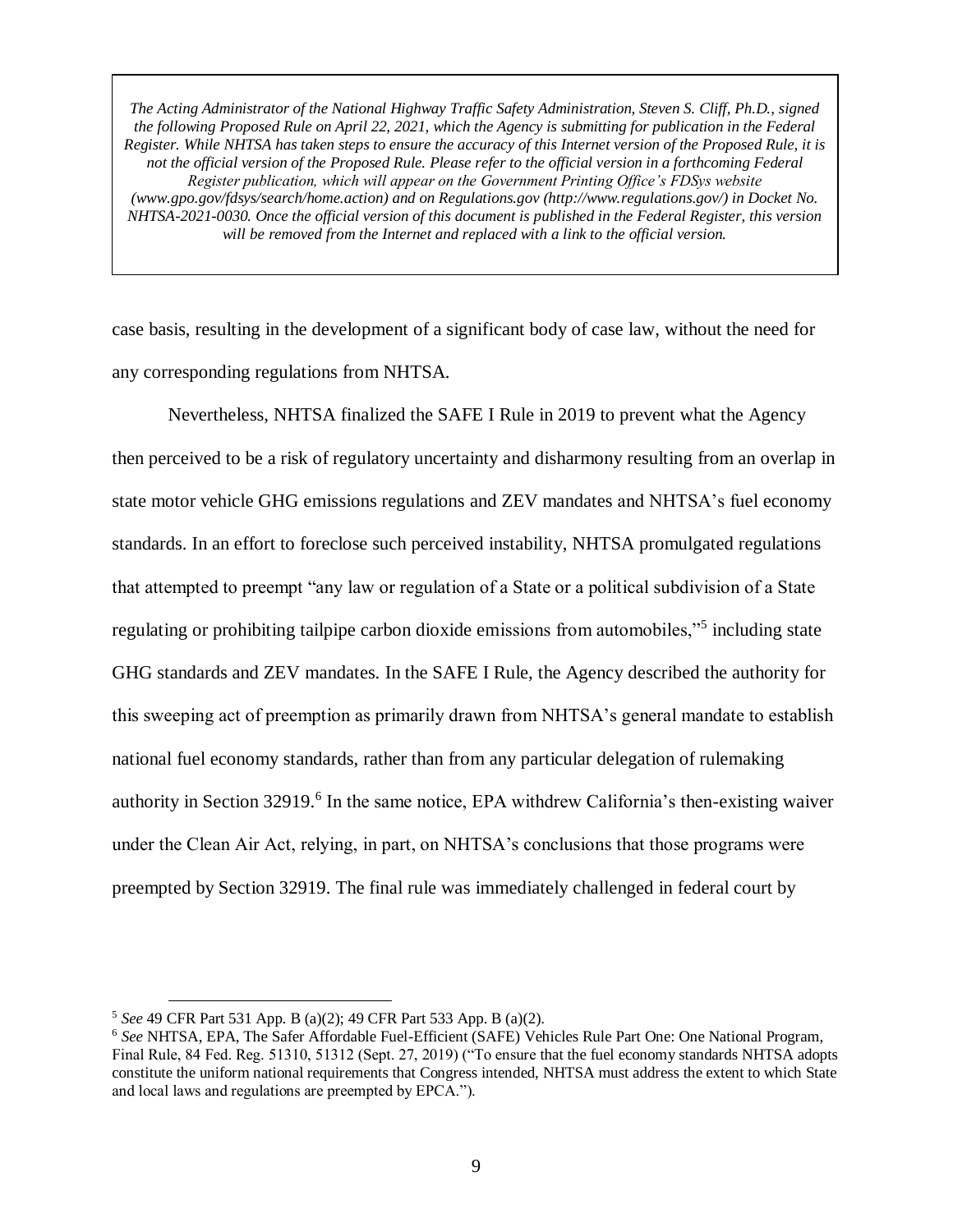numerous stakeholders, including California, many of whom argued that NHTSA exceeded its authority in promulgating the preemption regulations.<sup>7</sup>

On January 20, 2021, President Biden signed Executive Order 13990, "Protecting Public Health and the Environment and Restoring Science To Tackle the Climate Crisis," which, among other actions, directed DOT and NHTSA to immediately review and consider suspending, revising, or rescinding the SAFE I Rule. Accordingly, NHTSA has conducted a comprehensive review of the SAFE I Rule and, in particular, the legality of and need for the regulations and positions that the Agency announced in the SAFE I Rule. As a result of this review, NHTSA now has substantial doubts about whether the SAFE I Rule was a proper exercise of the Agency's statutory authority with respect to CAFE preemption, particularly as to whether NHTSA had authority to define the scope of EPCA preemption through legislative rules, carrying the force and effect of law. Accordingly, in this document, NHTSA proposes to fully repeal and withdraw the codified regulations, as well as any associated interpretations or views on EPCA preemption contained in the SAFE I Rule, including in the regulatory text of Sections 531.7, 533.7, Appendices B to Parts 531 and 533, and the Preambles.

<sup>7</sup> *See generally Union of Concerned Scientists, et al. v. NHTSA, et al*., No. 19-1230 (D.C. Cir.) (on February 8, 2021, the D.C. Circuit granted the Agencies' motion to hold the case in abeyance in light of the reconsideration of the SAFE I action).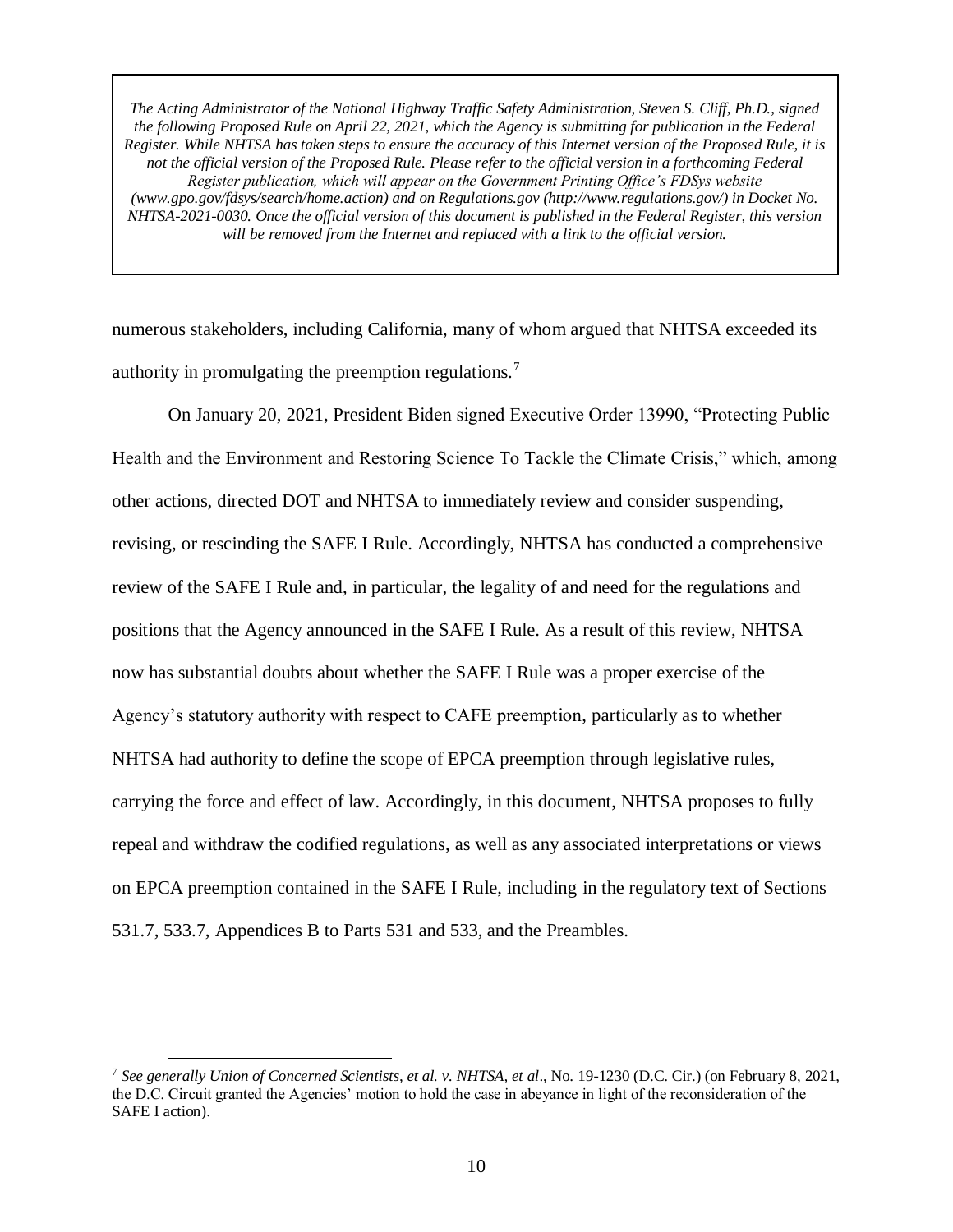First, NHTSA has significant concerns that the regulations finalized in the SAFE I Rule likely exceeded the Agency's rulemaking authority under EPCA. In the final rule, NHTSA codified regulations in the Code of Federal Regulations, which attempted to categorically prohibit certain state programs by proclaiming them preempted under EPCA. However, neither EPCA's express preemption provision nor any other statutory source appears to permit NHTSA to adopt legislative rules implementing express preemption under EPCA. Although NHTSA's administration of EPCA enables the Agency to provide its interpretation of EPCA's preemption provisions, NHTSA appears to lack the authority to conclusively determine the scope or meaning of the EPCA preemption clauses with the force and effect of law. Therefore, NHTSA now has substantial doubts about whether the Agency possessed the authority to issue binding legislative rules on the issue of EPCA preemption. Accordingly, NHTSA proposes to withdraw the regulatory text finalized in the SAFE I Rule. This approach realigns NHTSA to its historical practice: for the entire history of the program until SAFE I was finalized, NHTSA had administered the CAFE program without codifying any such preemption regulations.

In addition, to the extent that the Preambles in the SAFE I Rule contained interpretative views that would not be repealed if the Agency rescinded the codified text, NHTSA is also proposing to withdraw those positions. The Agency believes that withdrawing and repealing these statements is appropriate to reaffirm the proper scope of NHTSA's preemption authority and to remove the uncertainty created by the SAFE I rule. Thus, the Agency proposes to

11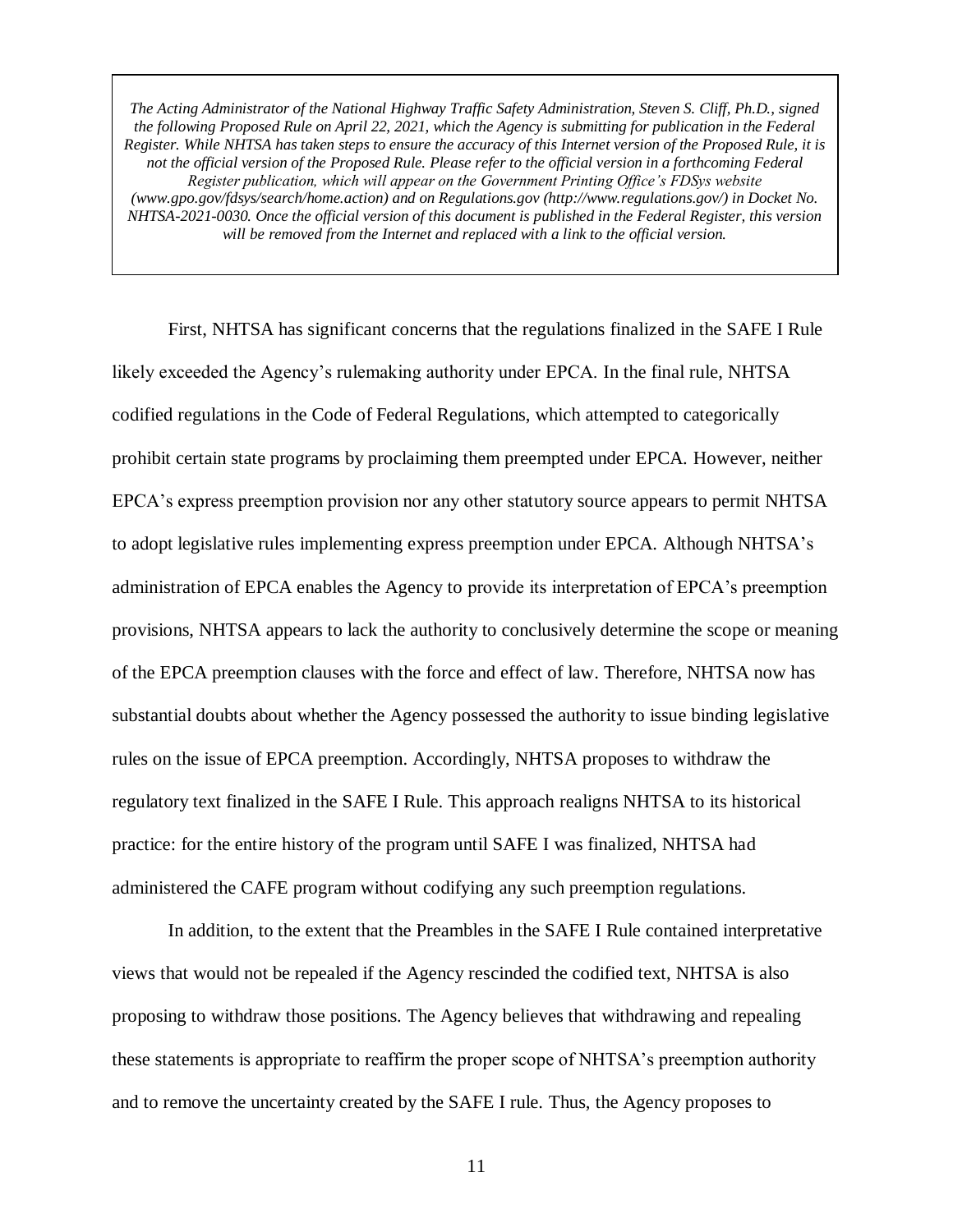categorically repeal both the codified regulatory text and the interpretative views contained in the SAFE I rule.<sup>8</sup> Similarly, to the extent other NHTSA Preambles, which preceded the SAFE I Rule, also espoused views directly defining EPCA preemption under Section 32919 or the Agency's role in such preemption, NHTSA proposes to withdraw and repeal those statements as well.<sup>9</sup> If finalized, the Agency believes that this proposal would restore a clean slate for the Agency's position on EPCA preemption, which the Agency views as a necessary step to ensure that such prior statements do not overstate NHTSA's authority with respect to EPCA preemption issues.

<sup>8</sup> The Agency anticipates that many stakeholders may comment, urging the Agency to go further—not merely to repeal the preemption determination, but to affirmatively announce a view that State GHG and ZEV programs are not preempted under EPCA. Nevertheless, the Agency deems any such conclusions as outside the scope of this Proposal. When an agency determines that its past action transcends the legally permissible scope, the agency is obliged to realign its regulatory activities to its properly authorized scope posthaste. *See, e.g.*, *EME Homer City Generation, L.P. v. E.P.A.*, 795 F.3d 118, 134 (D.C. Cir. 2015) (noting the need for a corrective rulemaking following a determination that a prior rulemaking exceeded the agency's statutory authority). A repeal is the fastest way to do so and is appropriate in this context, as explained below. Reassessing the scope of preemption under EPCA and announcing new interpretative views regarding § 32919 entails a more substantive inquiry that necessitates additional consideration and deliberation. While NHTSA may decide to undertake such a deliberation in the future, the Agency's imminent concern is realigning its regulatory statements to their legally proper scope and removing the uncertainty caused by the SAFE I rule.

<sup>9</sup> For instance, NHTSA has particularly identified the Preambles cited at the end of this footnote as containing such statements. NHTSA seeks public comments on whether there are additional preamble statements that contain related statements, which should be included in this list. To be clear though, the Agency is proposing to withdraw all of such statements that may appear in prior NHTSA Preambles, regardless of whether they are expressly cited herein. *See, e.g.* DOT, NHTSA, Light Truck Average Fuel Economy Standards Model Years 2005-07, Final Rule, 68 Fed. Reg. 16868, 16895 (Apr. 7, 2003) (describing NHTSA's views on EPCA preemption in the preamble to a final rule setting CAFE standards); DOT, NHTSA, Average Fuel Economy Standards for Light Trucks Model Years 2008- 2011; Final Rule, 71 Fed. Reg. 17566, 17654 (Apr. 6, 2006) (describing NHTSA's views of EPCA preemption in the preamble to a final rule setting CAFE standards).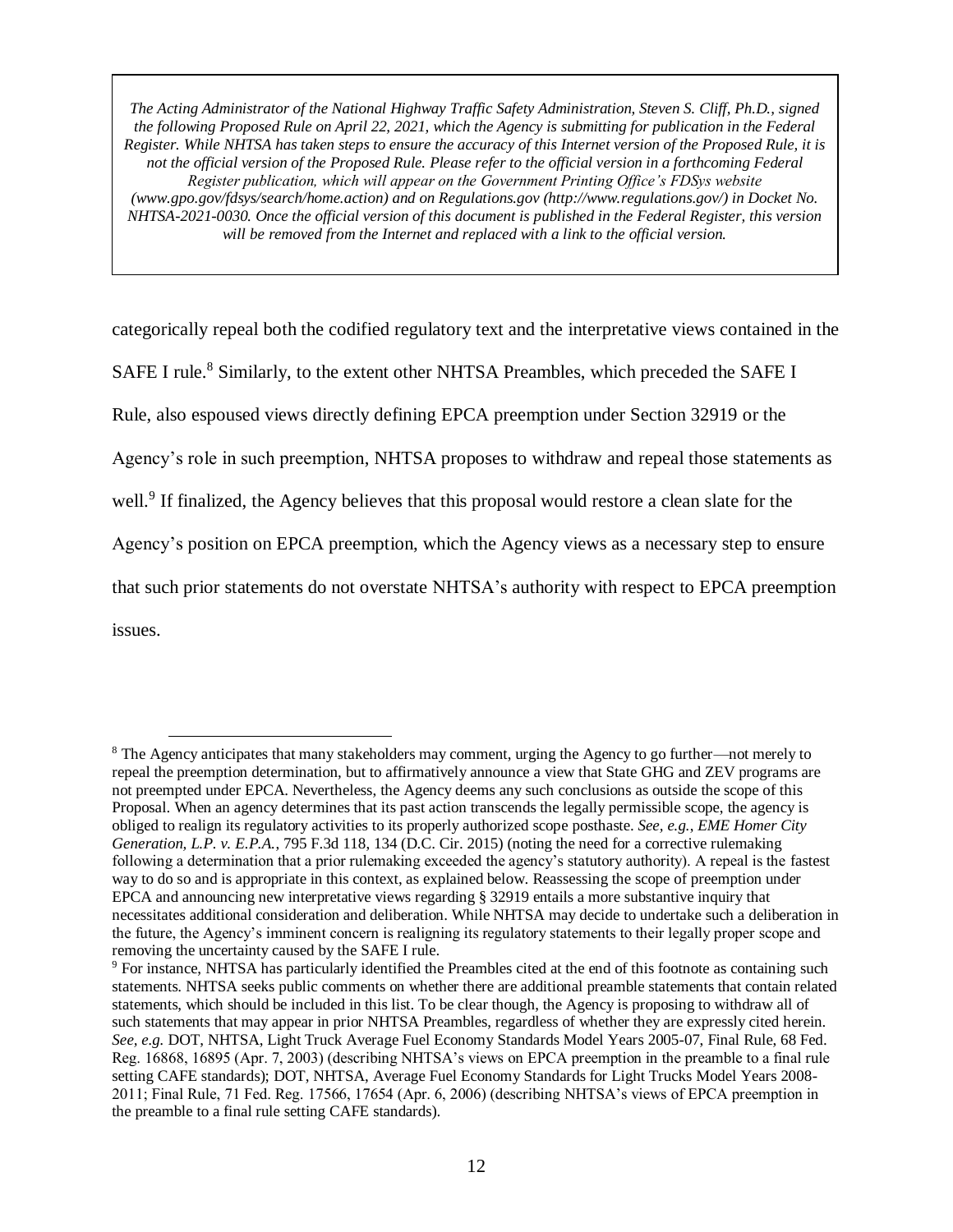In addition, this approach will ensure that any overstated or legally tenuous statements from the SAFE I Rule do not impede NHTSA from carefully reassessing its substantive views on EPCA preemption and, if warranted, to subsequently announce those views in a new setting. Restoring a clean slate is critical because the Agency now has significant doubts about the accuracy and prudence of the substantive views espoused in the SAFE I rulemaking, including the validity of the preemption analysis and the manner in which it failed to account for a variety of considerations, including factual circumstances specific to policies that would be affected by the Rule and important federalism interests.

Finally, even if NHTSA had authority to issue binding legislative rules on preemption, NHTSA still proposes to fully repeal and withdraw both these regulations and any interpretative positions. After observing the SAFE I Rule's effect on interested stakeholders, ranging from states, regulated entities, and the public, and considering the temporally-limited and programspecific factual predicates underlying NHTSA's prior assertion of permanent and comprehensive preemption, NHTSA no longer believes that the Agency must or should expressly regulate preemption with the force and effect of law. As such, the Agency prefers for its codified regulations to return to a state of silence regarding EPCA preemption, particularly as the views on preemption expressed in the Appendices and preamble no longer necessarily reflect the views

13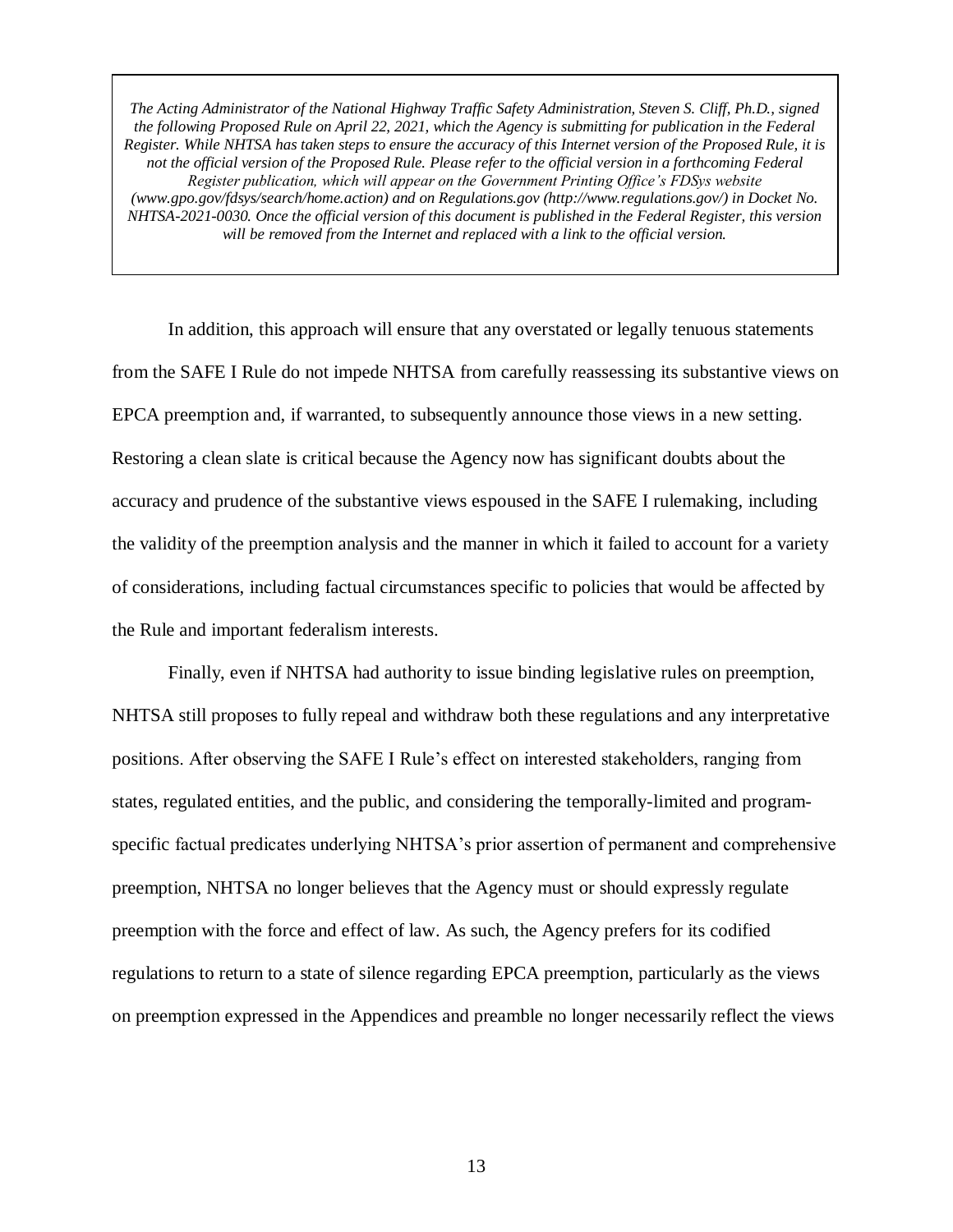of the Agency on these questions.<sup>10</sup> NHTSA may decide to issue interpretations or guidance at a later point, if warranted, after further consideration.

### **C. Statutory and Regulatory Background**

In 1975, Congress enacted the Energy Policy and Conservation Act (EPCA), which among other goals, sought to "conserve energy supplies through energy conservation programs, and where necessary, the regulation of certain energy uses."<sup>11</sup> Congress included the "improved energy efficiency of motor vehicles" among the energy conservation and independence objectives specifically enumerated in the Act.<sup>12</sup> To facilitate the enhanced energy efficiency of motor vehicles, EPCA charged the DOT to "prescribe, by rule, average fuel economy standards" for various classifications of motor vehicles.<sup>13</sup>

In establishing a statutory framework for fuel economy regulation, Congress incorporated a provision into EPCA that expressly described the preemptive effect of resulting fuel economy standards and requirements.<sup>14</sup> The wording of this provision was slightly modified in a recodification of EPCA in 1994. Overall though, both contemporaneous legislative sources and courts considering fuel economy matters have stressed that "the 1994 recodification was

 $10$  As the codified text in Sections 531.7 and 533.7 simply repeats the statute, those provisions cannot be considered to convey any distinct meaning from the verbatim language of Section 32919.

<sup>&</sup>lt;sup>11</sup> The Energy Policy and Conservation Act of 1975, Pub. L. 94–163, 89 Stat. 871, § 2(4) ("Statement of Purposes"). <sup>12</sup> *Id.*  $\&$  2(5) ("Statement of Purposes").

<sup>&</sup>lt;sup>13</sup> *Id.* § 502(3) ("Average Fuel Economy Standards Applicable to Each Manufacturer").

<sup>14</sup> *Id.* § 509 ("Effect on State Law").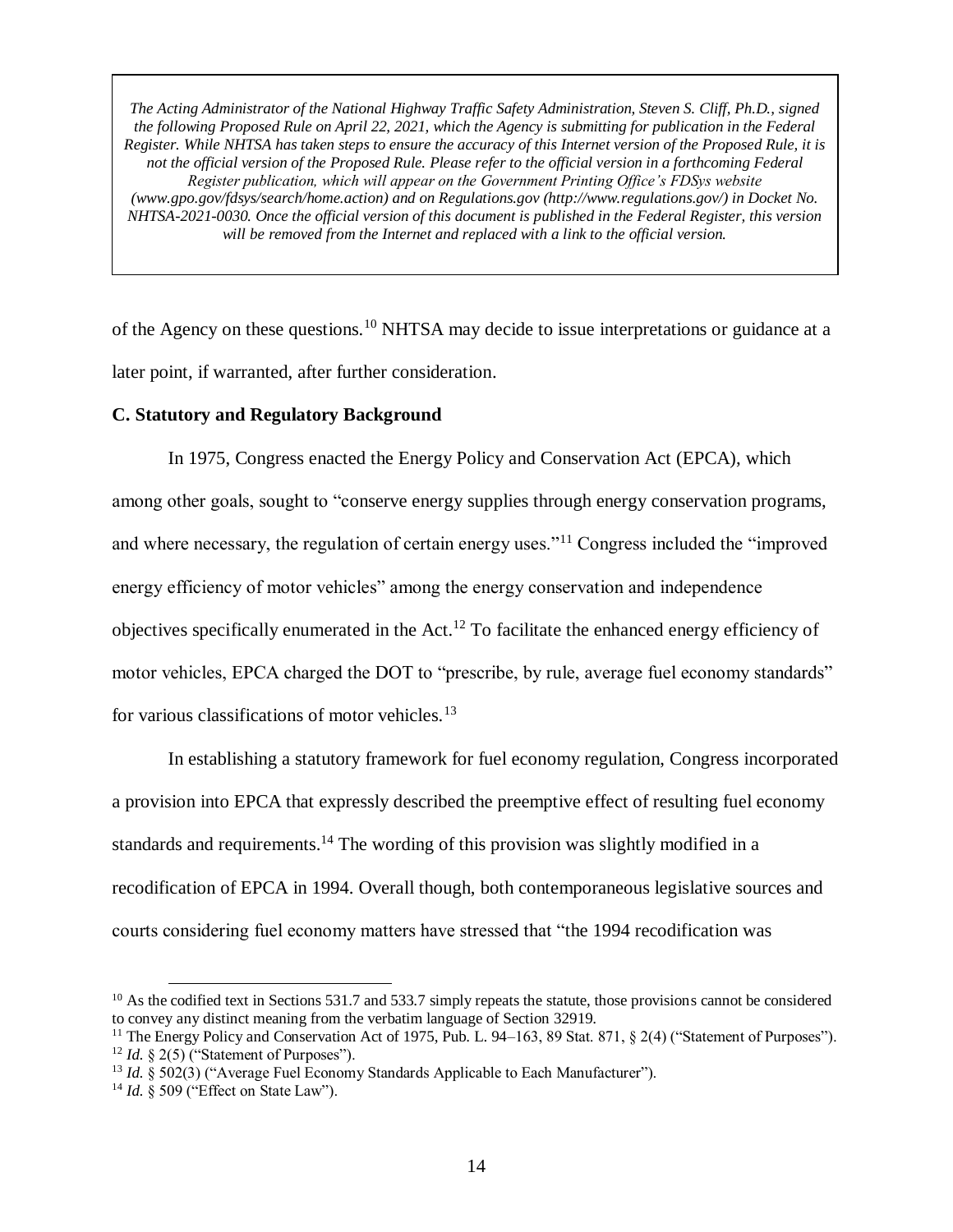intended to "revise[], codif[y], and enact[]" the law "without substantive change."<sup>15</sup> As such,

EPCA's original express preemption provision remains codified in substantially the same form in

49 U.S.C. 32919. The current provision states, in full:

 $\overline{a}$ 

**(a) General.** When an average fuel economy standard prescribed under this chapter is in effect, a State or a political subdivision of a State may not adopt or enforce a law or regulation related to fuel economy standards or average fuel economy standards for automobiles covered by an average fuel economy standard under this chapter.

**(b) Requirements must be identical.** When a requirement under section 32908 of this title is in effect, a State or a political subdivision of a State may adopt or enforce a law or regulation on disclosure of fuel economy or fuel operating costs for an automobile covered by section 32908 only if the law or regulation is identical to that requirement.

**(c) State and political subdivision automobiles.** A State or a political subdivision of a State may prescribe requirements for fuel economy for automobiles obtained for its own use. $16$ 

For nearly 50 years after EPCA's enactment, NHTSA's own regulations remained silent

regarding the scope or effect of preemption established by Section 32919. The Agency has, on

occasion, spoken directly on various aspects of the scope of EPCA preemption in an

interpretative or advisory format—most commonly in preambles of CAFE standards

<sup>15</sup> *Green Mountain Chrysler Plymouth Dodge Jeep v. Crombie*, 508 F. Supp. 2d 295, 346 (D. Vt. 2007) (quoting Pub.L. No. 103–272, 108 Stat. 745, 745 (1994); H.R.Rep. No. 103–180, at 1 (1994), reprinted in 1994 U.S.C.C.A.N. 818, 818; S.Rep. No. 103–265, at 1 (1994)). <sup>16</sup> 49 U.S.C. 32919.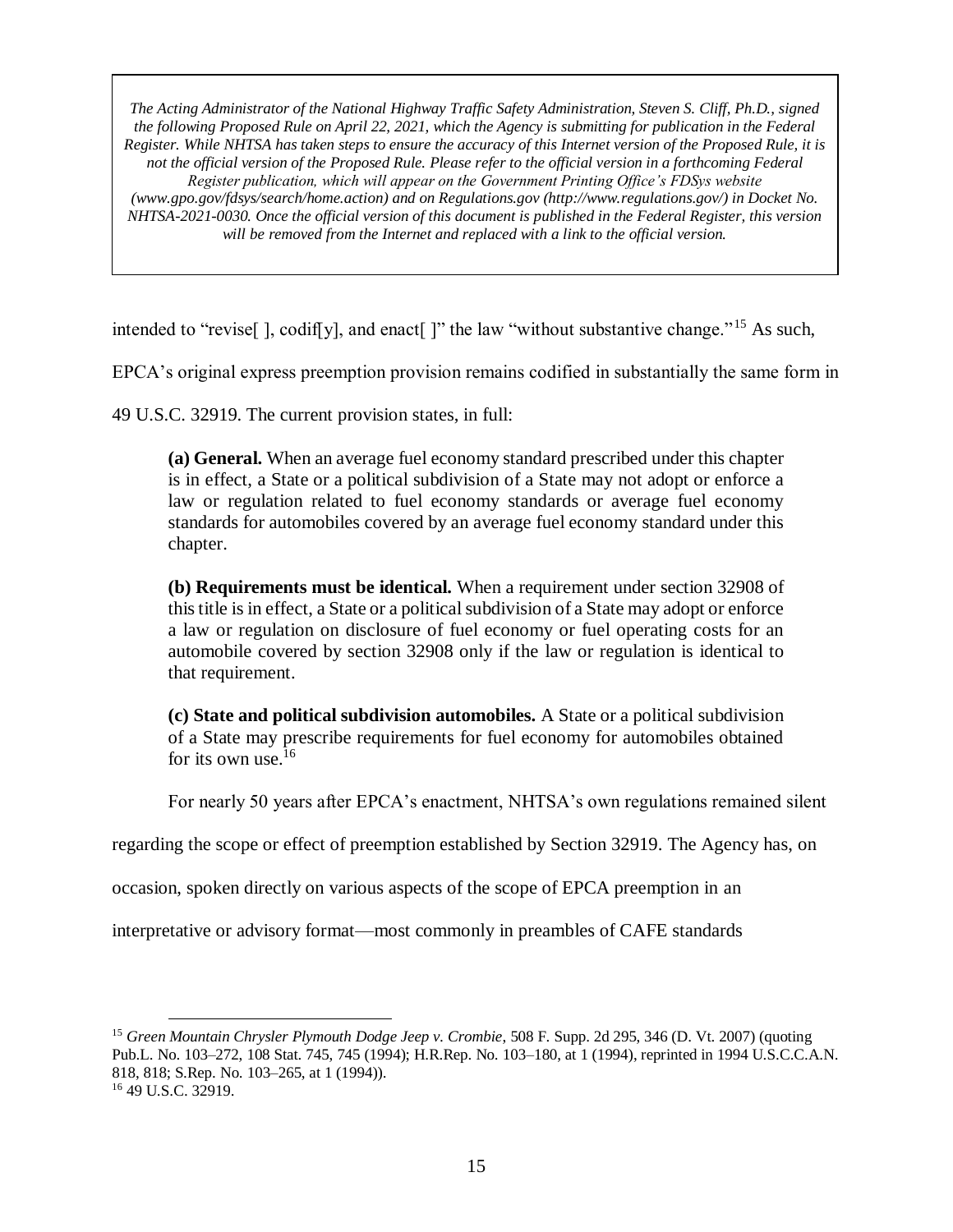rulemakings, as well as in briefings in litigation over specific state or local laws.<sup>17</sup> On multiple occasions throughout the Agency's history, NHTSA has also incorporated an assessment of state motor vehicle emissions programs—including those from California—into the substantive analysis of CAFE standards rulemakings. For instance, these assessments have often occurred through NHTSA's analysis of the regulatory landscape and existing automotive industry practices, which NHTSA considers when assessing the "maximum feasible" fuel economy that can be achieved by manufacturers.<sup>18</sup> However, until the SAFE I Rule, NHTSA's commentary on EPCA preemption occurred exclusively in an interpretative context, and the Agency had never established legally binding requirements on states through regulatory text.<sup>19</sup>

<sup>&</sup>lt;sup>17</sup> See, e.g. DOT, NHTSA, Light Truck Average Fuel Economy Standards Model Years 2005-07, Final Rule, 68 Fed. Reg. 16868, 16895 (Apr. 7, 2003) (describing NHTSA's views on EPCA preemption in the preamble to a final rule setting CAFE standards); DOT, NHTSA, Average Fuel Economy Standards for Light Trucks Model Years 2008-2011; Final Rule, 71 Fed. Reg. 17566, 17654 (Apr. 6, 2006) (describing NHTSA's views of EPCA preemption in the preamble to a final rule setting CAFE standards).

<sup>18</sup> *See, e.g.*, NHTSA, Part 533 Average Fuel Economy Standards for Nonpassenger Automobiles, Final Rule, 42 Fed. Reg. 13807, 13814 (Mar. 14, 1977); NHTSA, Light Truck Average Fuel Economy Standards Model Years 2005-2007, Final Rule, 68 Fed. Reg. 16868, 16895 (Apr. 7, 2003).

<sup>19</sup> NHTSA did, in 2008, propose language very similar to that in the SAFE I Rule. *See* NHTSA, Average Fuel Economy Standards, Passenger Cars and Light Trucks; Model Years 2011-2015, Notice of Proposed Rulemaking, 73 Fed. Reg. 24351 (May 2, 2008). However, NHTSA finalized only standards for model year 2011 through that rulemaking action and chose not to finalize the proposed text regarding preemption, explaining that NHTSA "will re-examine the issue of preemption in the content of its forthcoming rulemaking to establish Corporate Average Fuel Economy standards for 2012 and later model years." 74 FR 14196, 14200 (Mar. 30, 2009). NHTSA's subsequent joint rulemakings with EPA prior to the SAFE rule continued to defer substantive consideration of preemption due to the existence of the National Program that involved NHTSA, EPA, and California. *See* 75 FR 25324, 25546 (May 7, 2010); 77 Fed. Reg. 62624, 63147 (Oct. 15, 2012).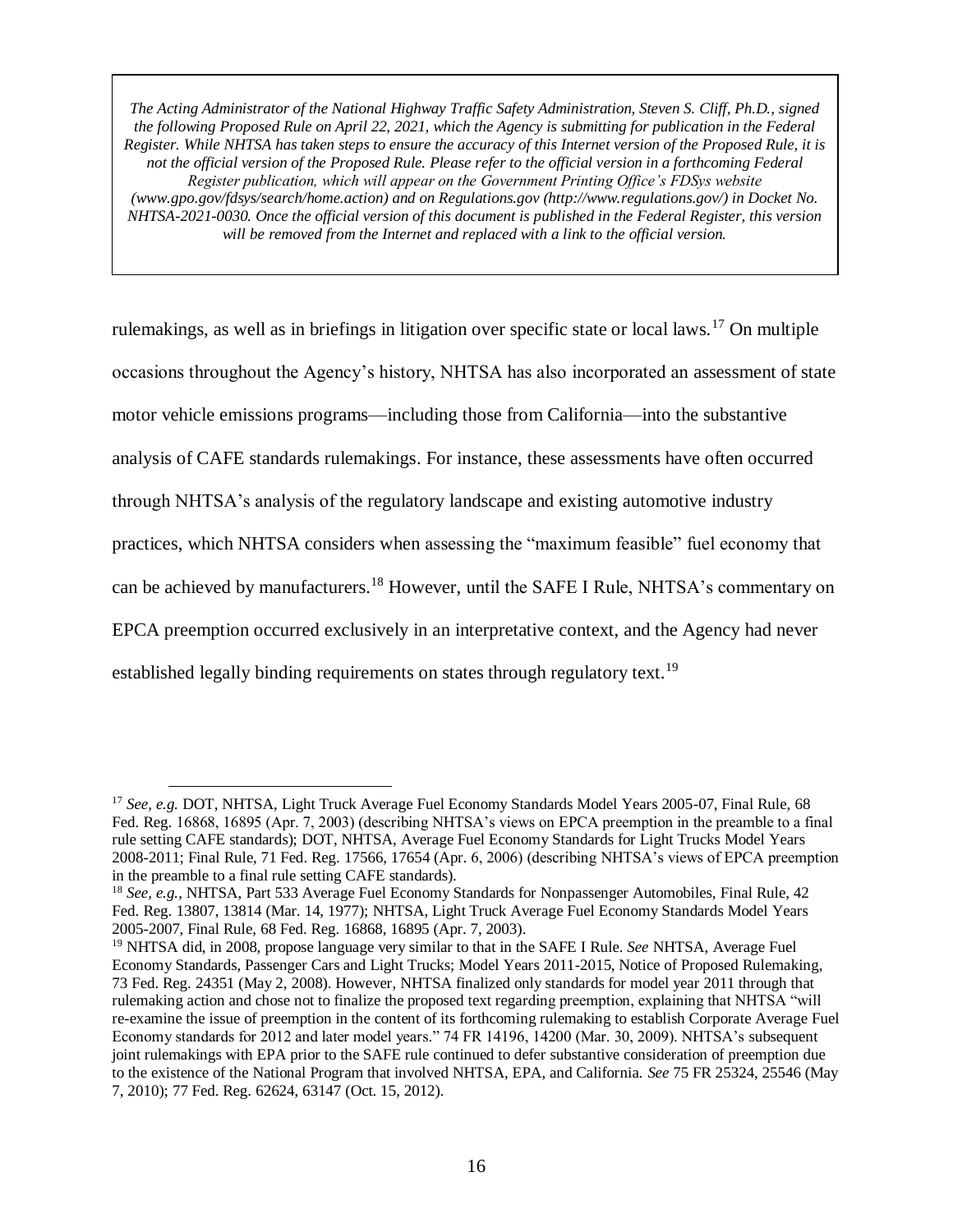Thus, the SAFE I Rule represented the first Agency action to ever finalize and codify rules that purported to create a binding effect on the scope of EPCA preemption. The Agency initially proposed the preemption regulations finalized in the SAFE I Rule as part of the broader joint EPA and NHTSA rulemaking entitled, "The Safer Affordable Fuel-Efficient (SAFE) Vehicles Rule for Model Years 2021–2026 Passenger Cars and Light Trucks."<sup>20</sup> As part of this proposal, EPA also "propos[ed] to withdraw the waiver granted to California in 2013 for the GHG and ZEV requirements of its Advanced Clean Cars program."<sup>21</sup> This proposed rule also encompassed NHTSA's proposed CAFE and EPA's proposed GHG emissions standards for model years 2021-2026 and various regulations regarding administrative aspects of the CAFE and GHG programs.<sup>22</sup> Subsequently, NHTSA and EPA decoupled the NHTSA preemption regulations and EPA's revocation of California's Clean Air Act waiver from the standards rulemaking. The Agencies jointly published the SAFE I Rule on September 27, 2019, with NHTSA finalizing the proposed preemption regulations, and EPA revoking California's waiver. The Agencies later jointly published a separate final rule that set CAFE and GHG emissions standards for model years 2021-2026 passenger cars and light trucks.<sup>23</sup>

<sup>20</sup> *See generally* NHTSA, EPA, The Safer Affordable Fuel-Efficient (SAFE) Vehicles Rule for Model Years 2021- 2026 Passenger Cars and Light Trucks, Notice of Proposed Rulemaking, 83 Fed. Reg. 42986 (Aug. 24, 2018). <sup>21</sup> *Id.* at 42999.

<sup>22</sup> *Id.*

<sup>&</sup>lt;sup>23</sup> NHTSA, EPA, The Safer Affordable Fuel-Efficient (SAFE) Vehicles Rule for Model Years 2021–2026 Passenger Cars and Light Trucks, Final Rule, 85 Fed. Reg. 24174 (Apr. 30, 2020).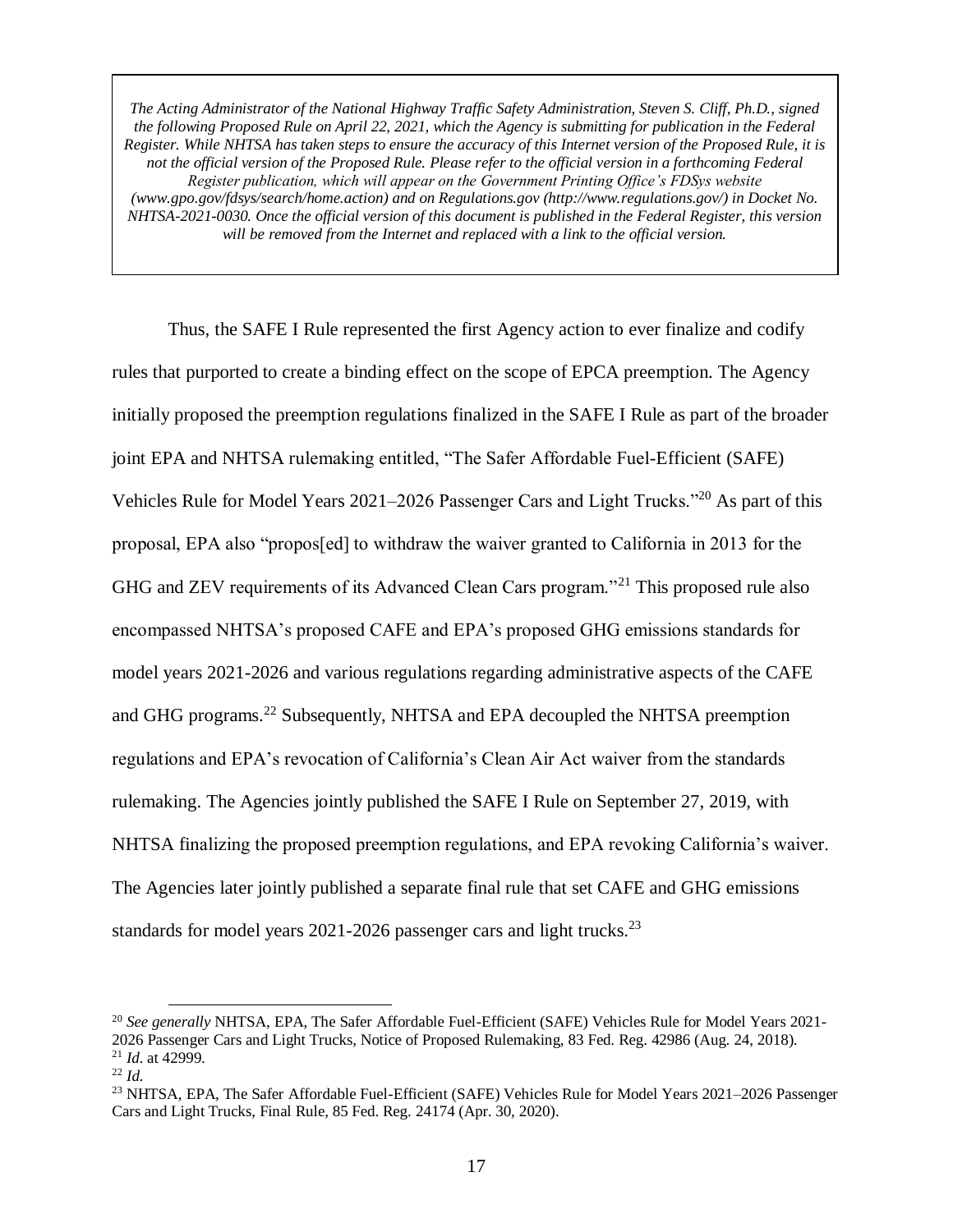The preemption language promulgated by NHTSA in the SAFE I Rule appears in several locations in the CFR: 49 CFR 531.7, Appendix B to 49 CFR Part 531, 49 CFR 533.7, and Appendix B to 49 CFR Part 533. The provisions in 531.7 and 533.7, as well as in each Appendix B, mirror one another. The only distinction in the two sets of regulations is that Part 531 applies to passenger automobiles and Part 533 applies to light trucks. Moreover, the language in 531.7 and 533.7 uses nearly verbatim language as the express preemption statutory provision, 49 U.S.C. 32919.<sup>24</sup> Each Appendix B expressly codifies a prohibition on various state activities particularly those regulating motor vehicle carbon dioxide emissions—that the Agency proclaimed were unlawful due to "express preemption" and "implied preemption."<sup>25</sup>

Following the promulgation of the SAFE I Rule, the actions of both NHTSA and EPA were challenged by a number of petitioners in both the United States Court of Appeals for the District of Columbia Circuit (D.C. Circuit) and the United States District Court for the District of Columbia.<sup>26</sup> The litigation has substantially divided the regulated industry and interested

<sup>&</sup>lt;sup>24</sup> Since the language in 49 CFR 531.7 and 533.7 merely parrots the applicable statutory text, NHTSA questions whether either provision even has a unique effect apart from Section 32919. *See Gonzales v. Oregon*, 546 U.S. 243, 257 (2006) ("the existence of a parroting regulation does not change the fact that the question here is not the meaning of the regulation but the meaning of the statute"). Based upon the comments received on the SAFE I Rule, on further reflection, NHTSA's view is that this question merely augmented the uncertainty among stakeholders about the scope of EPCA preemption, and further demonstrates that this codification was unnecessary and unhelpful. <sup>25</sup> *See* 49 CFR Part 531 App. B; 49 CFR Part 533 App B.

<sup>26</sup> *See generally Union of Concerned Scientists, et al. v. NHTSA, et al*., No. 19-1230 (D.C. Cir.). *See also California v. Chao*, No. 19-cv-2826-KBJ (D.D.C.) (filed Sept. 20, 2019).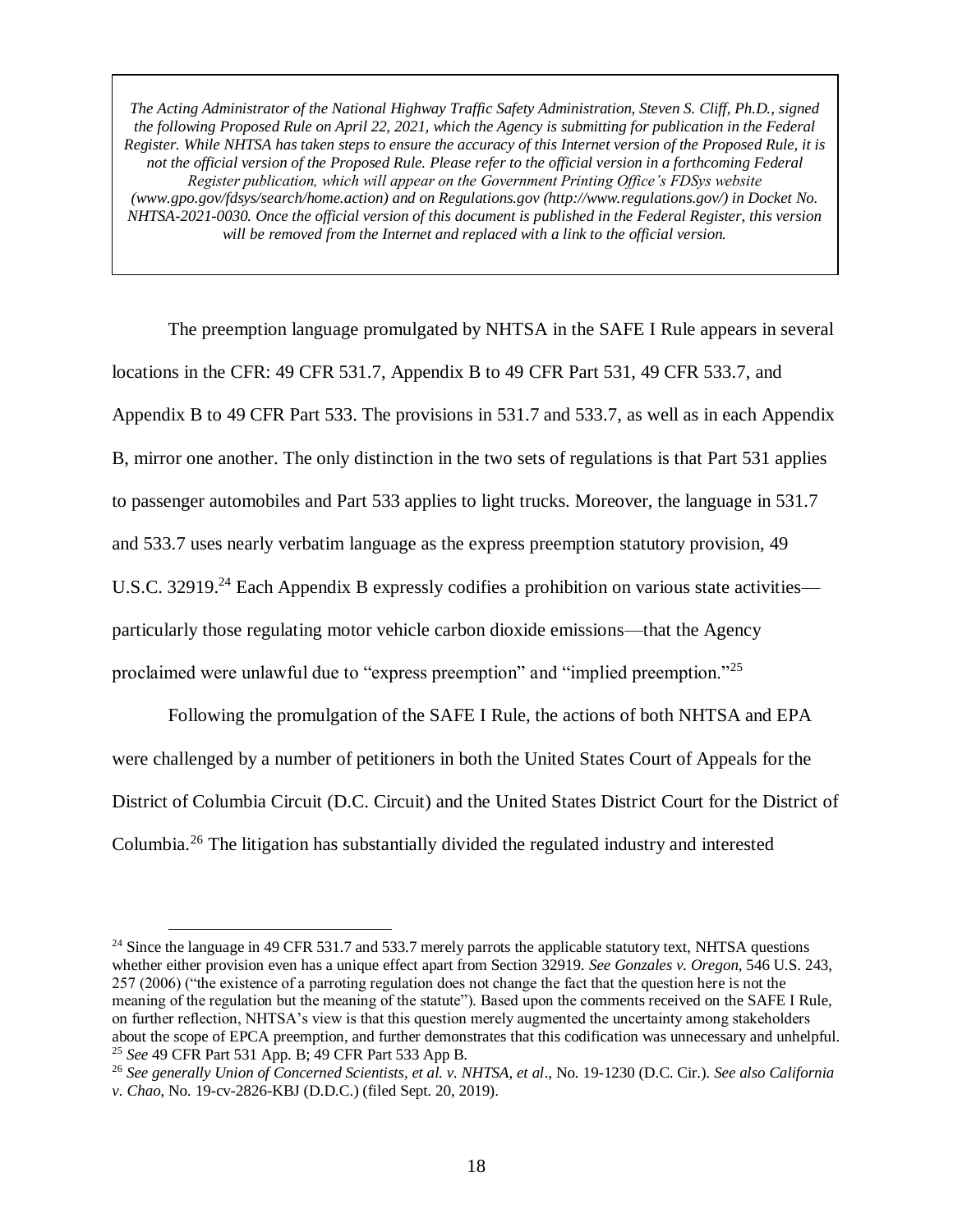stakeholders, as the D.C. Circuit litigation encompasses ten consolidated petitions brought by a number of states, cities, and environmental organizations challenging the rule. On the other side of the litigation, several automakers, other states, and fuel and petrochemical manufacturers have intervened in support of the rule. In addition to the litigation, one public interest organization, the Chesapeake Bay Foundation, filed a petition for reconsideration with NHTSA following the SAFE I Rule's publication.<sup>27</sup> The Chesapeake Bay Foundation subsequently filed a petition for review in the D.C. Circuit, which challenges NHTSA's denial of this petition for reconsideration.<sup>28</sup> In light of the Agencies' reconsideration of the SAFE I action, the D.C. Circuit granted requests to hold both the consolidation litigation and Chesapeake Bay Foundation's subsequent lawsuit in abeyance.

On January 20, 2021, President Biden signed Executive Order 13990, which directed DOT and NHTSA to immediately undertake an assessment of the SAFE I Rule.<sup>29</sup> Specifically, Executive Order 13990 directed DOT and NHTSA to, "as appropriate and consistent with applicable law, consider suspending, revising, or rescinding" the SAFE I Rule.<sup>30</sup> For the SAFE I Rule, the Executive Order also instructed that the Agency, "as appropriate and consistent with

<sup>27</sup> *See generally* Chesapeake Bay Foundation, Petition for Reconsideration of NHTSA's Final Rule—The Safer Affordable Fuel Efficient (SAFE) Vehicles Rule Part One: One National Program (Nov. 8, 2019).

<sup>28</sup> *See generally Chesapeake Bay Foundation, Inc. v. NHTSA*, No. 20-2091 (D.C. Cir.).

<sup>29</sup> Executive Order 13990, *Protecting Public Health and the Environment and Restoring Science to Tackle the Climate Crisis*, 86 Fed. Reg. 7037 (Jan. 25, 2021).

<sup>30</sup> *Id.* at Sec. 2.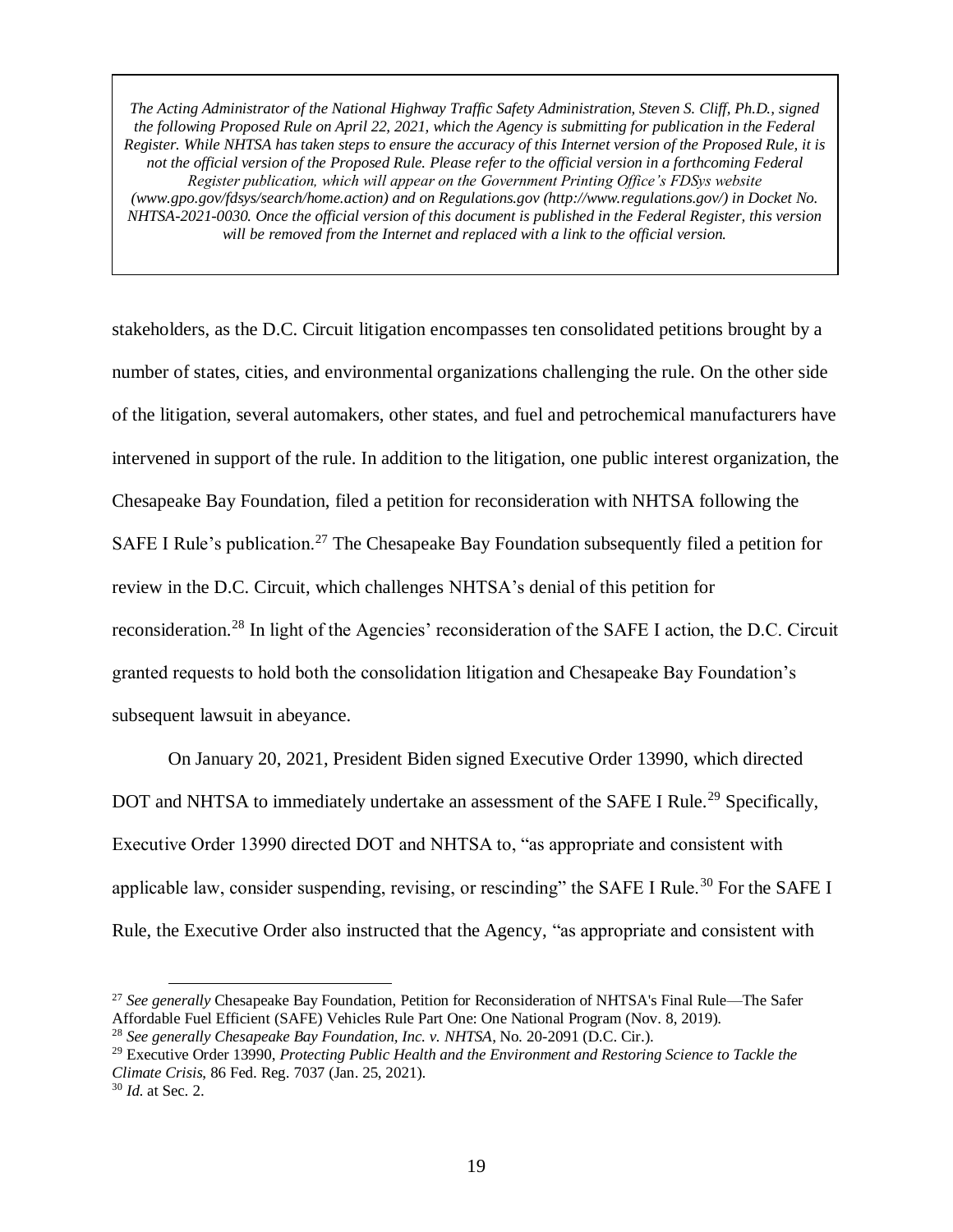applicable law, shall consider publishing for notice and comment a proposed rule suspending, revising, or rescinding the agency action  $\dots$  by April 2021."<sup>31</sup>

### **D. Reconsideration Authority**

NHTSA, like any other Federal agency, is afforded an opportunity to reconsider prior views and, when warranted, to adopt new positions. Indeed, as a matter of good governance, agencies *should* revisit their positions when appropriate, especially to ensure that their actions and regulations reflect legally sound interpretations of the agency's authority and remain consistent with the agency's views and practices. As a matter of law, "an Agency is entitled to change its interpretation of a statute."<sup>32</sup> Nonetheless, "[w]hen an Agency adopts a materially changed interpretation of a statute, it must in addition provide a 'reasoned analysis' supporting its decision to revise its interpretation."<sup>33</sup>

"Changing policy does not, on its own, trigger an especially 'demanding burden of justification."<sup>34</sup> Providing a reasoned explanation "would ordinarily demand that [the Agency]

 $\overline{a}$ <sup>31</sup> *Id.* at Sec. 2-2(ii).

<sup>32</sup> *Phoenix Hydro Corp. v. F.E.R.C.*, 775 F.2d 1187, 1191 (D.C. Cir. 1985).

<sup>33</sup> *Alabama Educ. Ass'n v. Chao*, 455 F.3d 386, 392 (D.C. Cir. 2006) (quoting *Motor Vehicle Mfrs. Ass'n of U.S., Inc. v. State Farm Mut. Auto. Ins. Co.*, 463 U.S. 29, 57 (1983)); *see also Encino Motorcars, LLC v. Navarro*, 136 S. Ct. 2117, 2125 (2016) ("Agencies are free to change their existing policies as long as they provide a reasoned explanation for the change.") (citations omitted).

<sup>34</sup> *See Mingo Logan Coal Co. v. E.P.A.*, 829 F.3d 710, 718 (D.C. Cir. 2016) (quoting *Ark Initiative v. Tidwell*, 816 F.3d 119, 127 (D.C. Cir. 2016)).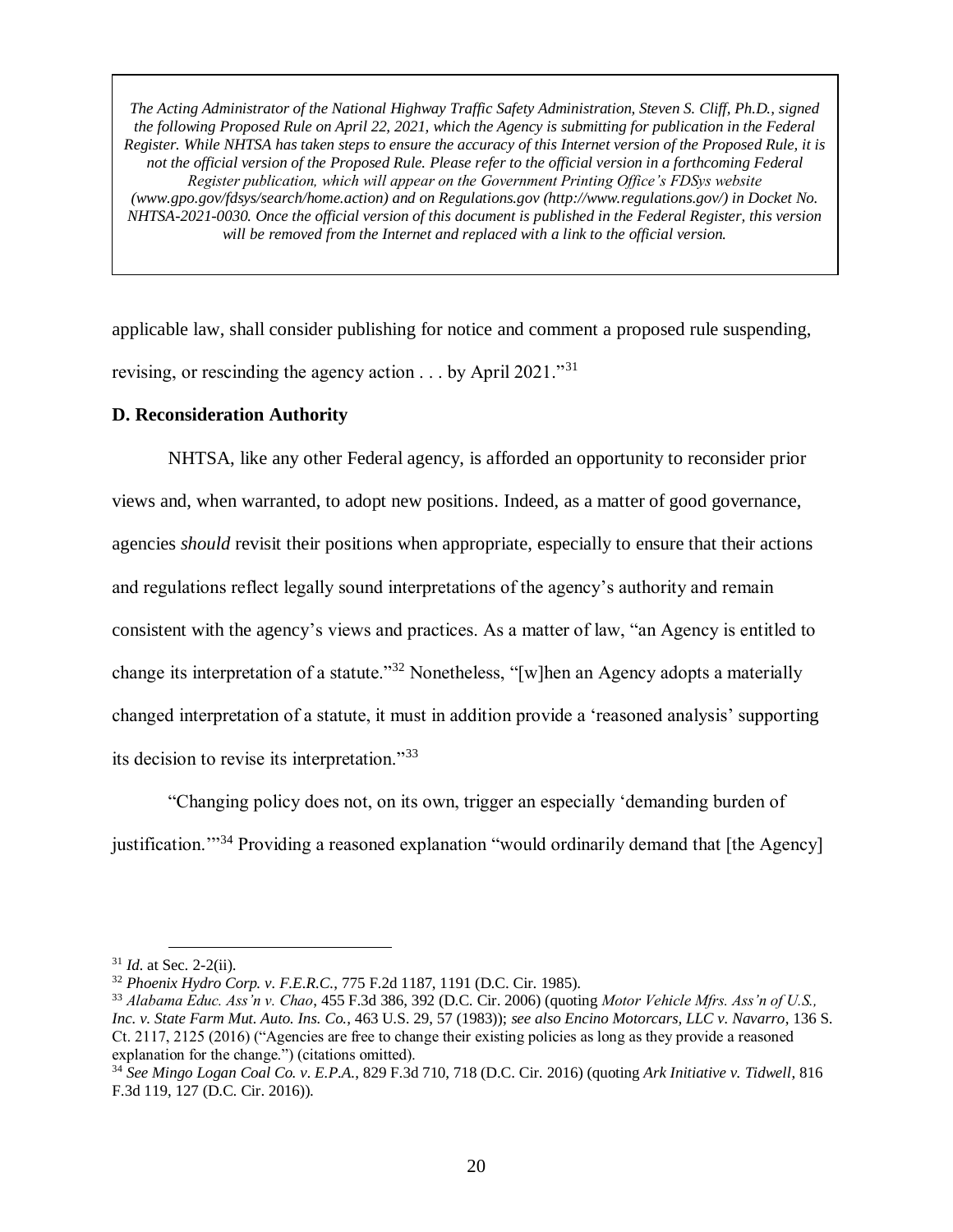display awareness that it *is* changing position."<sup>35</sup> Beyond that, however, "[w]hen an agency changes its existing position, it 'need not always provide a more detailed justification than what would suffice for a new policy created on a blank slate.'"<sup>36</sup> While the Agency "must show that there are good reasons for the new policy," the Agency "need not demonstrate to a court's satisfaction that the reasons for the new policy are *better* than the reasons for the old one."<sup>37</sup> "[I]t suffices that the new policy is permissible under the statute, that there are good reasons for it, and that the Agency *believes* it to be better, which the conscious change of course adequately indicates."<sup>38</sup> For instance, "evolving notions" about the appropriate balance of varying policy considerations constitute sufficiently good reasons for a change in position.<sup>39</sup> Moreover, it is "well within an Agency's discretion" to change policy course even when no new facts have

<sup>35</sup> *FCC v. Fox Television Stations, Inc.,* 556 U.S. 502, 515 (2009) (emphasis in original) ("An agency may not, for example, depart from a prior policy *sub silentio* or simply disregard rules that are still on the books."). <sup>36</sup> *Encino Motorcars, LLC*, 136 S. Ct. at 2125-26 (quoting *Fox Television Stations, Inc.,* 556 U.S. at 515).

<sup>37</sup> *Fox Television Stations, Inc.,* 556 U.S. at 515 (emphasis in original).

<sup>38</sup> *Id.* (emphasis in original).

<sup>39</sup> *N. Am.'s Bldg. Trades Unions v. Occupational Safety & Health Admin.*, 878 F.3d 271, 303 (D.C. Cir. 2017) (quoting the agency's rule). To be sure, providing "a more detailed justification" is appropriate in some cases. *See Fox Television Stations, Inc.,* 556 U.S. at 515 (2009) ("Sometimes [the agency] must [provide a more detailed justification than what would suffice for a new policy created on a blank slate]—when, for example, its new policy rests upon factual findings that contradict those which underlay its prior policy; or when its prior policy has engendered serious reliance interests that must be taken into account."). This is not one of those cases: NHTSA's reconsidered understanding of the governing legal framework does not "rest[] upon factual findings that contradict those which underlay its prior policy." Moreover, the reconsideration does not undermine "engendered serious reliance interests that must be taken into account.," The uncertainty associated with the SAFE I rulemaking, which is described further herein, has not created an environment in which any interested stakeholders could reasonably rely upon a framework that presupposed the continuance of the SAFE I Rule.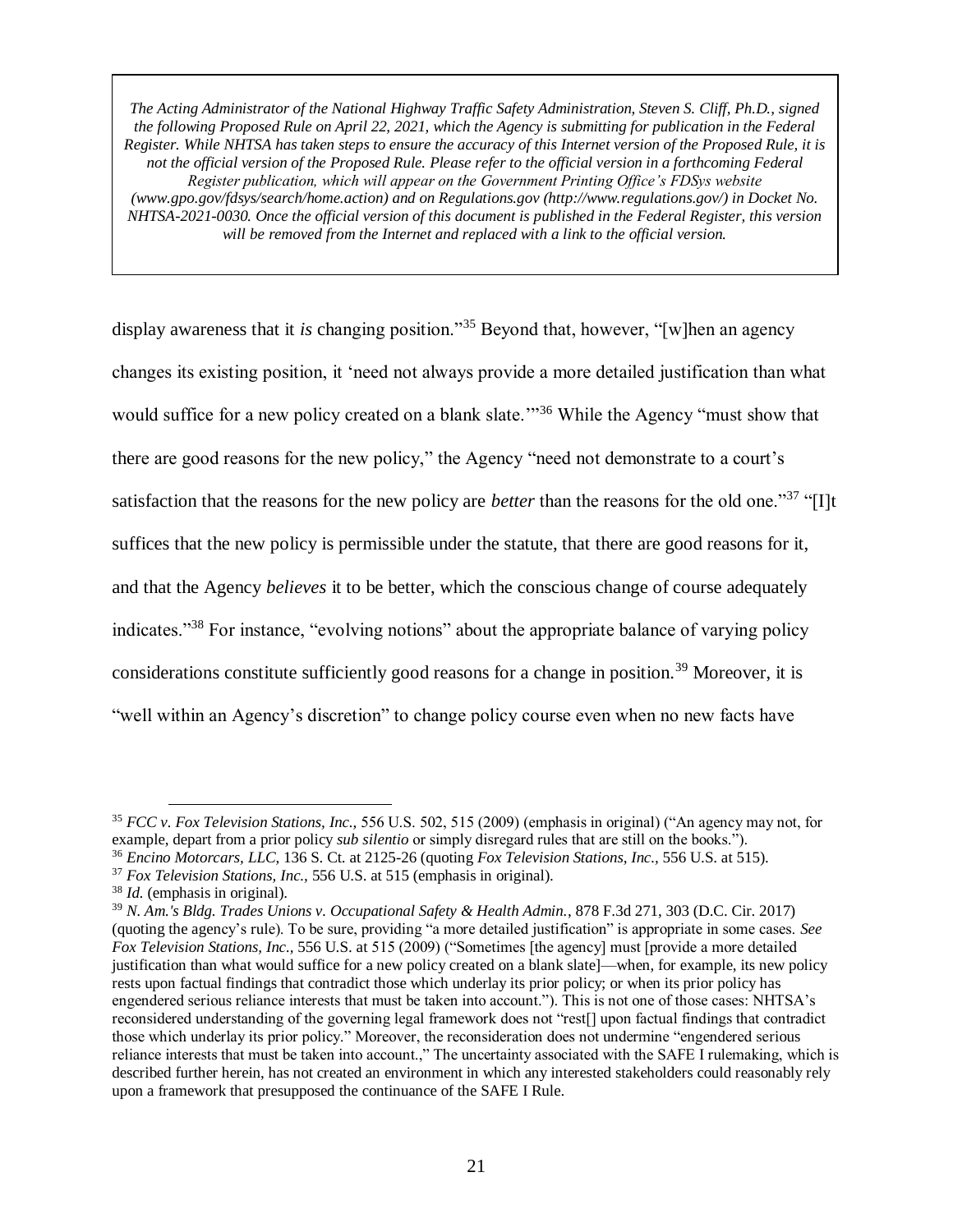arisen: Agencies are permitted to conduct a "reevaluation of which policy would be better in light of the facts," without "rely[ing] on new facts."<sup>40</sup>

NHTSA views this need to reassess its stated positions as particularly appropriate and imperative when the issues either implicate the limits of the Agency's statutory authority or concern positions on critical policy issues that no longer necessarily reflect that agency's views. This is especially important in matters regarding the preemption of state law, given both the federalism interests at stake and because "agencies have no special authority to pronounce on pre-emption absent delegation by Congress."<sup>41</sup> NHTSA believes that upon tentatively determining that legal authority previously claimed likely does not exist, the most responsible and legally essential course of action is for the Agency to exercise its reconsideration authority to explore and, if necessary, rectify the potential overstep. This is the precise action that NHTSA proposes here.

### **E. Proposed Repeal of Regulations in the SAFE I Rule**

After a comprehensive reconsideration of the SAFE I Rule, NHTSA now has substantial doubts about whether Congress provided the Agency with the authority necessary to engage in

<sup>40</sup> *Nat'l Ass'n of Home Builders v. E.P.A.*, 682 F.3d 1032, 1037-38 (D.C. Cir. 2012).

<sup>41</sup> *See Wyeth v. Levine*, 555 U.S. 555, 577 (2009).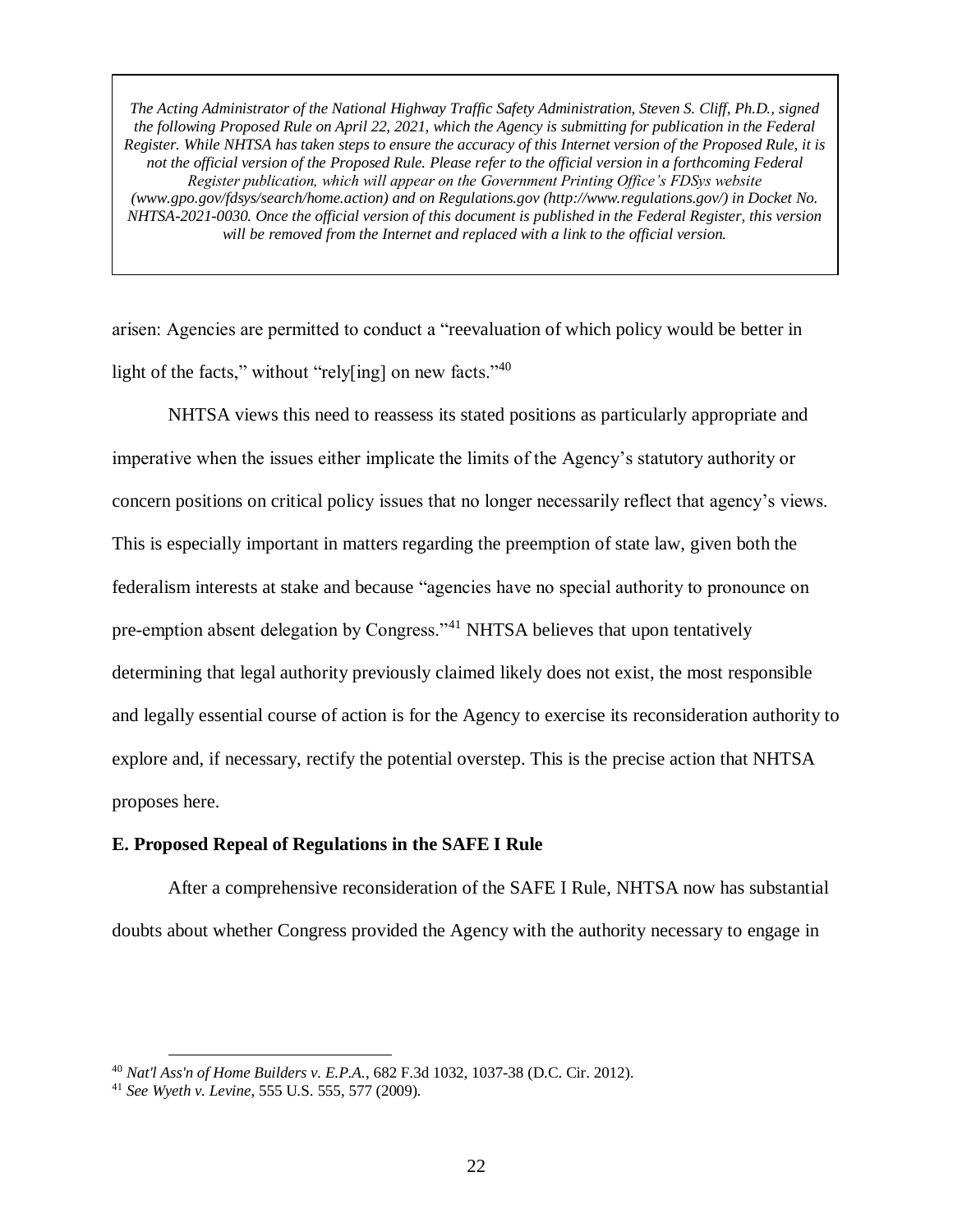legislative rulemaking<sup>42</sup> to define the scope of preemption in 49 U.S.C. 32919.<sup>43</sup> Ultimately, "agencies have no special authority to pronounce on preemption absent delegation by Congress."<sup>44</sup> Neither the language of Section 32919 nor the broader regulatory structure of Chapter 329 provide NHSTA with the authority to promulgate regulations with the force and effect of law on EPCA preemption. Moreover, contrary to the indications in the SAFE I Rule, NHTSA provisionally considers a general delegation of authority to the Secretary to "carry out" his "duties and powers" to be insufficient to support a legislative rulemaking that expressly administers preemption under Section 32919. Consequently, NHTSA now proposes to conclude that it likely overstepped its authority in issuing binding legislative rules on preemption.<sup>45</sup> Therefore, NHTSA proposes to repeal each of these provisions in full to ensure that its actions are unquestionably within the legally permissible boundaries of the Agency's authority. Repealing these rules would also restore the Agency's previous practice, in which NHTSA did not codify interpretations of EPCA preemption in regulations.

 $42$  As used in this document, the term "legislative rulemaking" refers to an agency's authority to promulgate regulations that carry the force and effect of law. *See, e.g.*, *Batterton v. Francis*, 432 U.S. 416, 425 (1977) (noting that when a federal agency promulgates a rule within the scope of its congressionally delegated authority, the agency "adopts regulations with legislative effect").

<sup>43</sup> NHTSA, EPA, The Safer Affordable Fuel-Efficient (SAFE) Vehicles Rule Part One: One National Program, Final Rule, 84 Fed. Reg. 51310, 51320 (Sept. 27, 2019).

<sup>44</sup> *Wyeth v. Levine*, 555 U.S. 555, 577 (2009).

<sup>&</sup>lt;sup>45</sup> The Agency acknowledges that there may be some potential ambiguity as to whether the SAFE I Rule established binding legislative rules or interpretative rules, as the Agency described the effect of the rule in varying ways in that final rule, particularly in its preamble. As described below, NHTSA believes the SAFE I Rule was intended to be a legislative rule. However, to the extent it is considered an interpretative rule, NHTSA believes it would still be appropriate to rescind the rule for the reasons described in Part F, *infra*.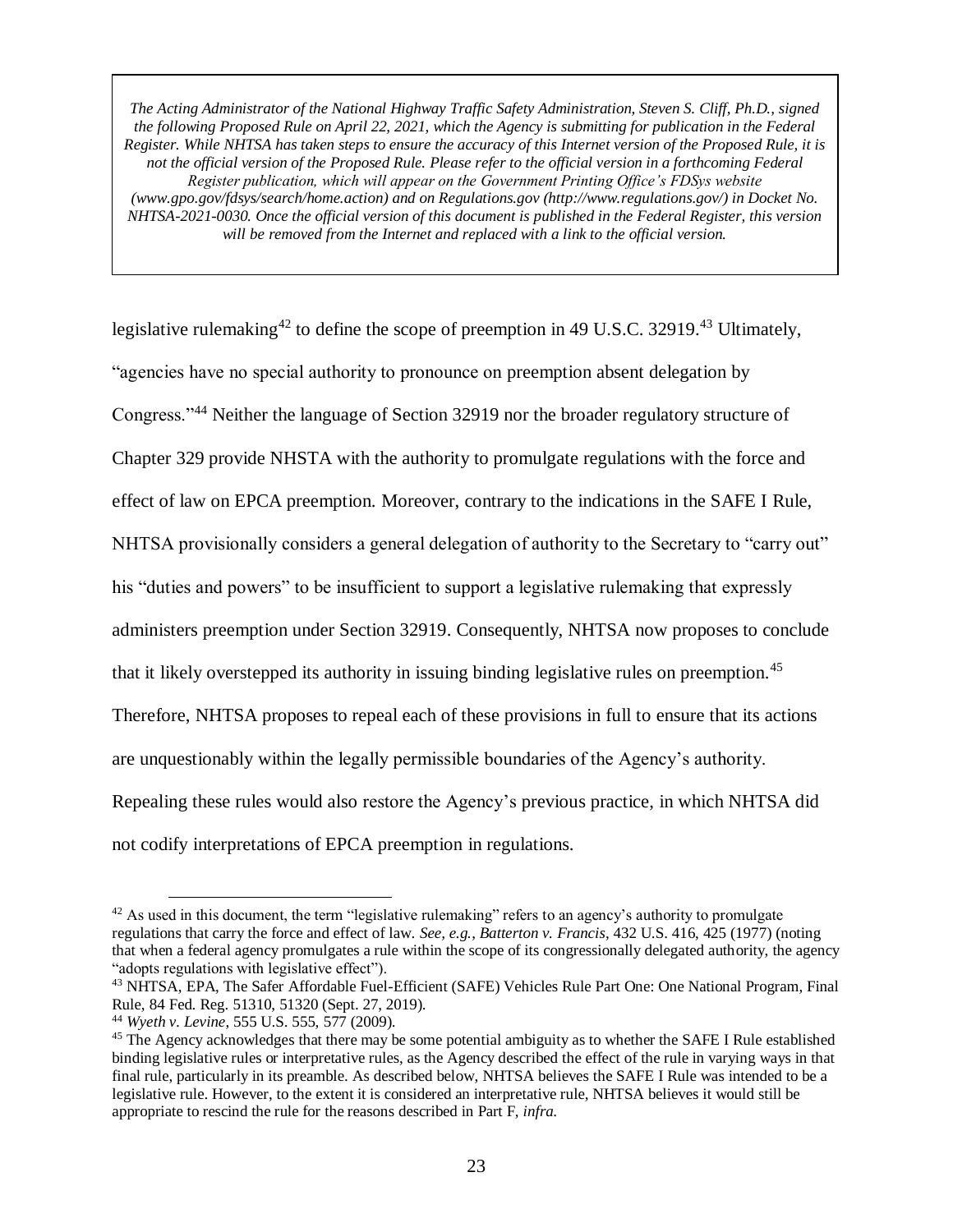### **1. NHTSA is concerned that the SAFE I Rule's issuance of binding, legislative rules on EPCA preemption exceeded the Agency's authority.**

The preemption analysis begins with consideration of the governing statute. However, while EPCA already contains an express preemption provision in Section 32919, the Appendices promulgated in the SAFE I Rule expressed, in more specific terms than Section 32919, precise types of state regulation that would be preempted—namely, state efforts to regulate carbon dioxide emissions from motor vehicles or to establish requirements for ZEVs.<sup>46</sup> These regulations purported to expressly prohibit the conduct in question through their force as federal regulations.

The Agency has tentatively determined that these regulations are legislative rules, which seek to preempt state regulations in more specific terms than the express preemption provision already present in EPCA. As noted above, Congress included an express preemption provision in EPCA in Section 32919. This statute expressly preempts state laws or regulations "related to fuel economy standards or average fuel economy standards for automobiles," "when an average fuel economy standard prescribed under [Chapter 329] is in effect."<sup>47</sup> Both the Agency and courts have repeatedly understood Section 32919 as self-executing and capable of direct application to

<sup>46</sup> *See* 49 CFR Part 531 App. B; 49 CFR Part 533 App. B.

<sup>47</sup> 49 U.S.C. 32919 (a).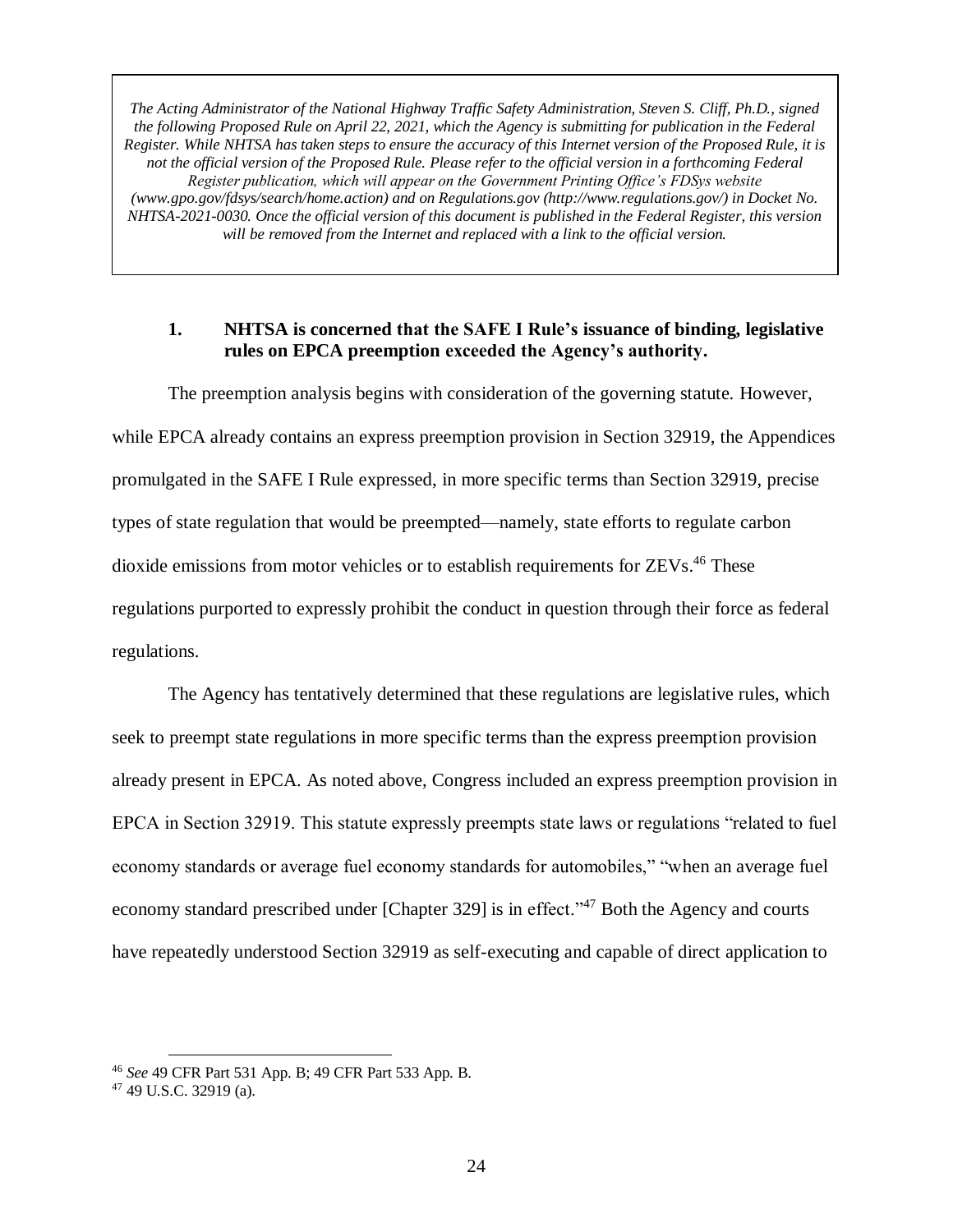state regulatory activity.<sup>48</sup> Specifically, such a direct application involves the consideration of whether the state regulation in question "relate<sup>[s]</sup> to" fuel economy standards established elsewhere in Chapter 329.<sup>49</sup> The statute does not require any supplemental agency regulations to implement this standard, nor does the text and structure of the statute appear to provide NHTSA any special legislative role in dictating the scope of Section 32919's preemption.

Accordingly, NHTSA tentatively believes that the SAFE I Rule, which codified additional binding standards for express EPCA preemption, represented an additional act of express preemption beyond the self-contained language of Section 32919. Through the SAFE I Rule, NHTSA codified four provisions in the CFR, each of which purported to directly regulate the scope of preemption under EPCA. Specifically, NHTSA promulgated 49 CFR 531.7 and 533.7, both of which were nearly verbatim codifications of the statutory text, and an identical Appendix B to both Parts 531 and 533, which included a description of certain state regulations also described as preempted. None of these provisions instituted any new compliance or enforcement standards relating to NHTSA's CAFE program. Instead, the provisions, by their

<sup>48</sup> *See, e.g.*, *Green Mountain Chrysler Plymouth Dodge Jeep*, 508 F. Supp. at 295 (undertaking a detailed analysis of Section 32919 to determine whether state law was preempted under the express language of the statute). <sup>49</sup> *See Cent. Valley Chrysler-Jeep, Inc. v. Goldstene*, 529 F. Supp. 2d 1151, 1175 (E.D. Cal. 2007), as corrected (Mar. 26, 2008) (conducting such an analysis before concluding that preemption did not exist "[g]iven the narrow scope the court must accord EPCA's "related to" language").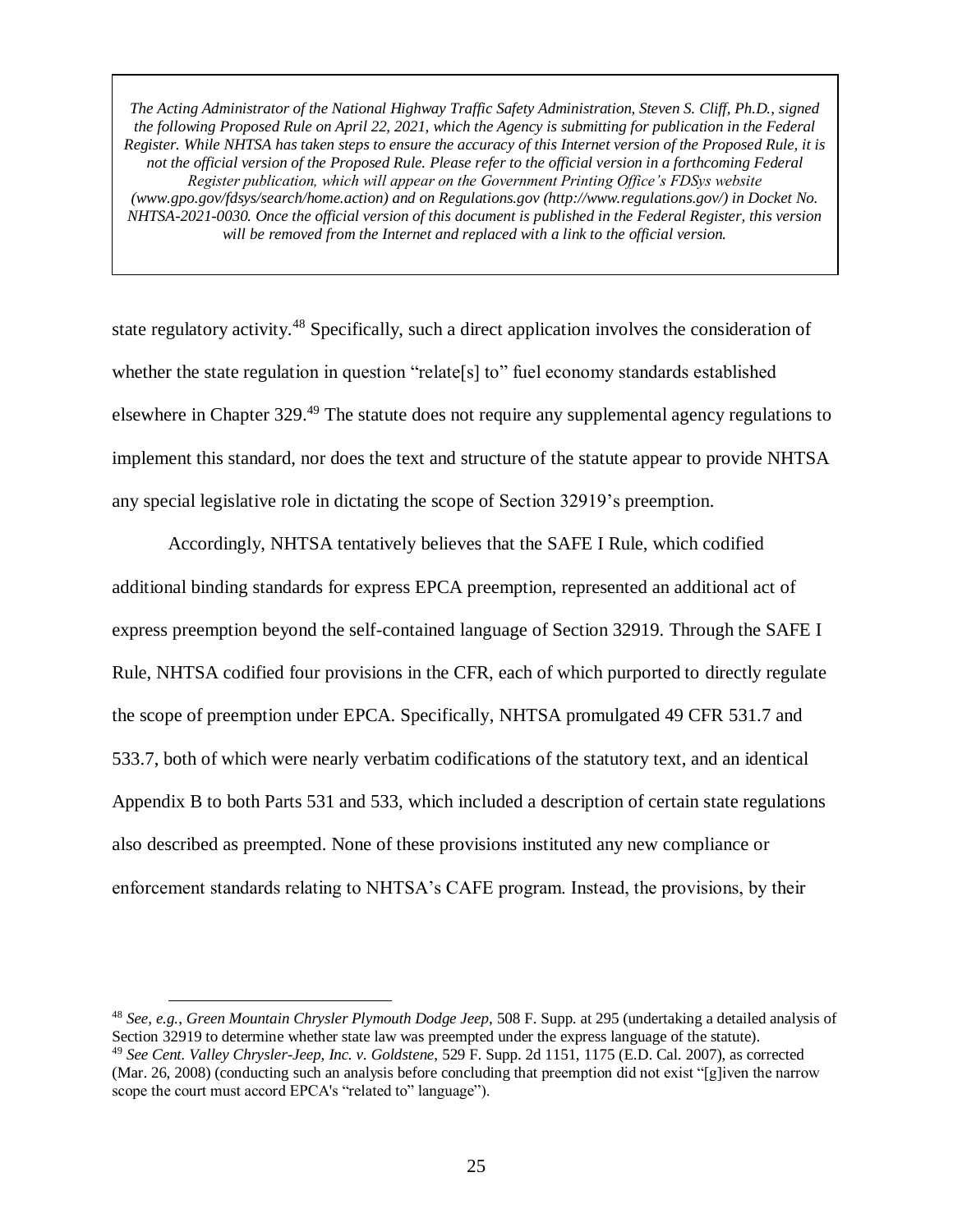own terms, solely sought to codify into NHTSA's regulations a binding framework to govern the scope of EPCA preemption.

As the Preamble to the SAFE I Final Rule described, these provisions sought to "ma[ke] explicit that state programs to limit or prohibit tailpipe GHG emissions or establish ZEV mandates are preempted."<sup>50</sup> In announcing the SAFE I Rule, NHTSA repeatedly described the final rules in terms that appeared to confer upon them legally binding connotations. For instance, the Agency noted that through the final rule, "NHTSA intends to assert preemption"<sup>51</sup> and characterized the regulations as "implementing"<sup>52</sup> a preemption requirement. Subpart "a" of each Appendix B to Part 531 and 533 even labels the regulatory text as "Express Preemption" provisions, before proceeding to categorically assert, in mandatory terms, what types of state laws were preempted.<sup>53</sup> Such a direct declaration of preemption, which purported to carry the force and effect of law, seeks to provide an authoritative interpretation of the language of Section 32919, and the regulations represented an act of legislative rulemaking that attempted to impose more specific, binding requirements on State and local governments. In order to properly engage in such legislative rulemaking, NHTSA must have adequate authority to do so from Congress.

<sup>50</sup> NHTSA, EPA, The Safer Affordable Fuel-Efficient (SAFE) Vehicles Rule Part One: One National Program, Final Rule, 84 Fed. Reg. 51310 (Sept. 27, 2019).

<sup>51</sup> *Id.* at 51317.

<sup>52</sup> *Id.* at 51318.

<sup>53</sup> *See, e.g.*, 49 CFR 533 App. B (a)(2) ("As a law or regulation of a State or a political subdivision of a State related to fuel economy standards, any state law or regulation regulating or prohibiting tailpipe carbon dioxide emissions from automobiles is expressly preempted under 49 U.S.C. 32919.").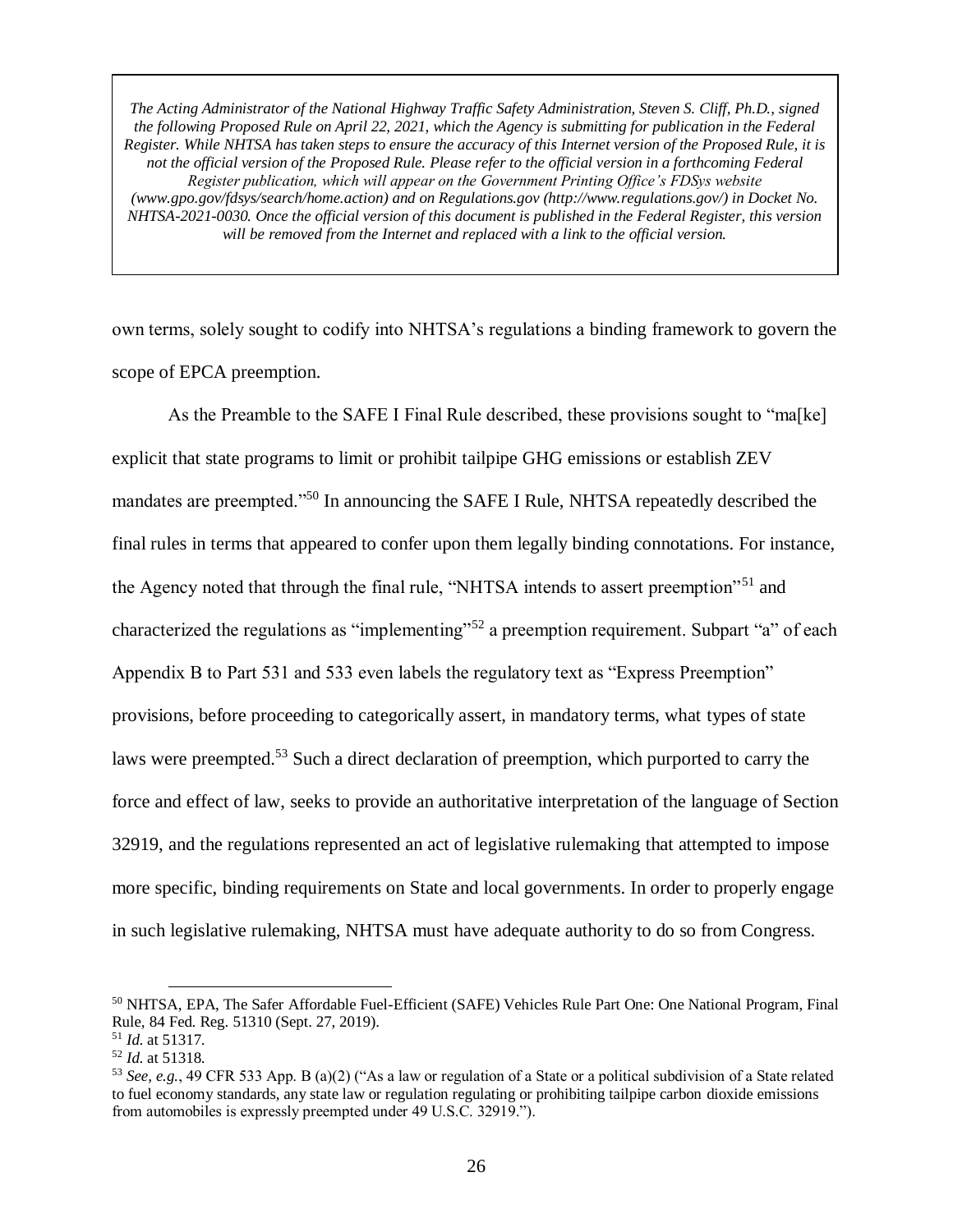However, after reconsidering the matter, NHTSA has substantial doubts about whether it has the requisite authority to validly promulgate such requirements.

## **2. Congress must have provided NHTSA with authority to engage in legislative rulemaking on matters of EPCA preemption if that rulemaking is to be valid.**

The legitimacy of an agency's exercise of preemption power through legislative rulemaking is principally a question of the extent of authority delegated to the agency. This is because all rulemaking authority of an agency ultimately derives from Congress.<sup>54</sup> As such, "in a situation where state law is claimed to be pre-empted by federal regulation, a narrow focus on Congress' intent to supersede state law [is] misdirected."<sup>55</sup> Instead, when considering an agency's preemptive authority, "the inquiry becomes whether the federal agency has properly exercised its own delegated authority rather than simply whether Congress has properly exercised the legislative power."<sup>56</sup> Consequently, an agency "may act only when and how Congress lets [it]."<sup>57</sup> This restriction extends to all aspects of an agency's regulatory activity including a rulemaking. The matters upon which an agency may promulgate rules imbued with the force and effect of law are based on its delegated authority.<sup>58</sup>

<sup>54</sup> *Cent. United Life Ins. Co. v. Burwell*, 827 F.3d 70, 73 (D.C. Cir. 2016).

<sup>55</sup> *City of New York v. F.C.C.*, 486 U.S. 57, 64 (1988).

<sup>56</sup> *Id.* 

<sup>57</sup> *Cent. United Life Ins. Co.*, 827 F.3d at 73.

<sup>58</sup> *See, e.g.*, *Adams Fruit Co. v. Barrett*, 494 U.S. 638, 650 (1990) (determining that a Department of Labor regulation exceeded the scope of authority delegated by a statute the agency administered).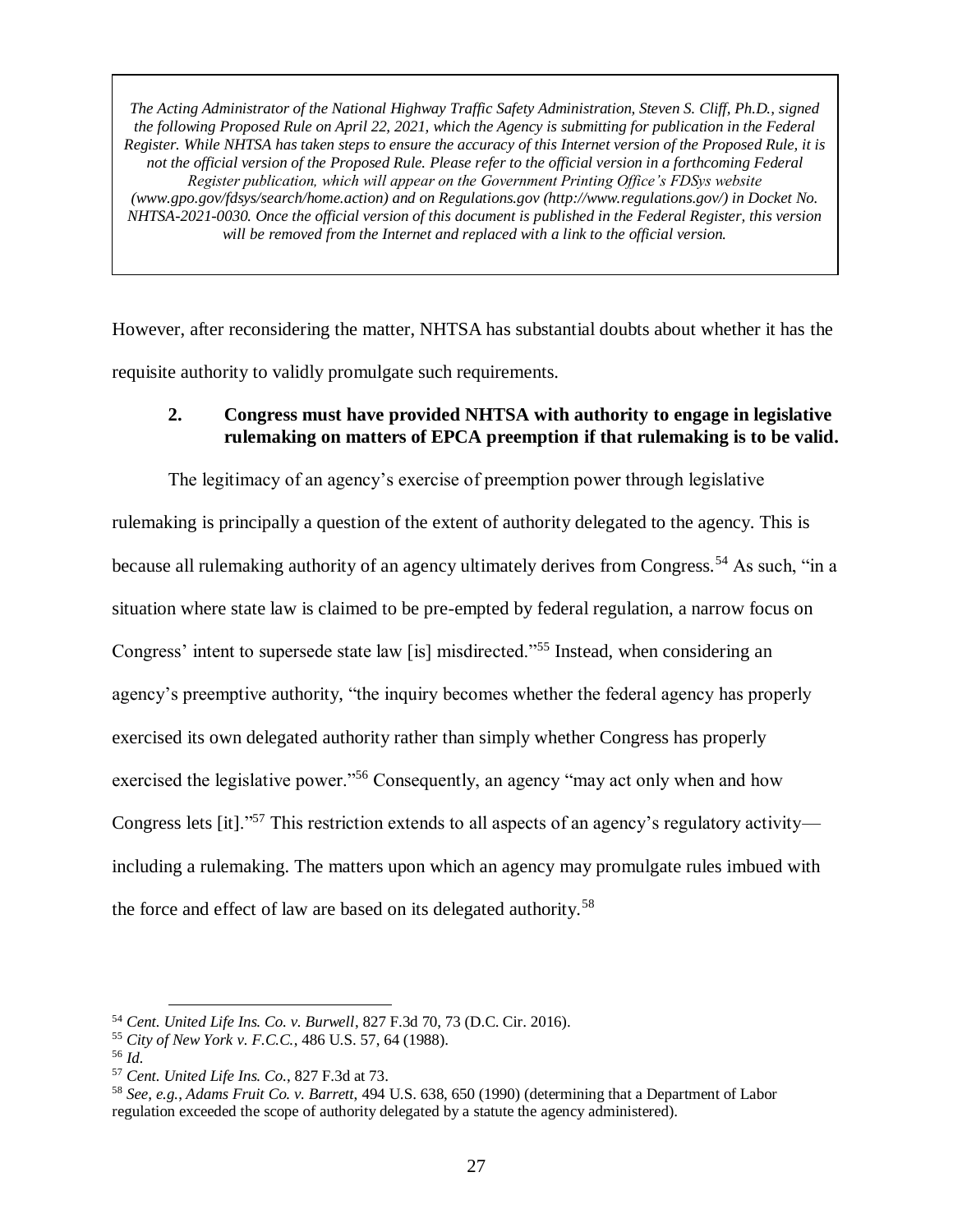These limitations particularly apply with respect to matters of preemption. As the

Supreme Court has made clear:

a federal agency may pre-empt state law only when and if it is acting within the scope of its congressionally delegated authority. This is true for at least two reasons. First, an agency literally has no power to act, let alone pre-empt the validly enacted legislation of a sovereign State, unless and until Congress confers power upon it. Second, the best way of determining whether Congress intended the regulations of an administrative agency to displace state law is to examine the nature and scope of the authority granted by Congress to the agency.<sup>59</sup>

Since an agency lacks plenary authority, the delegation of one power to an agency does

not necessarily include other powers, even if they are related.<sup>60</sup> This applies even when the

authority is analogous. For instance, the D.C. Circuit has rejected an agency's argument "that it

possesses plenary authority," holding instead "that the fact that the Board is empowered" in a

particular circumstance does not "mean[] the Board therefore enjoys such power in every

instance" in which a similar question arises.<sup>61</sup> Accordingly, construing an agency's authority

requires a close examination of the precise power delegated by Congress and how such authority

may differ, even if slightly, from other authority that Congress may reserve.

That is, in order for an agency to issue binding rules on preemption, the agency must have the authority to *directly regulate preemption itself*, rather than merely to establish the

 $61$  *Id.* 

<sup>59</sup> *Louisiana Pub. Serv. Comm'n v. F.C.C.*, 476 U.S. 355, 374 (1986).

<sup>60</sup> *Ry. Labor Executives' Ass'n.*, 29 F.3d at 670 (en banc).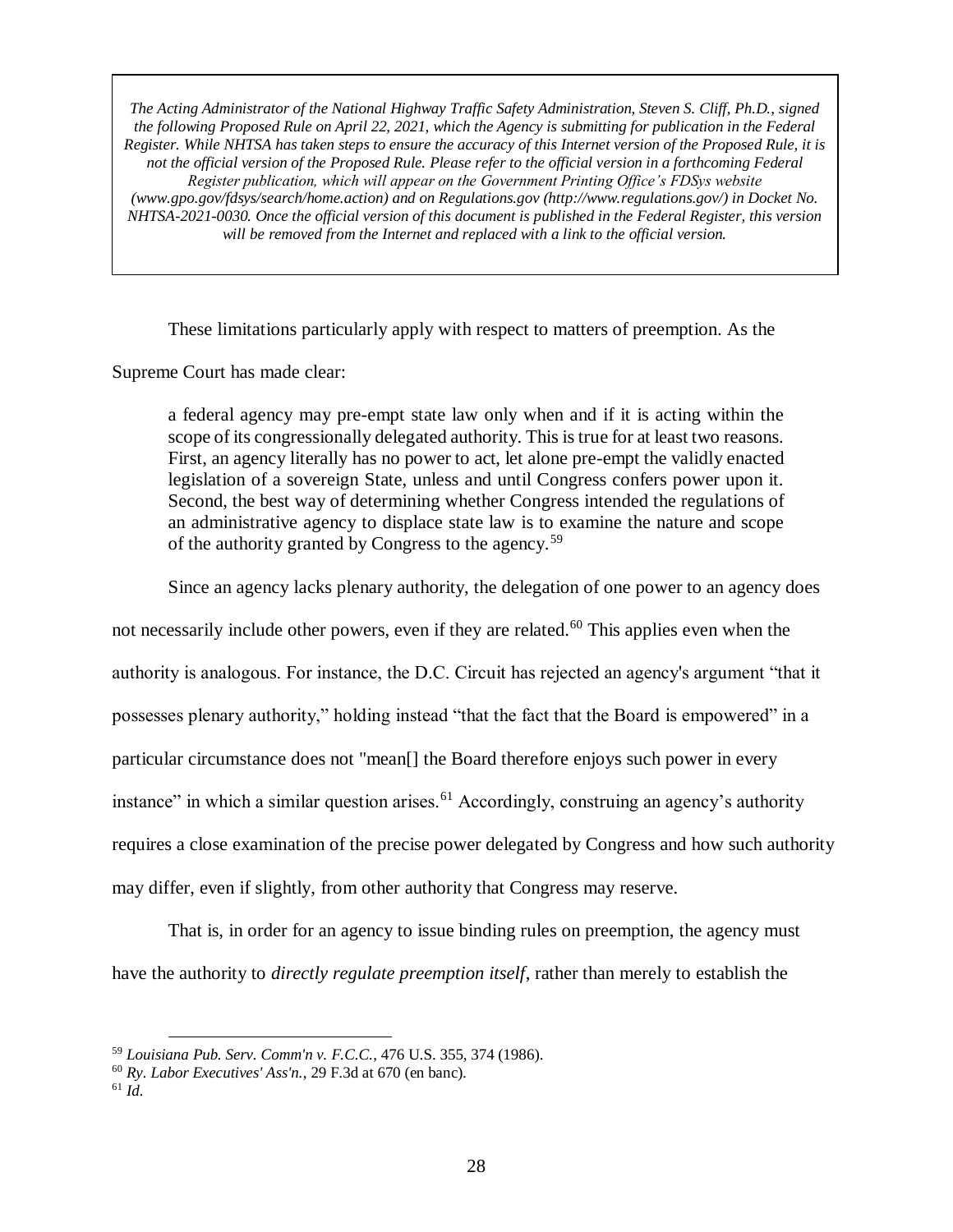substantive law that leads to preemption.<sup>62</sup> Therefore, in evaluating an agency's authority to issue legislative rules on preemption, the proper question is whether Congress intended the agency to define, through its binding regulations, when a state law is preempted. Only if Congress has granted an agency that power does the agency have the authority to speak with the force of law directly on preemption. NHTSA's tentative conclusion, as described below, is that Congress does not appear to have granted NHTSA such authority, and that in light of this doubt, the Agency should not have issued such regulations in the first instance.

# **3. NHTSA has substantial doubts that EPCA authorizes NHTSA to issue legislative rules on preemption.**

EPCA does not appear to expressly provide the authority to DOT or NHTSA to promulgate legislative rules implementing or defining the scope of the statute's preemption. Throughout its rulemakings over the long history of the CAFE program, NHTSA has consistently declined to construe either Section 32919 or any other provision of EPCA as expressly delegating DOT or NHTSA the authority to promulgate preemption regulations. This approach even extends to the SAFE I rulemaking, in which the Agency cited other statutory

<sup>62</sup> *See, e.g.*, *City of New York*, 486 U.S. at 64 (clarifying that "the correct focus is on the federal agency that seeks to displace state law and on the proper bounds of its lawful authority to undertake such action.").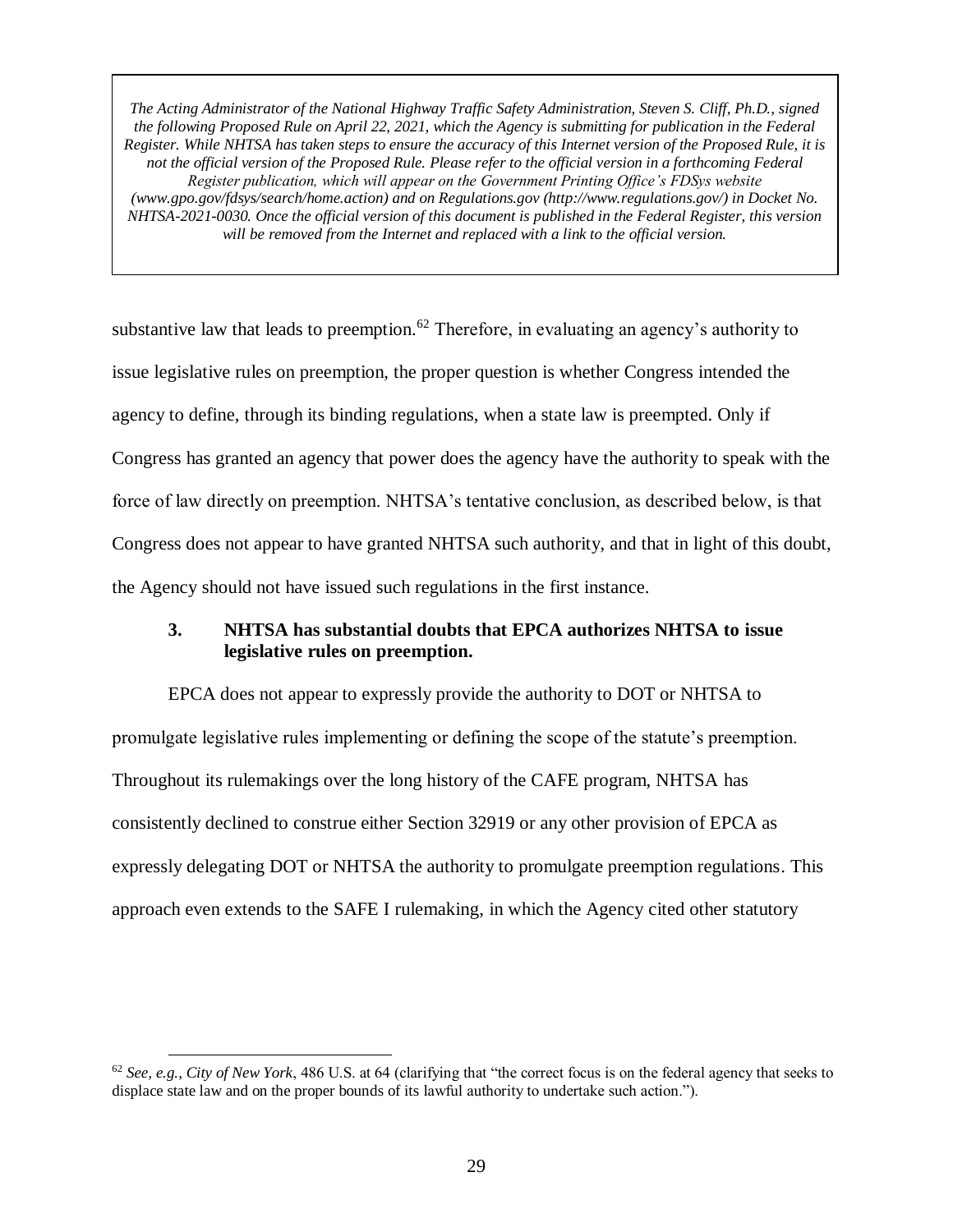provisions for its authority to issue the rules.<sup>63</sup> The Agency continues to hold this view of the statute.

Section 32919, the express preemption provision of EPCA, states that "a State or a political subdivision of a State may not adopt or enforce a law or regulation related to fuel economy standards" as long as a federal fuel economy standard is in place.<sup>64</sup> Thus, this preemption provision offers the best evidence of any possible congressional intent to confer preemption rulemaking authority upon NHTSA. However, the provision is notably silent as to any role of the agency in administering—much less defining—a preemption scheme. At most, the statute merely refers to the substantive tasks of the agency to establish "fuel economy standard[s]" and "requirements" as set forth elsewhere in Chapter 329.<sup>65</sup> Such references only connote the core duties borne by the agency to administer the substance of the fuel economy program, such as by setting "maximum feasible average fuel economy" standards under Section 32902 or establishing fuel economy labeling requirements under Section 32908. These responsibilities are within the agency's traditional substantive regulatory functions, which draw from NHTSA's technical automobile expertise rather than any special agency authority over federalism. In the Agency's tentative view, it seems more reasonable to conclude that if

<sup>63</sup> *See* NHTSA, EPA, The Safer Affordable Fuel-Efficient (SAFE) Vehicles Rule Part One: One National Program, Final Rule, 84 Fed. Reg. 51310, 51320 (Sept. 27, 2019) (citing other statutory provisions applicable to DOT for the requisite rulemaking authority). <sup>64</sup> 49 U.S.C. 32919.

<sup>65</sup> *See* 49 U.S.C. 32919(a)-(b).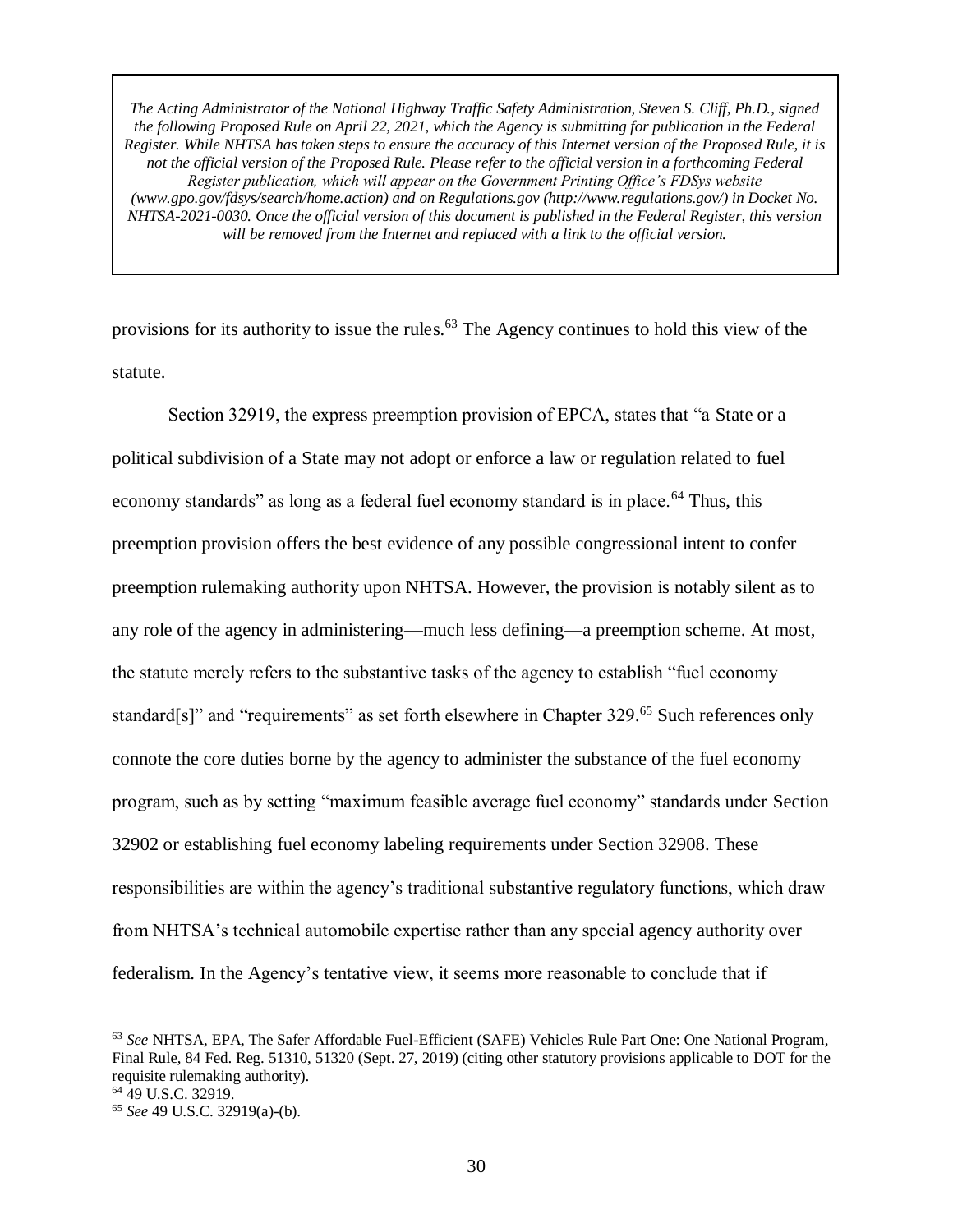Congress had intended to give NHTSA such direct regulatory authority over EPCA preemption, it would have done so explicitly, and likely within Section 32919 or at least in direct reference to preemption.

Thus, the Agency is now of the view that, under the language of Section 32919, the express preemption instituted by the statute is self-executing and self-contained. This is consistent with NHTSA's longstanding reading of Section 32919. For instance, even the Preamble to the SAFE I Final Rule acknowledged that the EPCA preemption provision of Section 32919 was "self-executing," and that "state or local requirements related to fuel economy standards are void *ab initio*"—by operation of statute not regulation.<sup>66</sup> Likewise, in the National Environmental Policy Act of 1969 (NEPA) section of the SAFE I Rule, NHTSA expressly disclaimed any discretion to alter the preemption paradigm established by Section 32919 due to the self-sufficiency of the statute:

Any preemptive effect resulting from this final action is not the result of the exercise of Agency discretion, but rather reflects the operation and application of the Federal statute. NHTSA does not have authority to waive any aspect of EPCA preemption no matter the potential environmental impacts; rather, preempted standards are void *ab initio.* Courts have long held that NEPA does not apply to nondiscretionary actions by Federal agencies. As NHTSA lacks discretion over EPCA's preemptive effect, the Agency concludes that NEPA does not apply to this action.<sup>67</sup>

<sup>66</sup> NHTSA, EPA, The Safer Affordable Fuel-Efficient (SAFE) Vehicles Rule Part One: One National Program, Final Rule, 84 Fed. Reg. 51310, 51325 (Sept. 27, 2019). <sup>67</sup> *Id.* at 51353-54.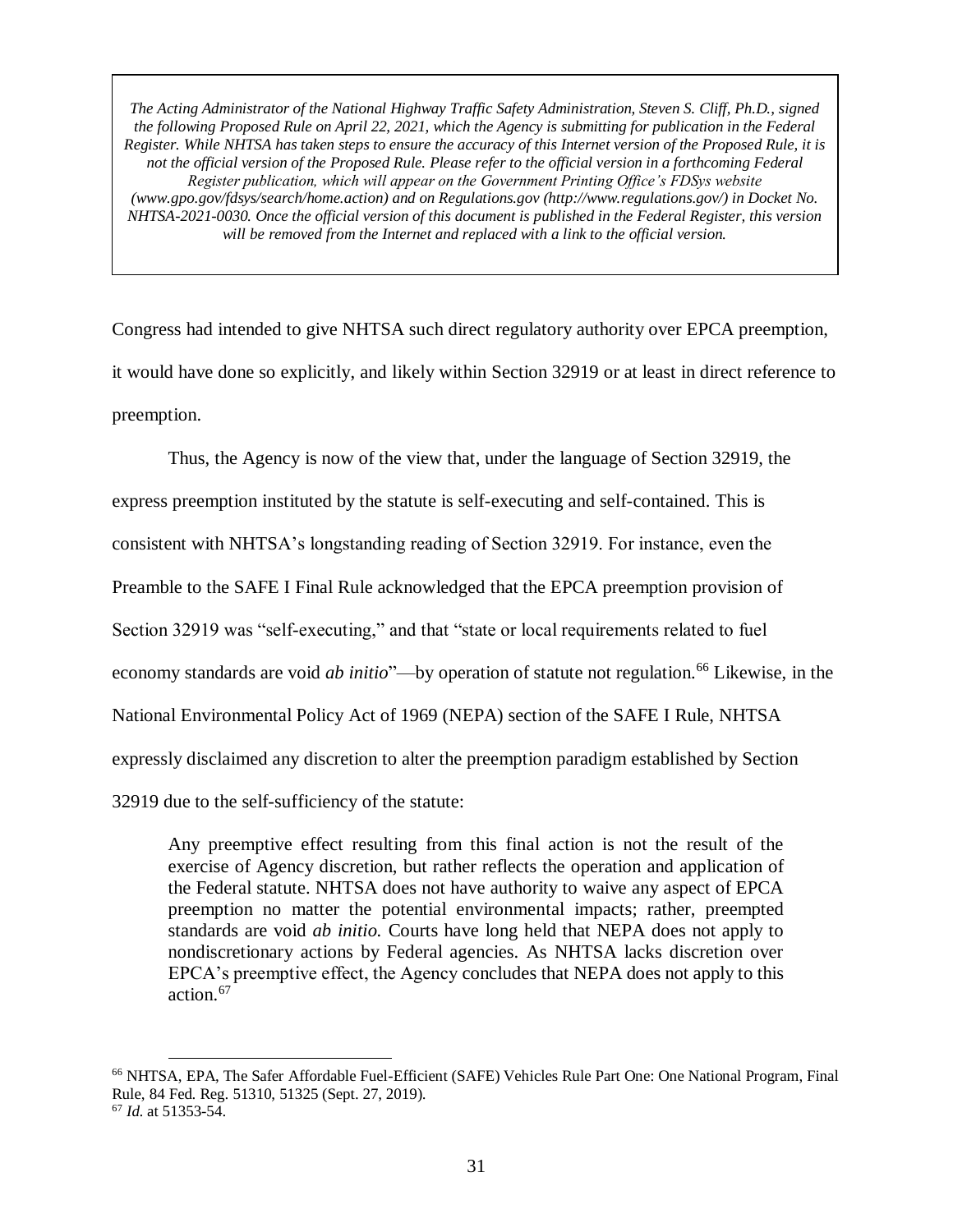Due to the express language of Section 32919, NHTSA continues to believe that the provisions of Section 32919 are self-executing. Consequently, the Agency has substantial doubts about the validity of its prior conclusion that Congress provided rulemaking authority to the Agency to further codify preemption requirements. In reaching this tentative conclusion, NHTSA notes that the structures of other parts of EPCA, as well as other federal statutes, expressly charge an agency to administer preemption through regulations, and no such charge exists for NHTSA. For example, a precursor to the Department of Energy, the Federal Energy Administration, was expressly directed elsewhere in EPCA to "prescribe . . . rule[s]" that preempt state and local appliance-efficiency standards.<sup>68</sup> Likewise, other DOT statutes expressly provide a regulatory, or even adjudicatory, role for the Department in the preemption analysis. For instance, in the transportation of hazardous materials context, 49 U.S.C. 5125 directs the Secretary to adjudicate applications on whether a particular state standard is "substantially the same" as federal law and, as such, exempted from statutory preemption.<sup>69</sup> Similarly, 49 U.S.C. 31141 establishes a very detailed role for DOT in reviewing and preempting state law pertaining to commercial motor vehicle safety.<sup>70</sup> Many of the seminal cases in the Supreme

<sup>68</sup> The Energy Policy and Conservation Act of 1975, Pub. L. 94–163, 89 Stat. 871, § 327(b), recodified as amended at 42 U.S.C. 6297(d).

 $^{69}$  49 U.S.C. 5125(d). The Secretary has delegated this responsibility to another DOT operating administration, the Pipeline and Hazardous Materials Safety Administration (PHMSA).

<sup>70</sup> *See* 49 U.S.C. 31141 (expressly stating that "[a] State may not enforce a State law or regulation on commercial motor vehicle safety that the Secretary of Transportation decides under this section may not be enforced" before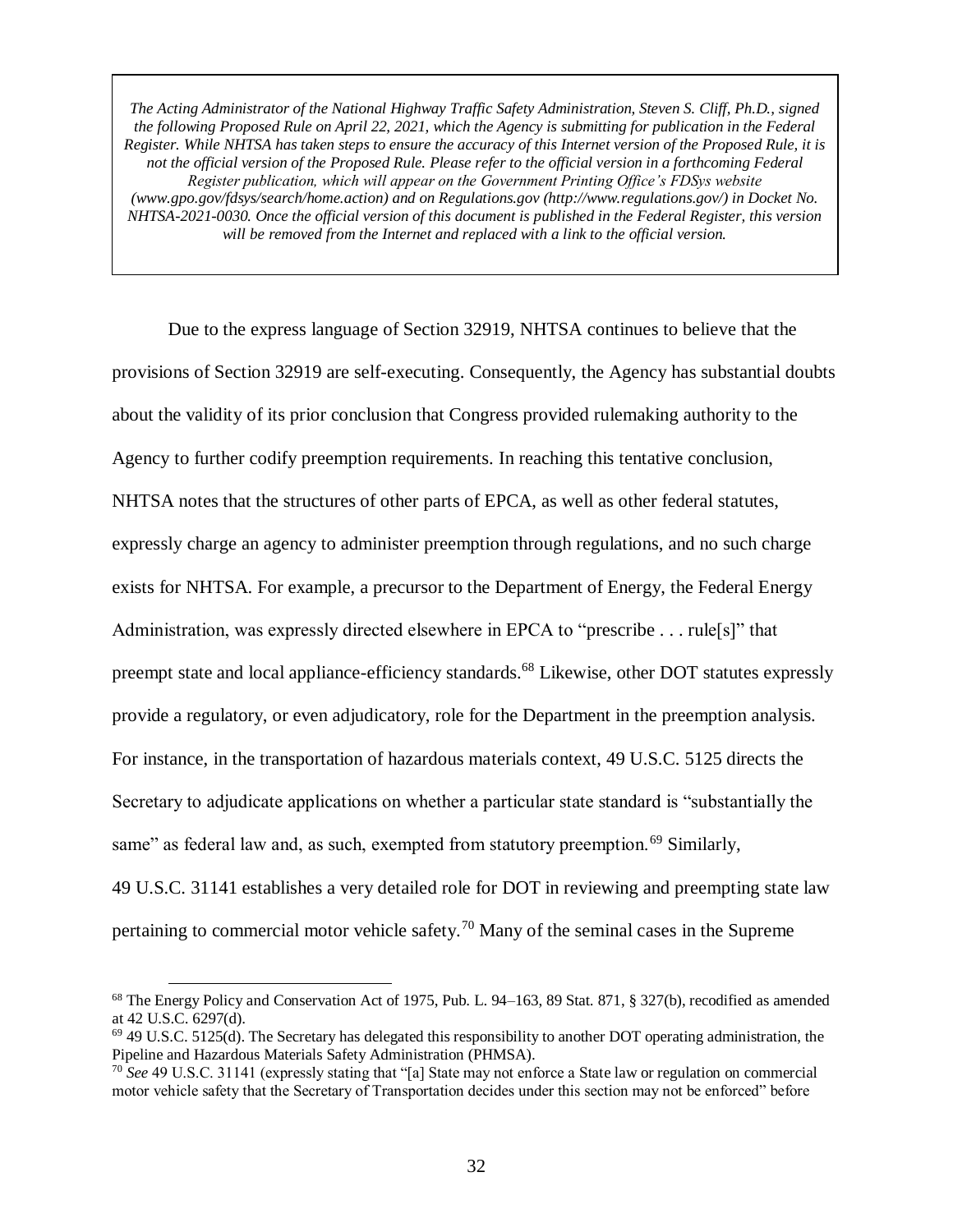Court's preemption jurisprudence also concerned statutory schemes that expressly delegated preemption authorities to the agencies in question.<sup>71</sup>

As these other statutory provisions demonstrate, Congress understands how to incorporate legislative rulemaking authority for an agency expressly and directly into a statutory framework for preemption—and, in fact, exercised this prerogative elsewhere in EPCA. These responsibilities range from charging an agency to promulgate clarifying regulations on the applicability of preemption to instructing an agency to establish an administrative procedure to adjudicate exemptions of state law. Moreover, as 49 U.S.C. 31141 demonstrates, when Congress decides to incorporate an agency into the preemption determination process, the grant of authority is often not accomplished through an indeterminate delegation, but instead, through an intricate and comprehensive description of the agency's precise role in administering the preemption provision.

Within this statutory landscape, the total silence of Section 32919 as to any role for NHTSA in the implementation of preemption seems instructive. In this context, it now appears to

enumerating multiple subsections that define an adjudicatory role for the DOT, complete with preemption standards and procedures). The Secretary has delegated this responsibility to another DOT operating administration, the Federal Motor Carrier Safety Administration (FMCSA).

 $\overline{a}$ 

 $71$  For example, in a set of cases evaluating the preemption of certain state tort law relating to medical device product liability, the Supreme Court analyzed U.S. Food and Drug Administration (FDA) regulations that specifically defined when preemption occurred under the applicable statute, the Medical Device Amendments (MDA). *See generally Lohr*, 518 U.S. at 470 (plurality opinion); *Riegel v. Medtronic, Inc*., 552 U.S. 312 (2008). *See also* 21 U.S.C. 360k; 21 CFR 808.1.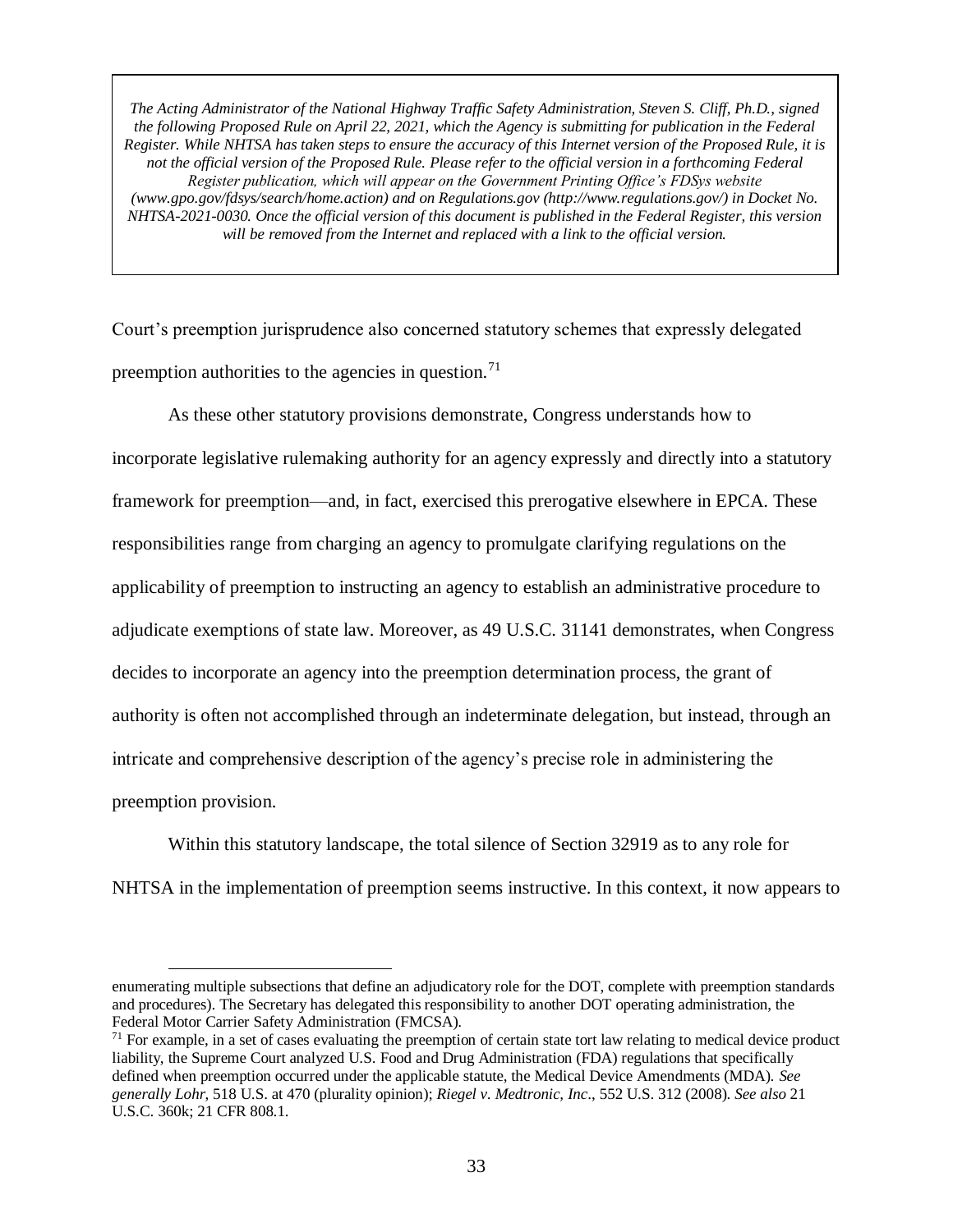the Agency that construing Section 32919 to permit NHTSA to issue regulations with the force of law that regulate and define the scope of preemption, as the Agency did in the SAFE I Rule, would be akin to reading an entirely new subsection into the statutory provision. Congress' failure to explicitly provide DOT authority to define or otherwise regulate the scope of CAFE preemption—despite specifically incorporating an express preemption provision into EPCA in Section 32919—casts significant doubts upon the Agency's prior determination that NHTSA has legislative rulemaking authority in matters of fuel economy preemption. NHTSA requests comment on these provisional views.

Finally, contrary to the arguments made in the SAFE I Rule, NHTSA tentatively believes there is no other statutory source conferring legislative rulemaking authority on the Agency in matters of fuel economy preemption. In the SAFE I rulemaking, NHTSA did not claim that its authority to issue preemption regulations derived from Section 32919.<sup>72</sup> Instead, NHTSA concluded that its authority arose implicitly from EPCA, because the Agency argued that it could not carry out its CAFE standard-setting responsibilities in the face of state regulation that undermined its authority.<sup>73</sup> In the SAFE I Final Rule's most direct discussion of the issue of authority to promulgate regulations concerning preemption, NHTSA linked the perceived

<sup>72</sup> *See generally* NHTSA, EPA, The Safer Affordable Fuel-Efficient (SAFE) Vehicles Rule Part One: One National Program, Final Rule, 84 Fed. Reg. 51310, 51320 (Sept. 27, 2019). <sup>73</sup> *See, e.g.*, *id.* at 51317.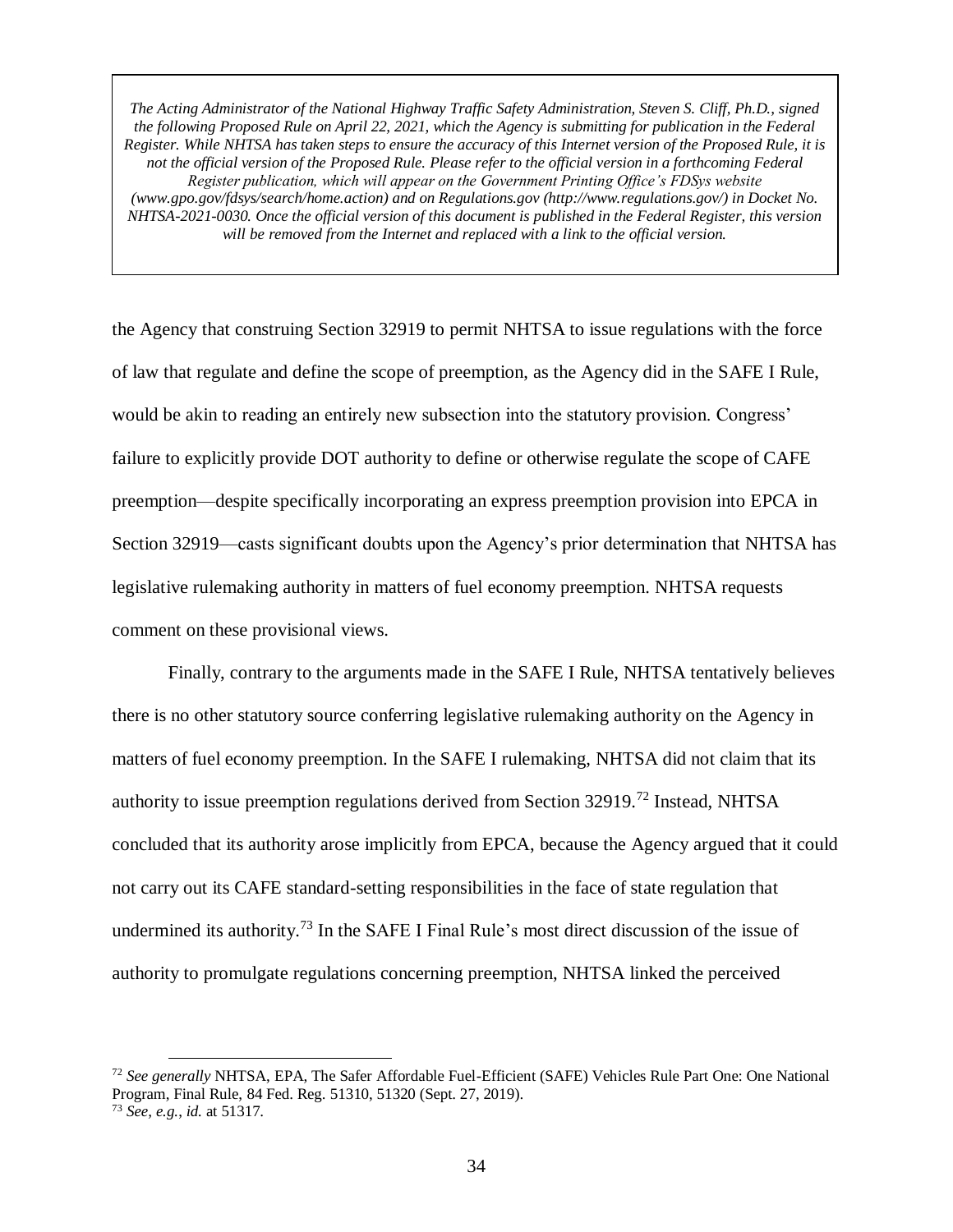conflict between EPCA's purposes and state regulation to the general delegation of authority to

the Secretary to carry out his duties:

Congress gave the Secretary of Transportation express authorization to prescribe regulations to carry out her duties and powers. 49 U.S.C. 322(a). NHTSA has delegated authority to carry out the Secretary's authority under Chapter 329 of Title 49, which encompasses EPCA's preemption provision, as well as EISA. NHTSA therefore has clear authority to issue this regulation under 49 U.S.C. 32901 through 32903 to effectuate a national automobile fuel economy program unimpeded by prohibited State and local requirements. As explained here, the statute is clear on the question of preemption, and NHTSA must carry it out.<sup>74</sup>

Upon reconsideration, NHTSA is concerned that this rationale was improper. Section 322

contains statutory language of broad applicability that extends well beyond the CAFE program and, indeed, well beyond NHTSA. In light of the preceding discussion, it seems especially peculiar to derive preemption authority from Section 322 when EPCA already contains an express preemption provision, which does not provide NHTSA with a role in further defining that preemption with the force and effect of law. Since Congress already crafted a specific provision to describe EPCA preemption in Section 32919, the more general terms of Section 322 would seem of much clearer applicability if Section 32919 had otherwise delegated NHTSA certain authorities or responsibilities to carry out. But as discussed above, Congress did not, in EPCA, appear to charge NHTSA with any authority or responsibility with respect to preemption regulations. Construing Section 322's general terms to independently provide NHTSA with the

<sup>74</sup> *Id.* at 51320.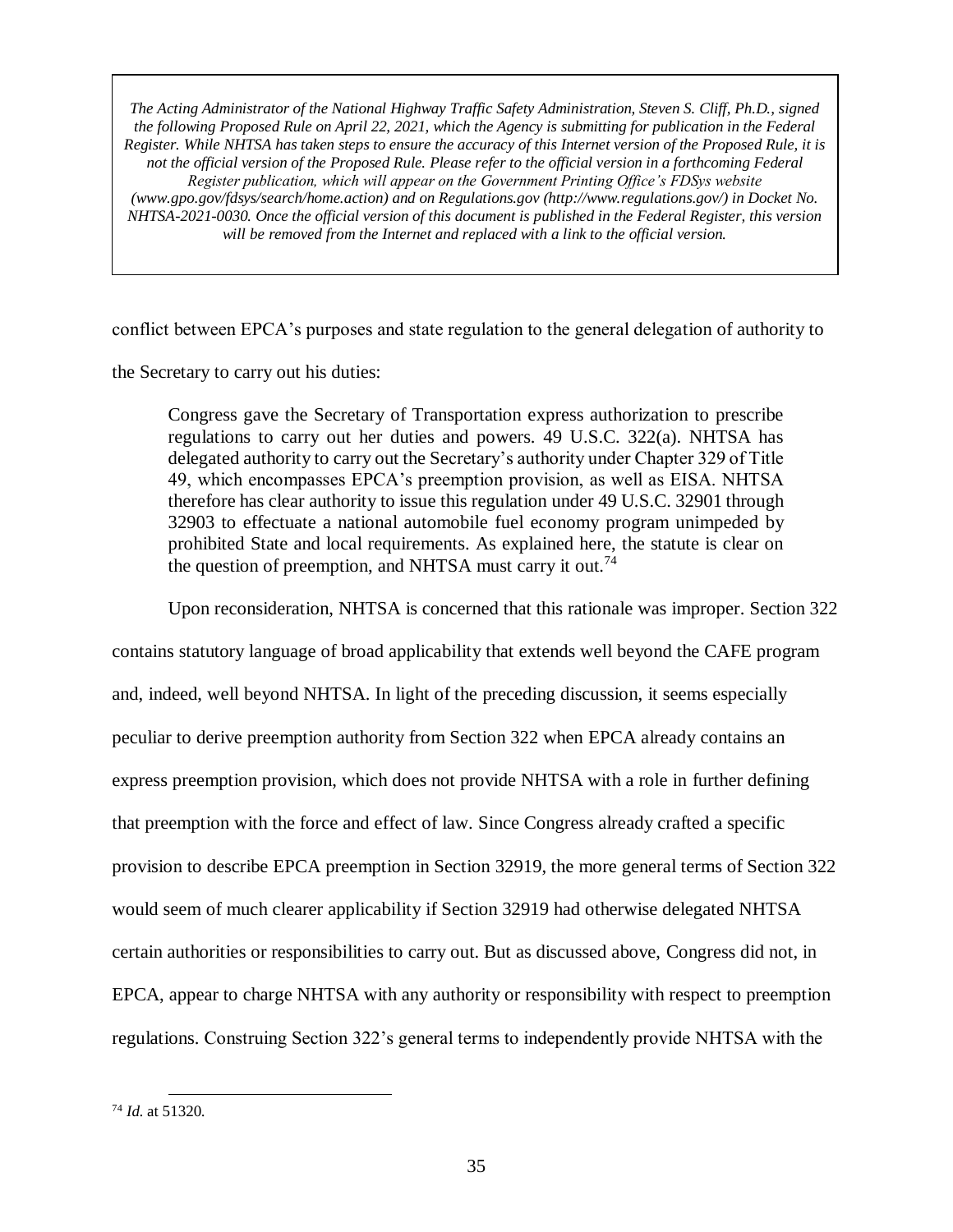authority to issue legislative rules on EPCA preemption that override Section 32919's notable silence as to any role for NHTSA would require an extraordinarily expansive reading of Section 322.

Moreover, even apart from Section 322, general inferences drawn from the broad purposes of EPCA do not seem capable of contravening a clear reading of the express preemption provision in Section 32919. As described above, the SAFE I Rule argued that regulation was needed to resolve a perceived irreconcilable conflict between state GHG emissions regulations and ZEV mandates and EPCA's delegation of authority to NHTSA to set national fuel economy standards.<sup>75</sup> However, even assuming that is true, the statutory provision on preemption provides no role for NHTSA to speak on this issue with the force and effect of law. The Agency does not believe that a proper statutory reading permits this unambiguous silence in Section 32919 to be overridden by intangible inferences extrapolated from EPCA generally.<sup>76</sup>

<sup>75</sup> NHTSA, EPA, The Safer Affordable Fuel-Efficient (SAFE) Vehicles Rule Part One: One National Program, Final Rule, 84 Fed. Reg. 51310, 51319 (Sept. 27, 2019).

<sup>&</sup>lt;sup>76</sup> Even if such a conflict existed, it would seem to only bear upon an implied (conflict) preemption analysis, not whether NHTSA had authority to promulgate binding regulations that expressly governed preemption. Express and implied preemption are district legal concepts. *See, e.g.*, *Geier v. Am. Honda Motor Co*., 529 U.S. 861, 872 (2000) (distinguishing between express and implied preemption). Accordingly, the SAFE I Rule's arguments for implied (conflict) preemption cannot be used to bootstrap authority to regulate through legislative rules that expressly codify mandatory preemption requirements.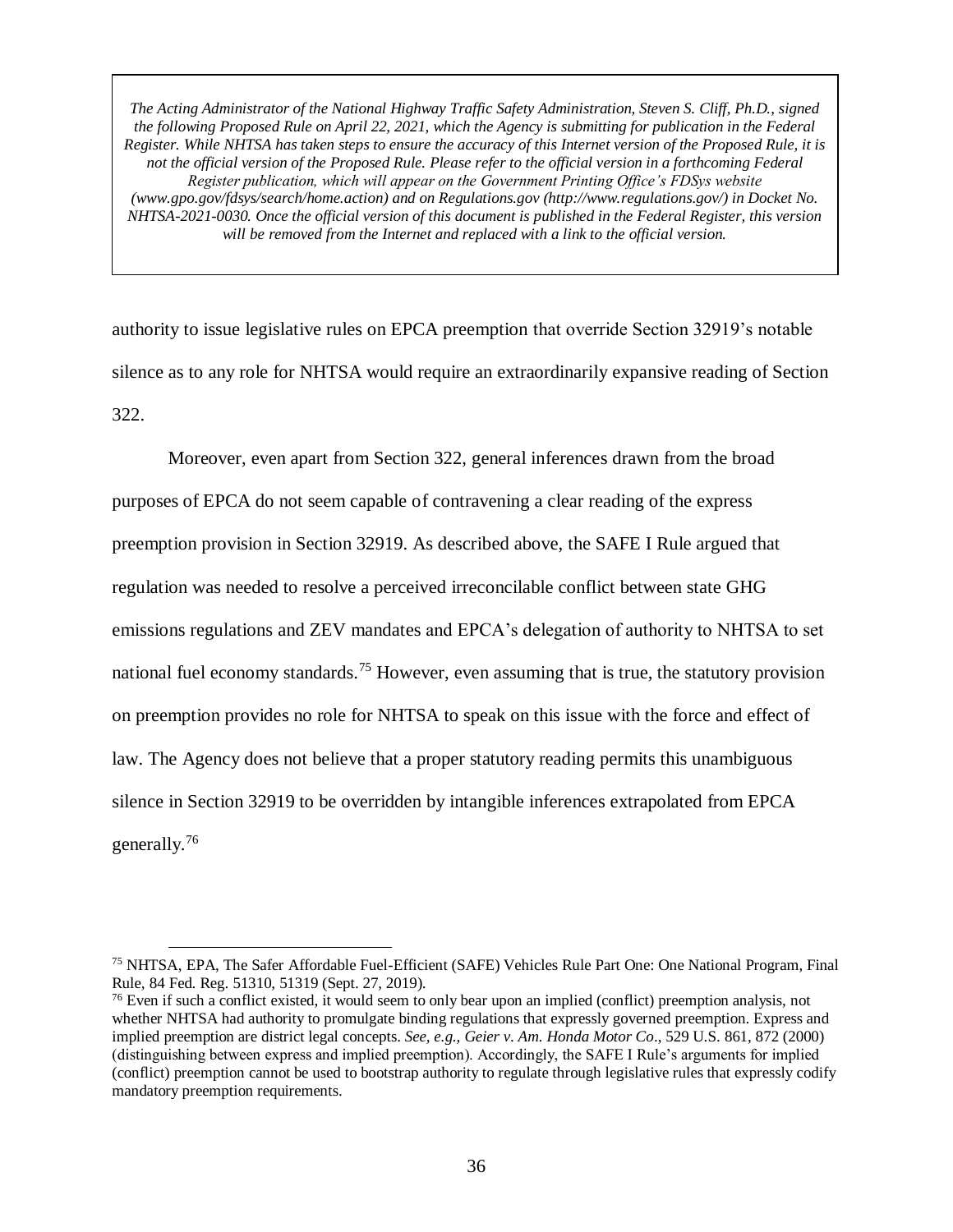Likewise, upon reconsideration, NHTSA does not consider any such general inferences as appropriately addressed through the categorical rulemaking actions of the SAFE I Rule. For example, a substantial portion of the SAFE I Rule drew from principles of implied conflict preemption, seeking to label state regulation as preempted due to an irreconcilable conflict with federal CAFE standards. Moreover, at most, the SAFE I Rule discussed compliance technologies specific to only one example of state standards and one example of federal standards.<sup>77</sup> Yet the SAFE I Rule sought to extrapolate upon such a limited analysis to justify a pronouncement of preemption for *any* state greenhouse gas standards or ZEV requirements. The Agency now recognizes that implied preemption, which arises primarily in a judicial context, involves principles that are most appropriately applied by reference to specific state programs, rather than in the abstract and categorical manner of the SAFE I Rule's regulations.<sup>78</sup> While NHTSA still retains interpretative authority to set forth its advisory views on whether a state regulation

<sup>&</sup>lt;sup>77</sup> The terminology used throughout the SAFE I rulemaking analysis mirrors the standards used by courts to apply the judicial doctrine of implied (conflict) preemption. For instance, the SAFE I Preambles repeatedly invoked conflict preemption standards —"frustrates," "conflicts," and "interferes"—to label state programs preempted. *See City of New York*, 486 U.S. at 64 ("The statutorily authorized regulations of an agency will pre-empt any state or local law that *conflicts* with such regulations or frustrates the purposes thereof.") (emphasis added); *See, e.g.*, *Wyeth*, 555 U.S. at 576 ("This Court has recognized that an agency regulation with the force of law can pre-empt *conflicting* state requirements.") (emphasis added); *See, e.g.*, *Patriotic Veterans, Inc. v. Indiana*, 736 F.3d 1041, 1051 (7th Cir. 2013) (describing how under the doctrine of conflict preemption, state law may be preempted "if it *interferes*" with federal law) (emphasis added).

<sup>78</sup> *See, e.g.*, *Wyeth*, 555 U.S. at 576 (noting that implied preemption principally applies after "the Court has performed its own conflict determination relying on the substance of state and federal law and not on agency proclamations of pre-emption.").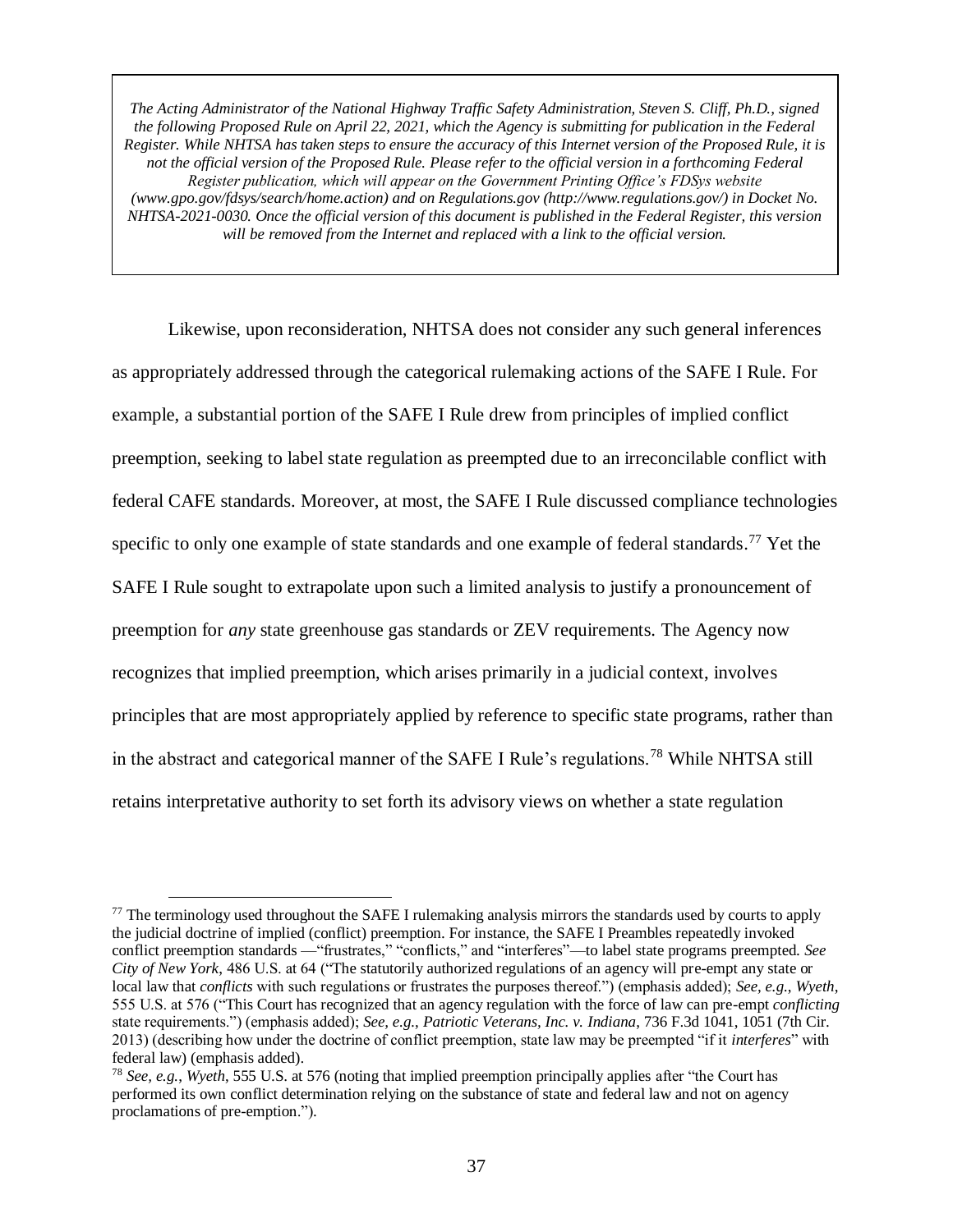impermissibly conflicts with federal law, such authority does not support the power to codify binding legislative rules on the matter.

Thus, upon reconsideration, NHTSA has substantial doubts about its authority to issue legislative rules concerning EPCA preemption. Thus, the SAFE I Rule's effort to establish such rules likely exceeded the Agency's authority. For this reason, and for the additional reasons discussed herein, NHTSA is now of the view that the SAFE I Rule rests upon an infirm foundation and should be repealed. We seek comment on this tentative determination.

#### **F. Proposed Repeal of Preemption Interpretations in the SAFE I Rule**

In addition to the proposed repeals of the codified provisions promulgated in the SAFE I Rule, NHTSA also proposes to rescind the accompanying substantive analysis in the Preambles of the Proposed and Final SAFE I Rules—including positions on California's GHG and ZEV programs. Descriptions of California's GHG and ZEV regulations, as well as regulations of states adopting those regulations under Section 177 of the Clean Air Act, were repeatedly used throughout the SAFE I rulemaking analysis as illustrative of why the Agency decided to codify the express preemption text in Parts 531 and 533 and their accompanying Appendices. For example, after explaining the specific preemption regulations, the Agency noted that "[i]n the proposal, NHTSA described, *as an example*, California's ZEV mandate, which manufacturers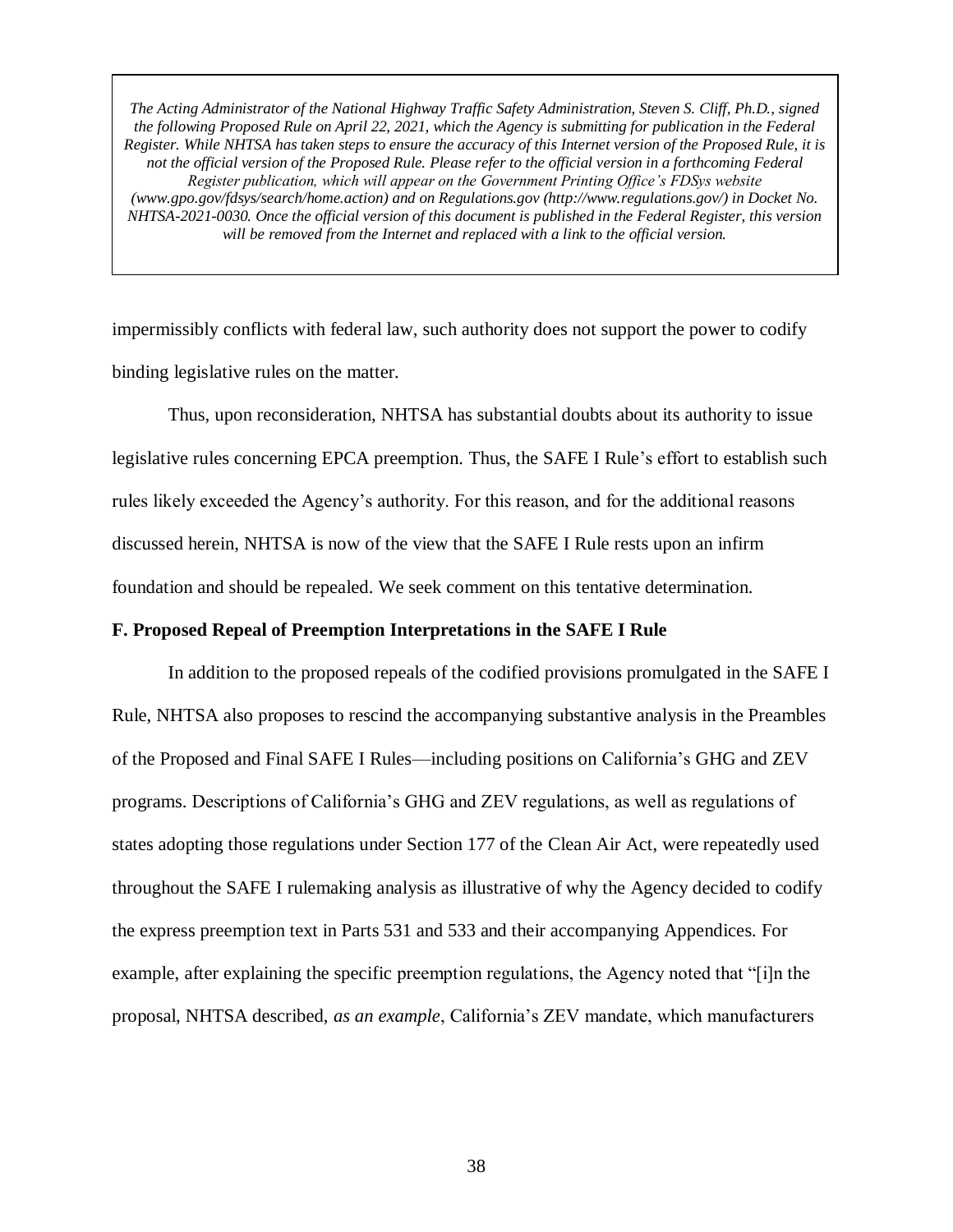must comply with individually for each state adopting California's mandate."<sup>79</sup> Therefore, these substantive positions on state law were presented in the SAFE I rulemaking as exemplary of the need for regulations, and the finalized text sought to preempt these precise state programs. Consequently, NHTSA considers such examples and substantive positions as inextricably linked to the regulatory text and, as such, would also be rescinded upon the proposed removal of the regulations.

However, to be abundantly clear, NHTSA is also proposing in this document to repeal any interpretative positions regarding EPCA preemption that may be contained within the Preambles of the SAFE I NPRM and Final Rule regardless of whether they are linked to the codified text. This includes any views on whether particular state motor vehicle GHG emissions programs or ZEV mandates conflict with or "relate to" CAFE standards or are otherwise preempted by Section 32919. Given the Agency's concerns about the lack of legislative rulemaking authority on matters of EPCA preemption, any surviving substantive views on the topic would constitute, at most, interpretative rules.<sup>80</sup> As such, their repeal would not require the notice and comment procedures set forth in 5 U.S.C. 553. Nevertheless, an agency may find it useful and prudent to seek public comment on interpretations or other agency actions as a matter

<sup>79</sup> NHTSA, EPA, The Safer Affordable Fuel-Efficient (SAFE) Vehicles Rule Part One: One National Program, Final Rule, 84 Fed. Reg. 51310, 51314 (Sept. 27, 2019) (emphasis added).

<sup>80</sup> *See, e.g.*, *Am. Tort Reform Ass'n v. OSHA*, 738 F.3d 387, 394 (D.C. Cir. 2013). In addition, the following discussion and rationales would also apply to the codified text that NHTSA proposes to repeal above if that text were determined to be an interpretative rule rather than a legislative rule.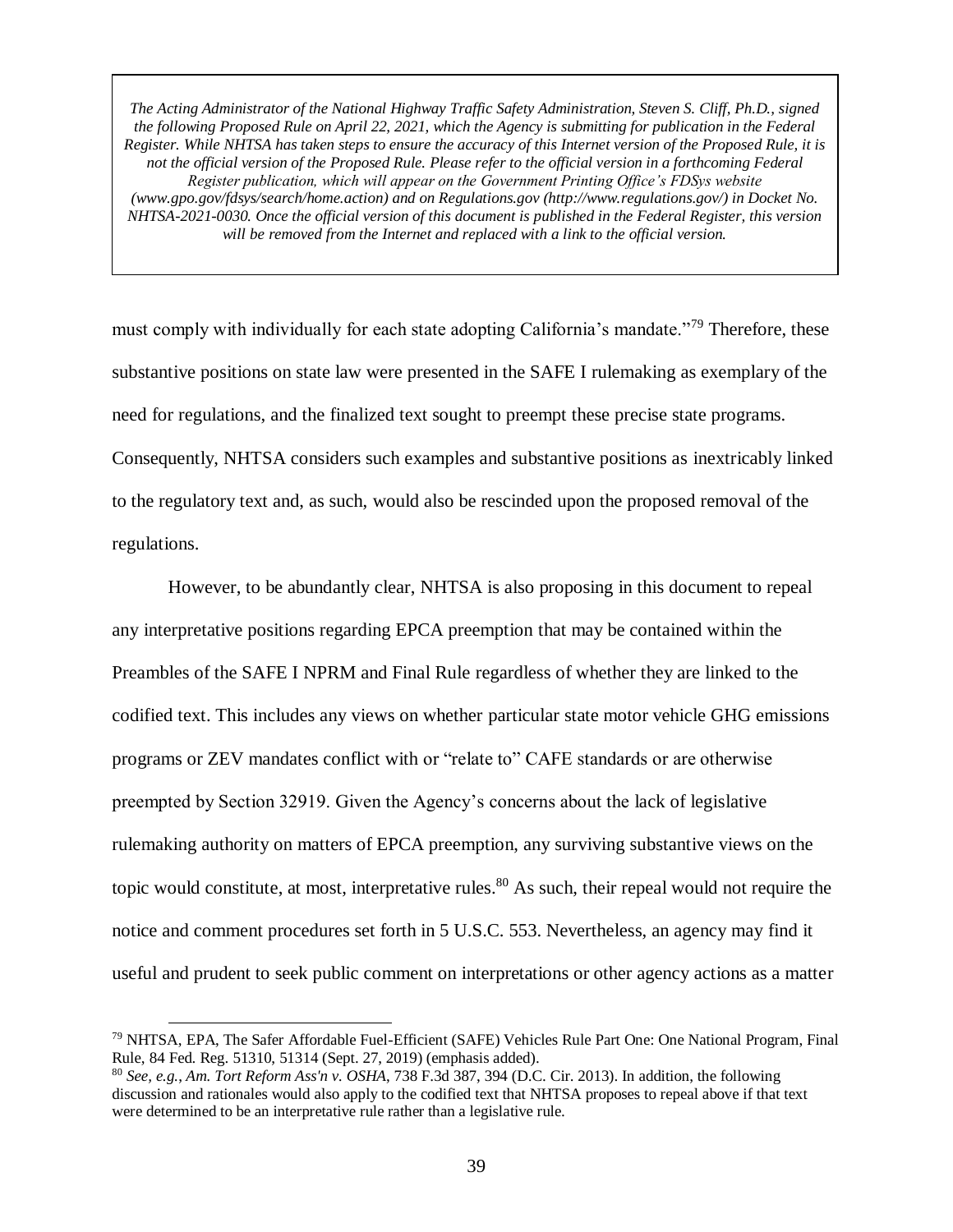of good government, and NHTSA is doing so here. Due to the anticipated substantial public interest in this action, NHTSA's interest in gaining a broad array of perspectives on its change in course, and the well-established utility of notice and comment procedures, the Agency is still including a repeal of these interpretations as part of the proposal rather than immediately finalizing a repeal of these views in this document.

At this time, the Agency is not proposing to replace any such interpretations with further views on the relationship between state motor vehicle GHG emissions programs or ZEV mandates and EPCA preemption. Instead, the Agency is exercising its rulemaking authority under 5 U.S.C. 551 to propose simply repealing, rather than amending, any such interpretative positions or interpretative rules of the Agency. Several considerations incline the Agency to propose repealing such interpretations, rather than leave them undisturbed or amend them through this rulemaking.

# **1. Repealing the Interpretive Provisions Makes Clear that All Aspects of the SAFE I Rule have been Repealed**

First, repealing the interpretations treats them consistently with the codified rules, which we are here proposing for repeal. While the Agency possesses authority to issue advisory, interpretative rules on matters pertaining to EPCA preemption, repealing and withdrawing the interpretative positions of the SAFE I rulemaking promotes clarity by ensuring that such views are withdrawn along with their accompanying regulatory text, rather than leaving an ambiguity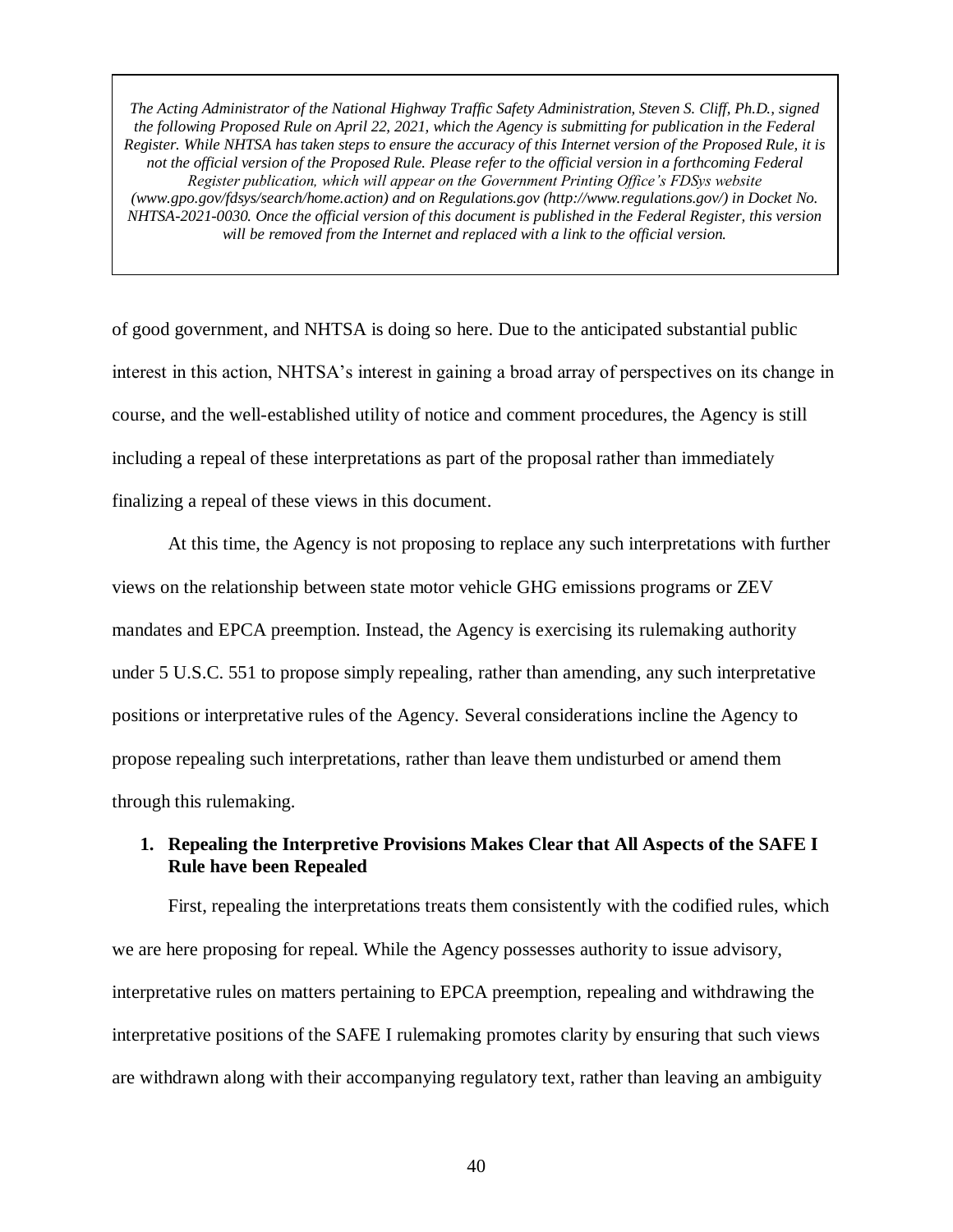as to whether a particular statement or provision regarding EPCA preemption remains in effect. The ambiguity regarding the legal nature and effect of the codified text and positions announced in the SAFE I Rule would only amplify confusion if NHTSA proposed to repeal only parts of the rulemaking.

The lack of clarity regarding this distinction is pervasive in the SAFE I Rule, which often blurred the line between when the Agency was attempting to merely articulate views on preemption under Section 32919, which were merely advisory, and when NHTSA sought to categorically forbid state action through federal preemption. For example, the Preambles to the SAFE I Rule repeatedly labeled certain types of state GHG regulation and ZEV mandates as categorically preempted and prohibited, even if those programs were not expressly enumerated in the plain language of the finalized regulations. Specifically, the Preamble to the SAFE I final rule unequivocally stressed that "state programs to limit or prohibit tailpipe GHG emissions or establish ZEV mandates are preempted,"<sup>81</sup> and that the SAFE I Rule was a "final decision from the agencies that States do not have the authority to set GHG standards or establish ZEV mandates."<sup>82</sup> At the same time, the Preamble also contained other statements in which the Agency's position is described more as an interpretation of the scope of Section 32919. For

<sup>81</sup> *Id.* at 51311.

<sup>82</sup> *Id.*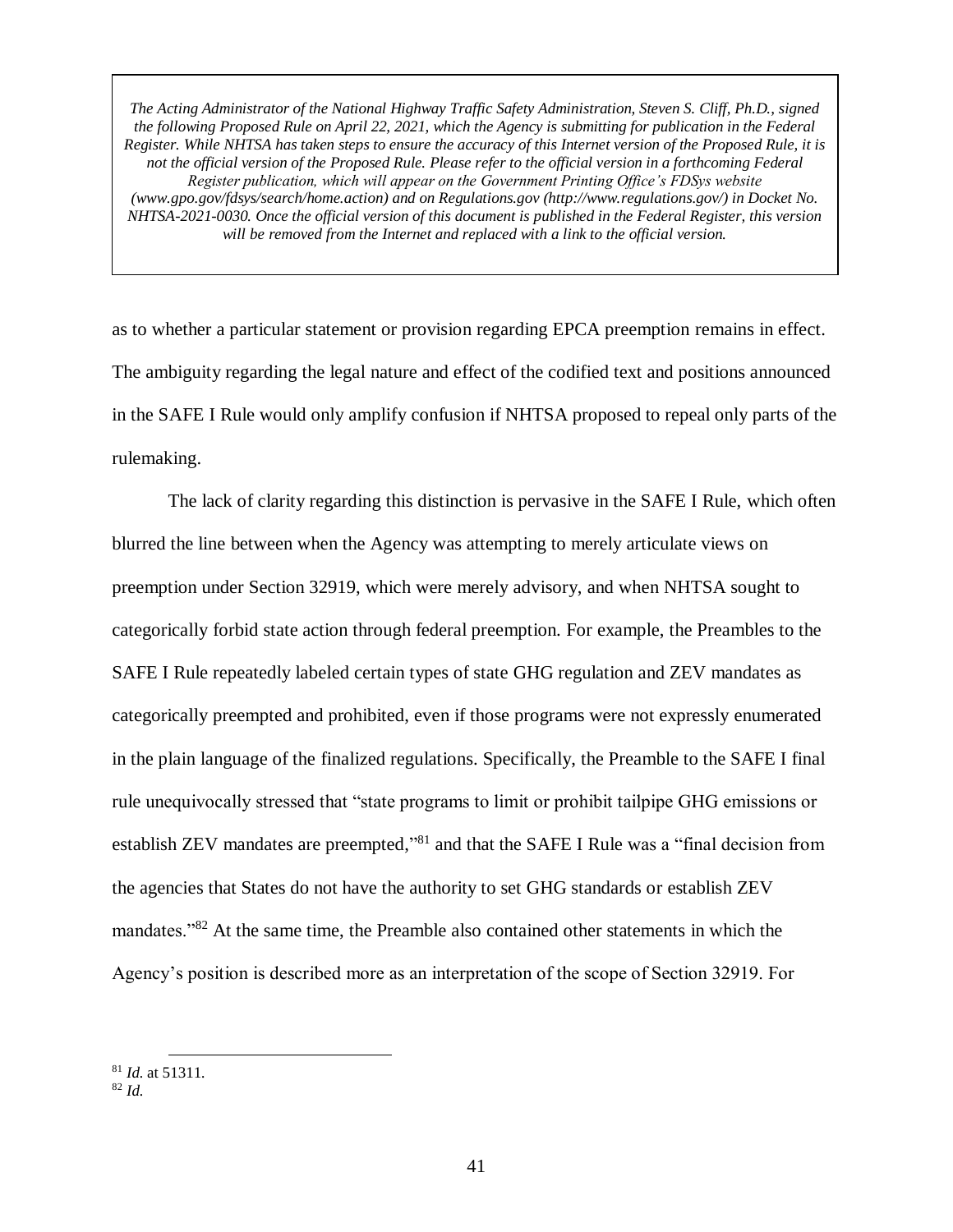instance, NHTSA articulated in the Preamble a "view…that ZEV mandates are preempted by EPCA"<sup>83</sup> The intermittent manner in which the Agency described the force of preemption in the Preamble intermingled any interpretative statements regarding Section 32919 with the more binding definitions of preemption the Agency sought to make in the Appendices. The Agency is also concerned that the manner in which the Preamble described the Agency's role with respect to EPCA preemption does not accurately reflect the limits to the Agency's preemption authority described in the preceding section.

# **2. Repealing all aspects of the SAFE I Rule provides the Agency with a clean slate on this issue**

Further, repealing all aspects of the SAFE I Rule will restore the Agency to a clean slate to appropriately exercise its interpretative discretion on matters of EPCA preemption. In this respect, the Agency is mindful that an "administrative interpretation [which] alters the federalstate framework by permitting federal encroachment upon a traditional state power" merits particularly careful consideration to fully account for the significant federalism interests of states.<sup>84</sup> Likewise, Executive Order 13132 recognizes the importance of considering federalism interests, stressing that "[t]he national government should be deferential to the States when

<sup>83</sup> *Id.* at 51314.

<sup>84</sup> *See Solid Waste Agency of N. Cook Cty. v. U.S. Army Corps of Engineers*, 531 U.S. 159, 173 (2001).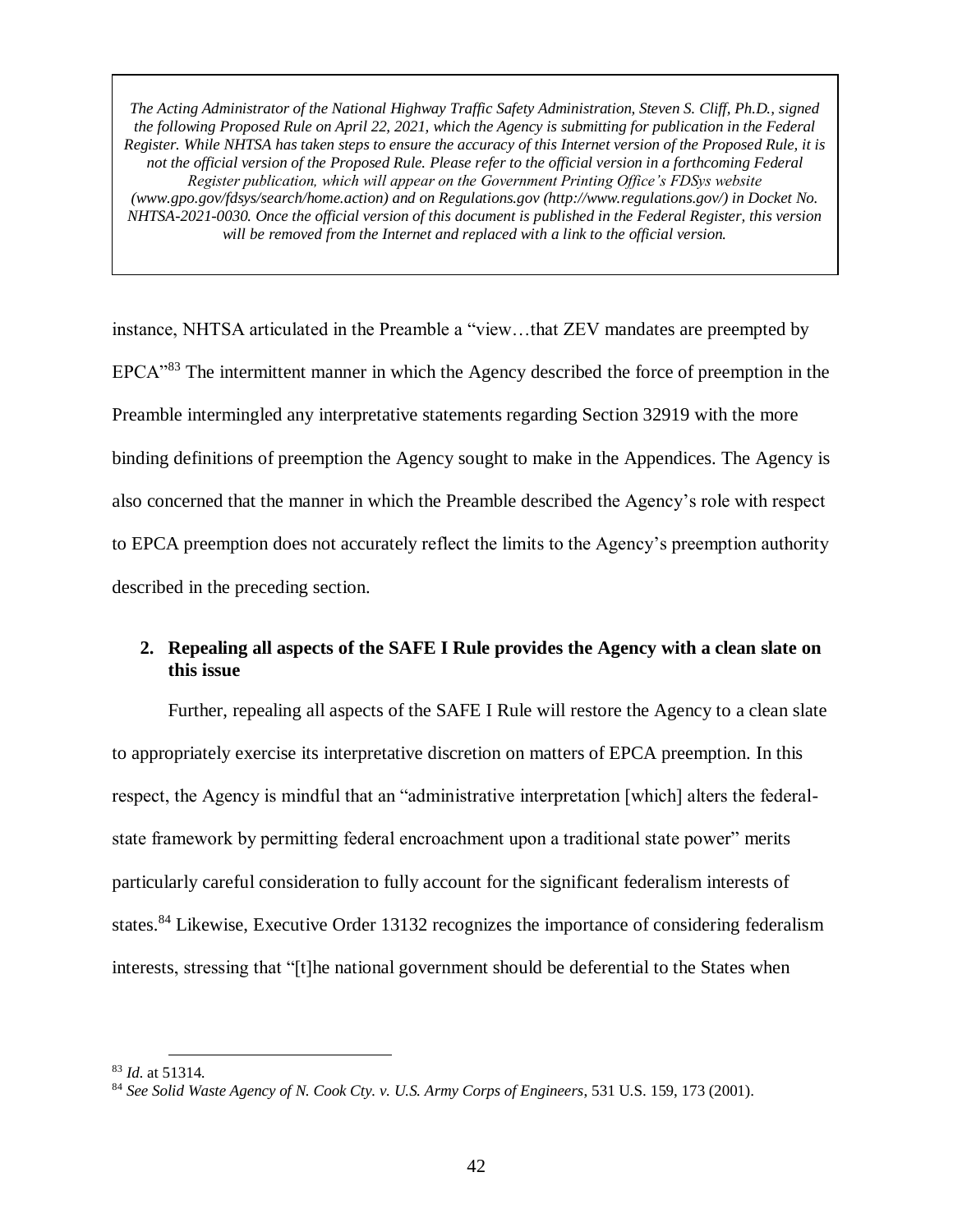taking action that affects the policymaking discretion of the States and should act only with the greatest caution where State or local governments have identified uncertainties regarding the constitutional or statutory authority of the national government. <sup>85</sup> Here, states have indicated that the standards at issue were developed to protect the states' residents from dangerous air pollution and the states' natural resources from the threats posed by climate change. In a number of cases, these policies also served as components of the states' compliance with air pollution mitigation requirements delegated to states under the federal Clean Air Act.

Upon reconsideration, NHTSA is concerned that the categorical preemption views announced in the SAFE I Rule were insufficiently tailored to account for these federalism interests because they label an entire segment of state and local regulation as preempted, irrespective of the precise contours of any particular programs, regulations, or technological developments that may arise. This is not to say that the Agency cannot approach the question of whether a particular state or local law is preempted without certain general principles or overarching views, either at the time it is considering a particular matter or in an advance advisory opinion, but it is entirely different to declare that such general views are incontrovertible or absolute in a way that does not account for the nuanced and careful consideration of program-specific facts called for in preemption analyses.

<sup>85</sup> Executive Order 13132, *Federalism*, Sec. 1(a) (Aug. 4, 1999).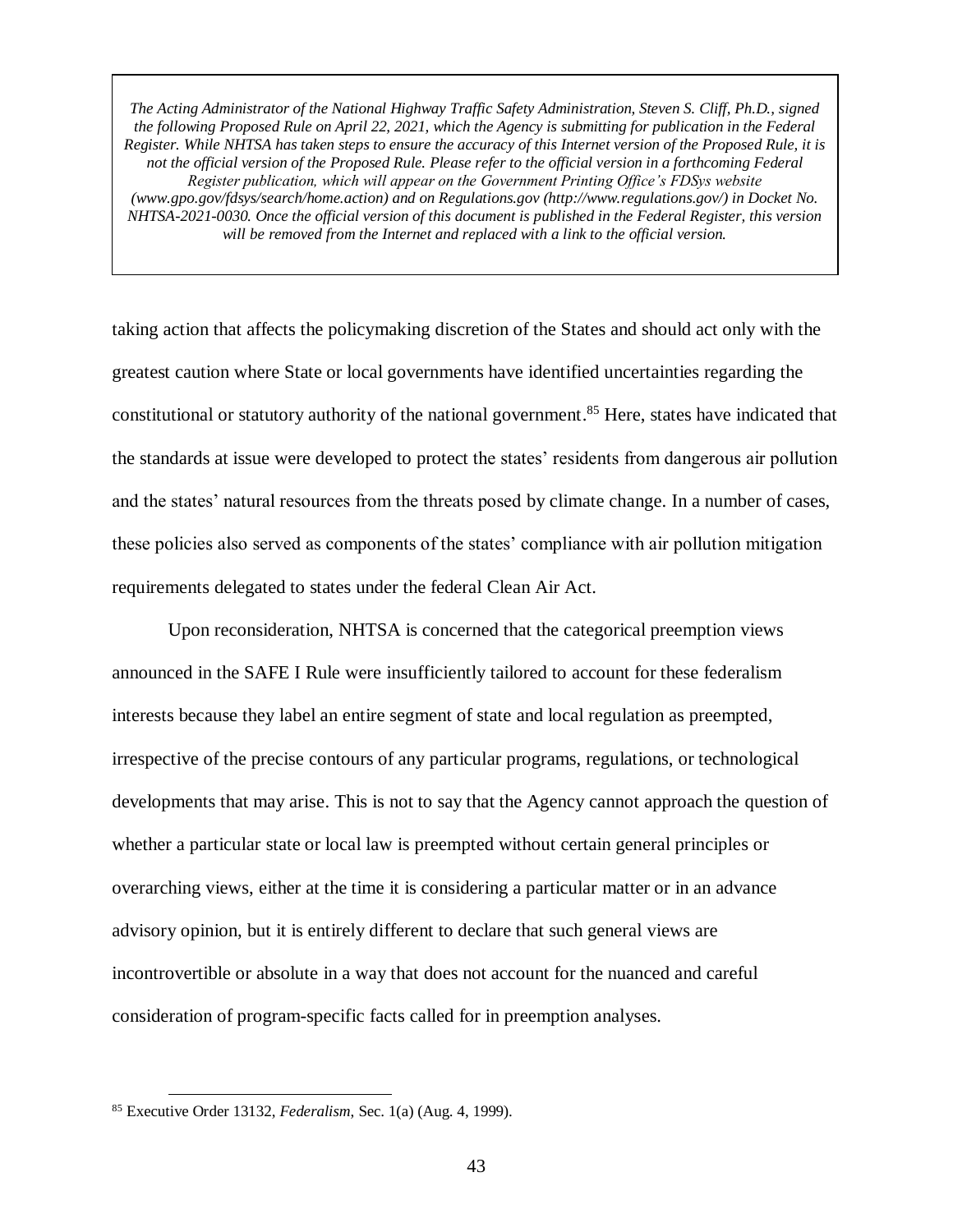Thus, the Agency believes that a clean slate would more appropriately enable a particularized consideration of how the specifics of state programs may "relate to" fuel economy standards under Section 32919. Such an approach would be more reflective of the importance of federalism concerns and of the kind of program-specific factual inquiry often involved in identifying whether a state program is preempted under the statute. This type of factual, casespecific approach is consistent with how courts generally consider both the application of express preemption provisions and, even more so, claims of implied conflict preemption. Such courts remain available to resolve issues that may arise in the context of applying EPCA preemption, such as in legal challenges to particular state programs. In fact, should such a legal challenge arise, this narrower approach affords a better opportunity to provide to the presiding court, if appropriate, a more tailored and relevant perspective on the Agency's view of whether the state law at issue is preempted. To the extent NHTSA sets forth any such advisory views of how EPCA preemption may affect state programs, considering those programs in a more specific and narrow context also enables the Agency to more fully leverage its automotive expertise in understanding the particular vehicle technologies implicated by the respective regulations. These same advantages also apply if the Agency elects, as appropriate, to provide similar views outside of the litigation context as well. The clean slate facilitated by this approach is fully consistent with NHTSA's previous approach to EPCA preemption.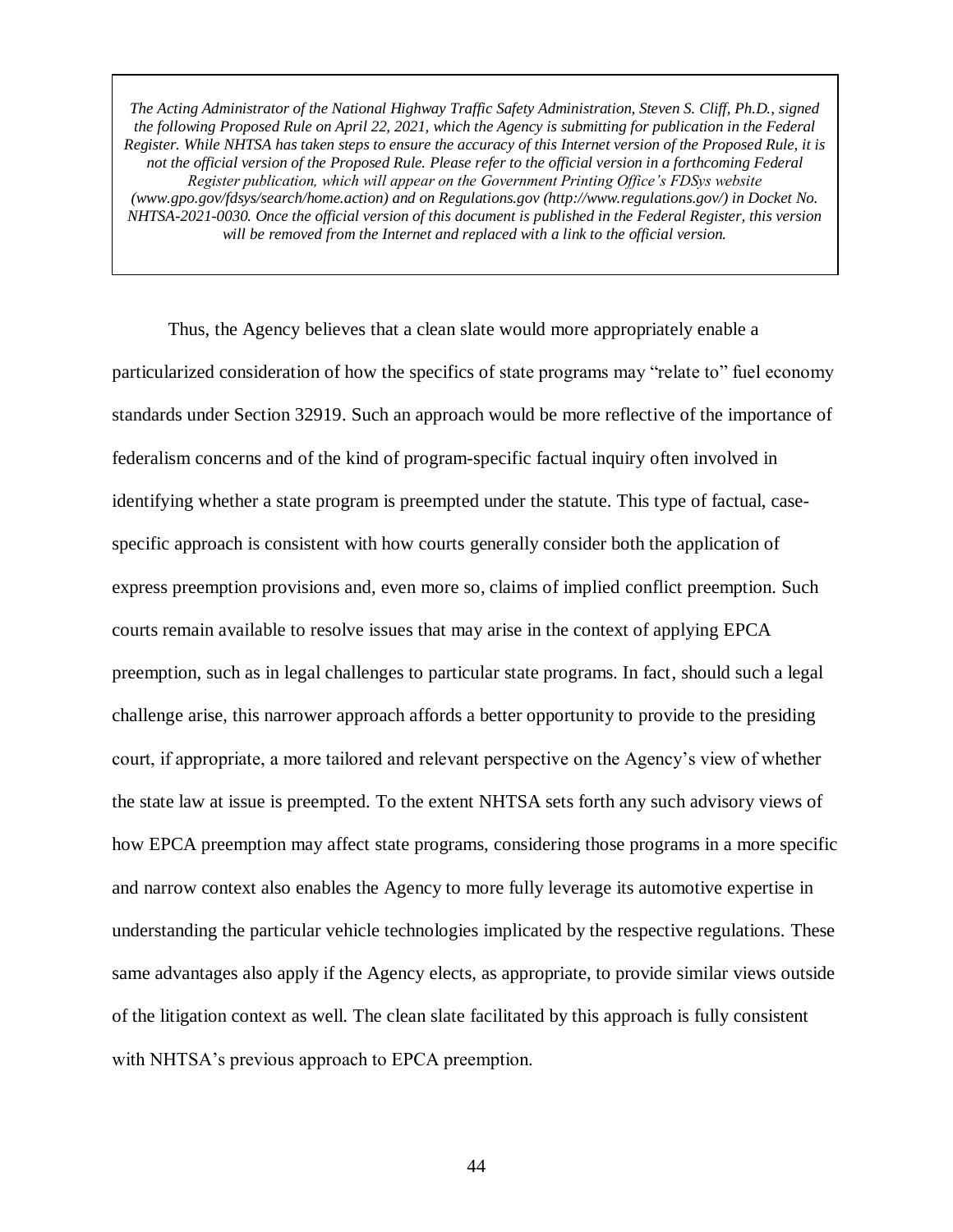In contrast, establishing a clean slate and clearly communicating that NHTSA's views on EPCA preemption, while advisory, do not independently preempt, encourages states and political subdivisions to more freely devise programs that can potentially coexist with Section 32919. Therefore, the Agency is concerned that retaining the views announced in the SAFE I Rule, and categorically foreclosing consideration of any such programs that states may otherwise pursue, unnecessarily and inappropriately restricts potential policy innovation at the State and local level.

Further, the Agency believes that repealing all aspects of the SAFE I Rule and restoring a clean slate is appropriate because the Agency has substantial doubts about the substantive EPCA preemption conclusions reached in the SAFE I Rule. The proposal, final rule, and ensuing litigation for the SAFE I Rule generated an extensive array of public comments, scholarship, and legal briefing regarding both the procedural and substantive matters of EPCA preemption. While NHTSA is not announcing any new substantive views regarding EPCA preemption in this document, the Agency recognizes that many of these writings raised very detailed and thorough arguments advocating for a different reading and application of Section 32919 than was adopted by NHTSA in the SAFE I Rule.<sup>86</sup>

<sup>&</sup>lt;sup>86</sup> For instance, in 2019 and 2020, Professor Greg Dotson with the University of Oregon School of Law published two law review articles dedicated entirely to the Agencies' SAFE I rulemaking.<sup>86</sup> In these articles, Professor Dotson comprehensively analyzed applicable legislative and regulatory history, before suggesting that Congress did not intend to preempt state GHG standards or ZEV mandates under Section 32919. Similar conclusions have been reached by other commenters and litigants in the SAFE I rulemaking and consolidated litigation.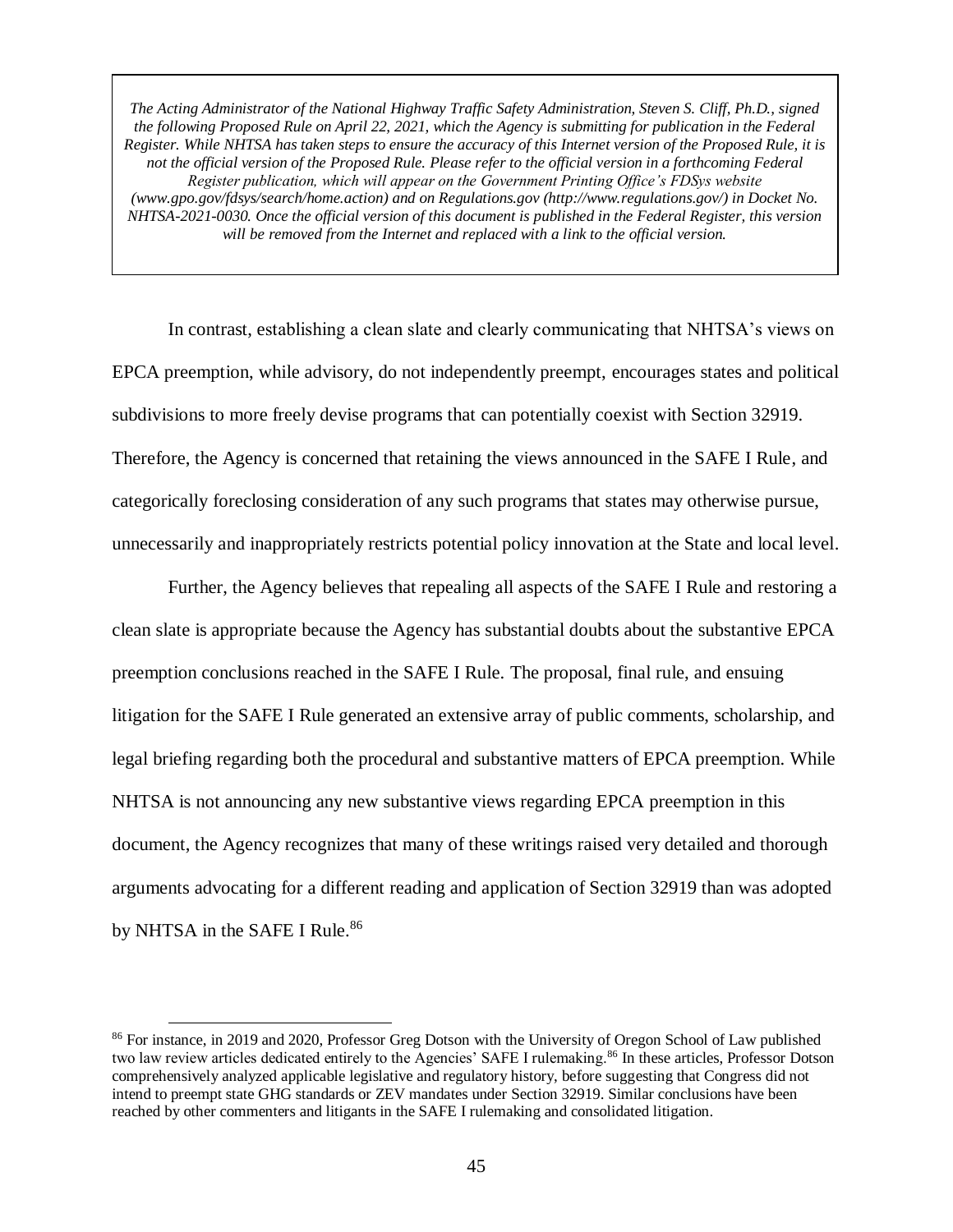Although the Agency does not propose to adopt any substantive views in this proposal, NHTSA acknowledges that these substantive arguments merit careful consideration and raise significant doubts for the Agency as to the validity of the positions taken in SAFE I. As long as the SAFE I Rule statements remain in place, any opportunity for a more nuanced consideration of particular state programs is significantly diminished. Moreover, if they remained in place, the SAFE I views would inaccurately suggest that the Agency remained certain about substantive issues for which, in reality, the Agency harbored significant doubts and continued to reconsider. Accordingly, NHTSA preliminarily believes that even if it does not yet wish to articulate new substantive views, withdrawing any interpretations from the SAFE I Rule is a necessary and appropriate next step to ensure the Agency can fully exercise its interpretative and policymaking discretion to do so in a more nuanced and careful way at a later point, if warranted.

Due to these concerns, the Agency has tentatively determined that it is appropriate to first repeal the interpretative positions, rather than also to include a new interpretation in this proposal, as doing so enables the most efficient and streamlined removal of NHTSA's express preemption regulations. If the Agency finalizes its view that the express preemption regulations in Parts 531 and 533 indeed exceed NHTSA's delegated authority, repealing the *ultra vires* regulations quickly is imperative to restore NHTSA's regulations to their properly authorized scope, which remains NHTSA's paramount objective in this proposal. In contrast, broadening the scope of this proposal to include new substantive interpretations regarding ECPA's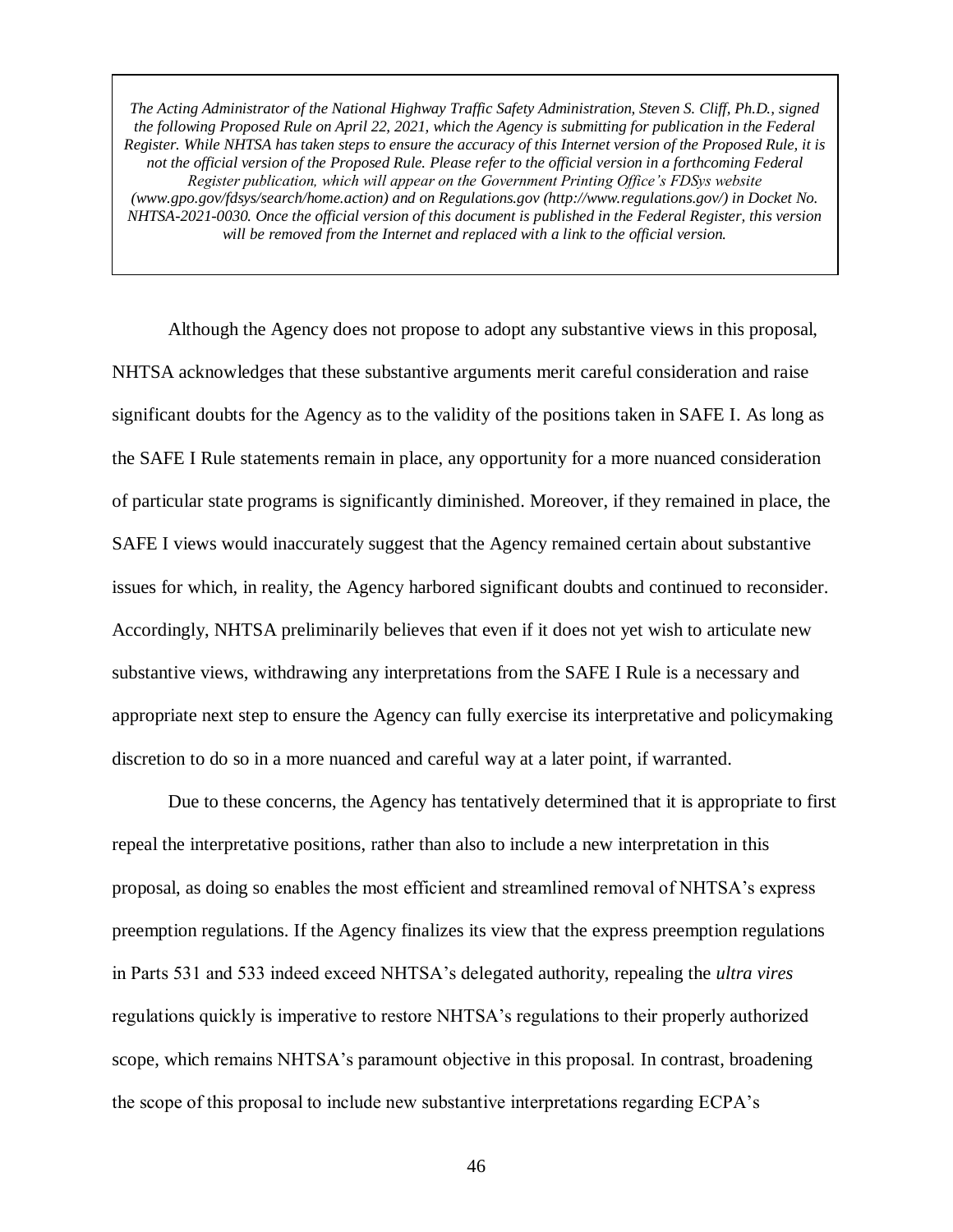application to state motor vehicle emissions regulations may significantly expand both the purview of the Agency's analysis and the scope of public input on the proposal, and the time needed to complete this action. Therefore, repealing but not replacing the Agency's substantive views on preemption provides the additional time needed to fully reconsider the issue without leaving any implication that the statements in the SAFE I rulemaking remain in effect or inappropriately dampening state regulatory activity in the interim.

Accordingly, NHTSA is proposing to fully withdraw any interpretative statements or views espoused in the Preambles of the SAFE I Rule to ensure that no ambiguity exists regarding whether the Agency continues to endorse such statements. Such a rescission and repeal offers the opportunity to establish a clean slate, in which no prior overstatements as to NHTSA's role lead to confusion about a party's legal obligations or the weight the Agency's statements should carry and no interpretative statements with which the Agency may no longer agree could influence state actions.

# **G. Repealing the regulations and positions announced in the SAFE I rulemaking remains appropriate even if NHTSA possessed the authority for the rulemaking.**

Even apart from the Agency's substantial concerns discussed above, the Agency is also proposing a complete repeal of the codified provisions and interpretative views as independently worthwhile steps. Upon reconsideration, even if it could do so lawfully, NHTSA no longer deems it necessary to speak with the force and effect of law on matters of EPCA preemption.

47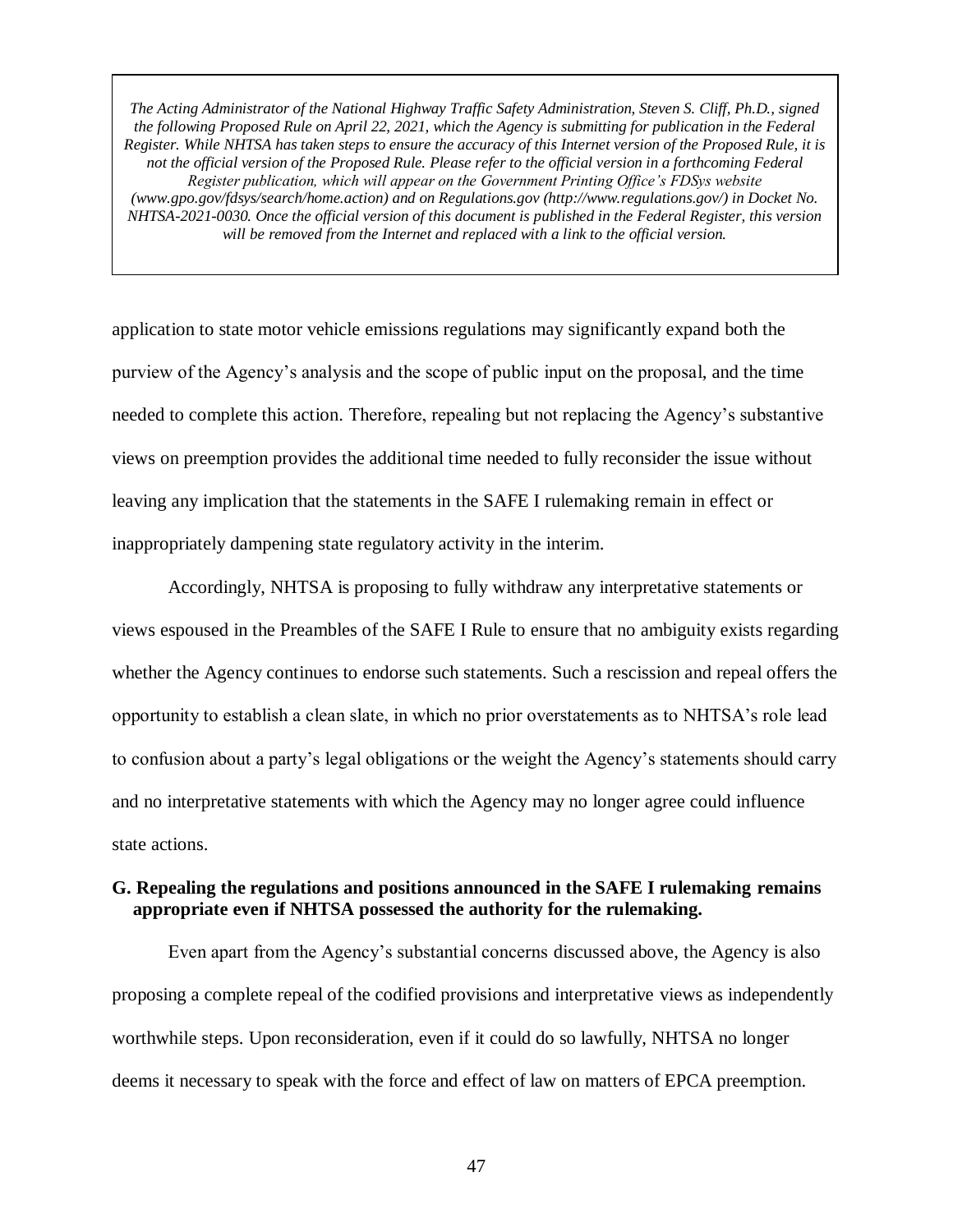At the outset, the Agency considers the codified text in 531.7 and 533.7 unnecessary, as they merely repeat the statutory text and, thus, have no effect beyond the statute simply by virtue of their codification in NHTSA's regulations. In fact, NHTSA is concerned that their verbatim recitation in the CFR could even be confusing to some, who assume some subtle difference must exist in the statutory and regulatory provisions. As such, the Agency no longer considers the two provisions to offer any utility and proposes their repeal. As for the remaining two Appendices and associated Preamble text, the Agency remains concerned that, even if NHTSA possessed authority for the rulemaking, the categorical manner in which the SAFE I Rule applied preemption does not appropriately account for the importance of a more nuanced approach that considers state programs on a more particularized basis. NHTSA believes this more nuanced approach could better balance federalism interests by avoiding a sweeping and premature prohibition of all state and local programs and instead evaluating such programs more specifically. Further, NHTSA now has significant doubts about the validity of its preemption analysis as applied to the specific state programs discussed in SAFE I. Therefore, for both these reasons and the further discussion on the subject that appears in the preceding section, NHTSA considers a proposal to repeal the regulations and interpretations appropriate irrespective of the Agency's level of authority on preemption.

#### **H. Rulemaking Analyses and Notices**

48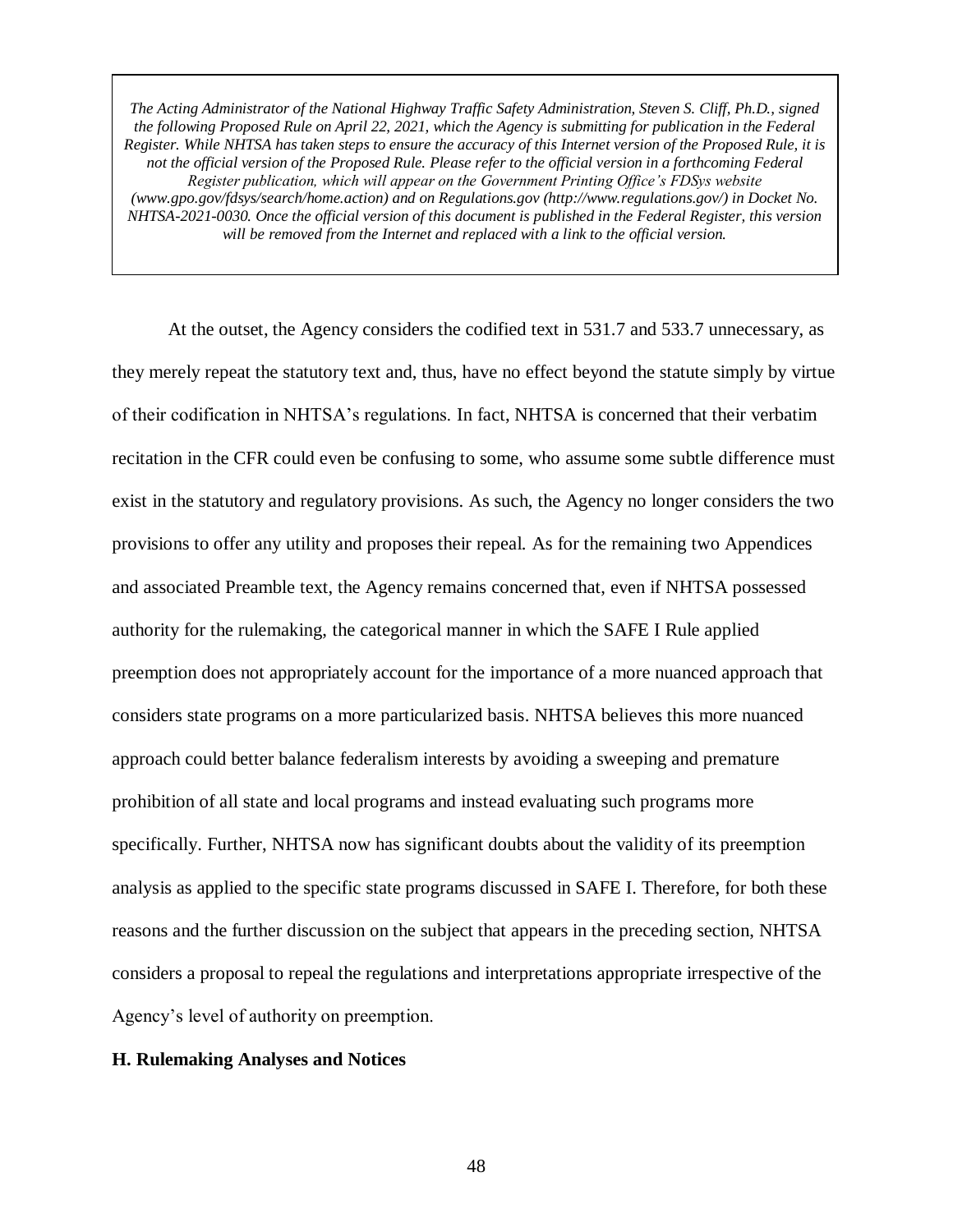## **1. Executive Order 12866, Executive Order 13563, and DOT Regulatory Policies and Procedures**

NHTSA has considered the impact of this rulemaking action under Executive Order 12866, Executive Order 13563, and the Department of Transportation's regulatory policies and procedures. This rulemaking document has been considered a "significant regulatory action" under Executive Order 12866. At this stage, NHTSA does not believe that this rulemaking would be "economically significant," as it would not directly reinstate any state programs or otherwise affect the self-executing statutory preemption framework in 49 U.S.C. 32919.

### **2. Regulatory Flexibility Act**

Pursuant to the Regulatory Flexibility Act (5 U.S.C. 601 et seq., as amended by the Small Business Regulatory Enforcement Fairness Act (SBREFA) of 1996), whenever an agency is required to publish a notice of proposed rulemaking or final rule, it must prepare and make available for public comment a regulatory flexibility analysis that describes the effect of the rule on small entities (*i.e.*, small businesses, small organizations, and small governmental jurisdictions). No regulatory flexibility analysis is required, however, if the head of an agency certifies the proposal will not have a significant economic impact on a substantial number of small entities.

NHTSA has considered the impacts of this notice under the Regulatory Flexibility Act and certifies that this rulemaking will not have a significant economic impact on a substantial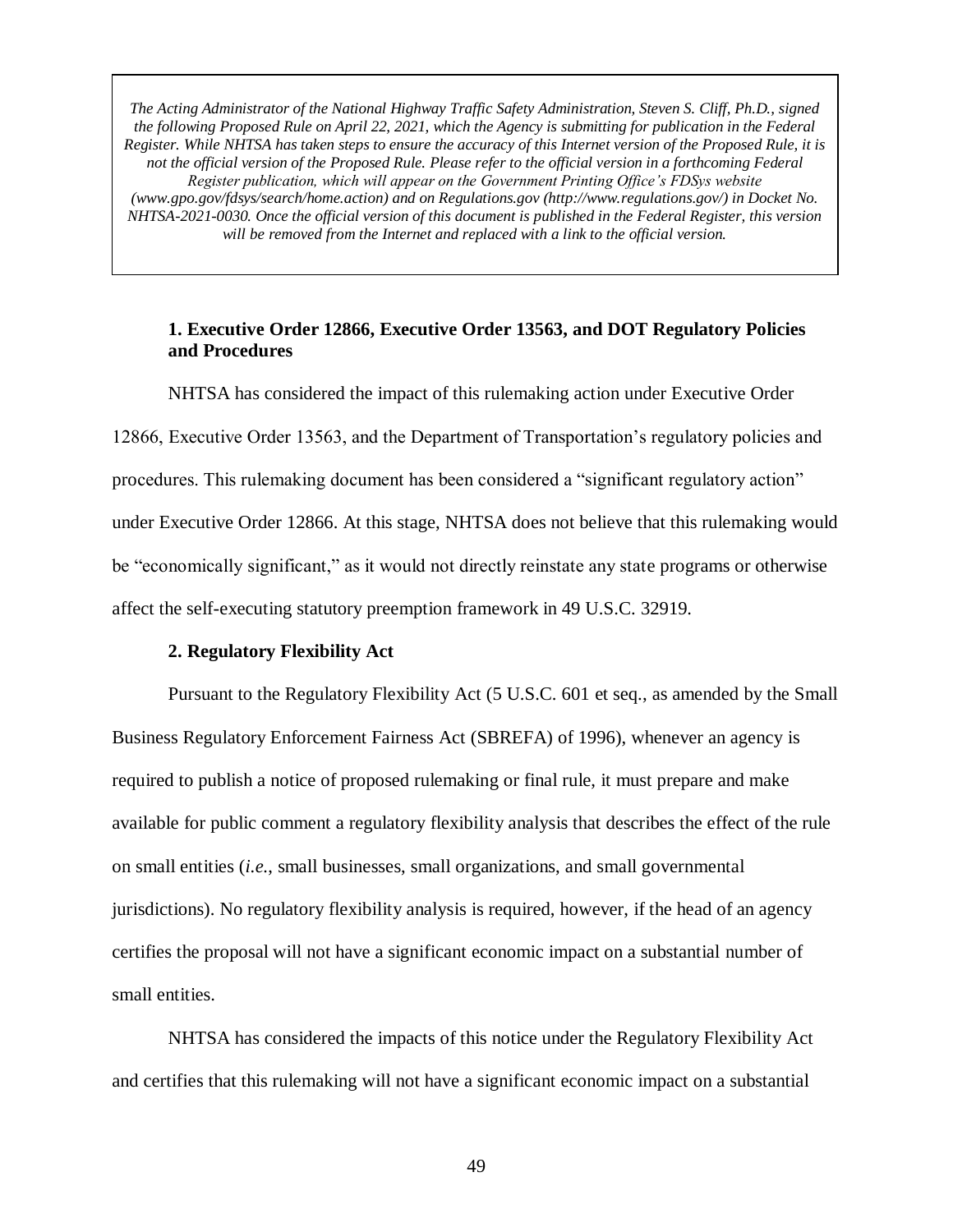number of small entities. The following provides the factual basis for this certification under 5 U.S.C. 605(b). This proposed action would only concern the question of preemption; the action does not set CAFE or emissions standards themselves. The preemption regulations at issue in this proposal have no direct effect on any private entities, regardless of size, because the rules do not regulate private entities. Thus, any effect on entities implicated by this regulatory flexibility analysis is merely indirect.

### **3. Executive Order 13132 (Federalism)**

Executive Order 13132 requires NHTSA to develop an accountable process to ensure "meaningful and timely input by State and local officials in the development of regulatory policies that have federalism implications."<sup>87</sup> "Policies that have federalism implications" is defined in the Executive Order to include regulations that have "substantial direct effects on the States, on the relationship between the national government and the States, or on the distribution of power and responsibilities among the various levels of government."<sup>88</sup> Executive Order 13132 imposes additional consultation requirements on two types of regulations that have federalism implications: (1) a regulation that imposes substantial direct compliance costs, and that is not required by statute; and  $(2)$  a regulation that preempts State law.<sup>89</sup>

<sup>87</sup> Executive Order 13132, *Federalism*, Sec. 1(a) (Aug. 4, 1999).

<sup>88</sup> *Id.* at Sec. 1(a).

<sup>89</sup> *Id.* at Sec. 6(b), (c).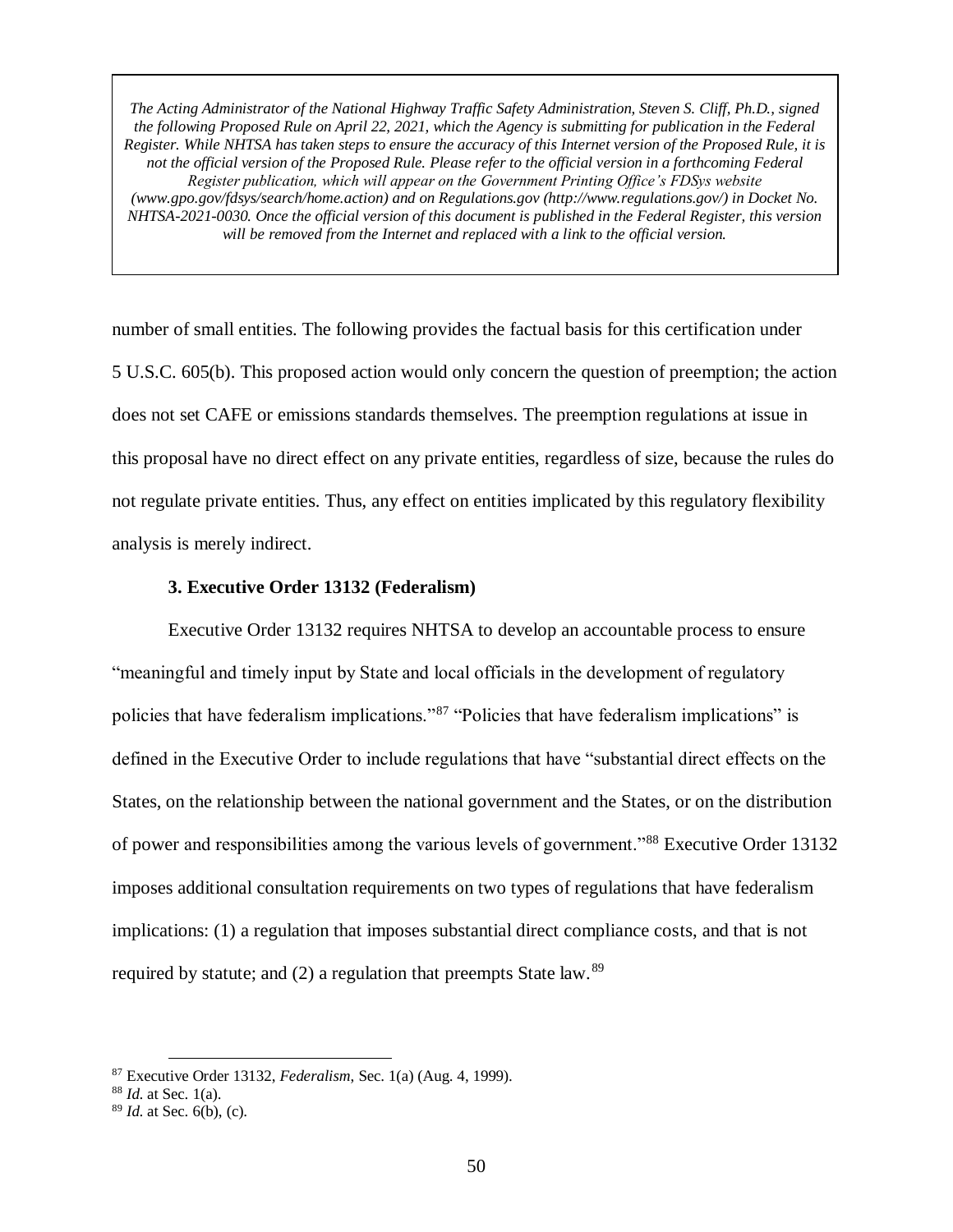While this proposal concerns matters of preemption, it does not propose either type of regulation covered by Executive Order 13132's consultation requirements. Rather, the action in this proposal expressly proposes to repeal regulations and positions that sought to preempt State law. Thus, this proposal does not implicate the consultation procedures that Executive Order 13132 imposes on agency regulations that would either preempt state law or impose substantial direct compliance costs on states.

### **4. Unfunded Mandates Reform Act of 1995**

The Unfunded Mandates Reform Act of 1995, Pub. L. 104-4, requires agencies to prepare a written assessment of the cost, benefits and other effects of proposed or final rules that include a Federal mandate likely to result in the expenditure by State, local, or tribal governments, in the aggregate, or by the private sector, of more than \$100 million annually. Because this rulemaking is not expected to include a Federal mandate, no unfunded mandate assessment will be prepared.

### **5. National Environmental Policy Act**

The National Environmental Policy Act of 1969 (NEPA)<sup>90</sup> directs that Federal agencies proposing "major Federal actions significantly affecting the quality of the human environment" must, "to the fullest extent possible," prepare "a detailed statement" on the environmental

<sup>90</sup> 42 U.S.C. 4321–4347.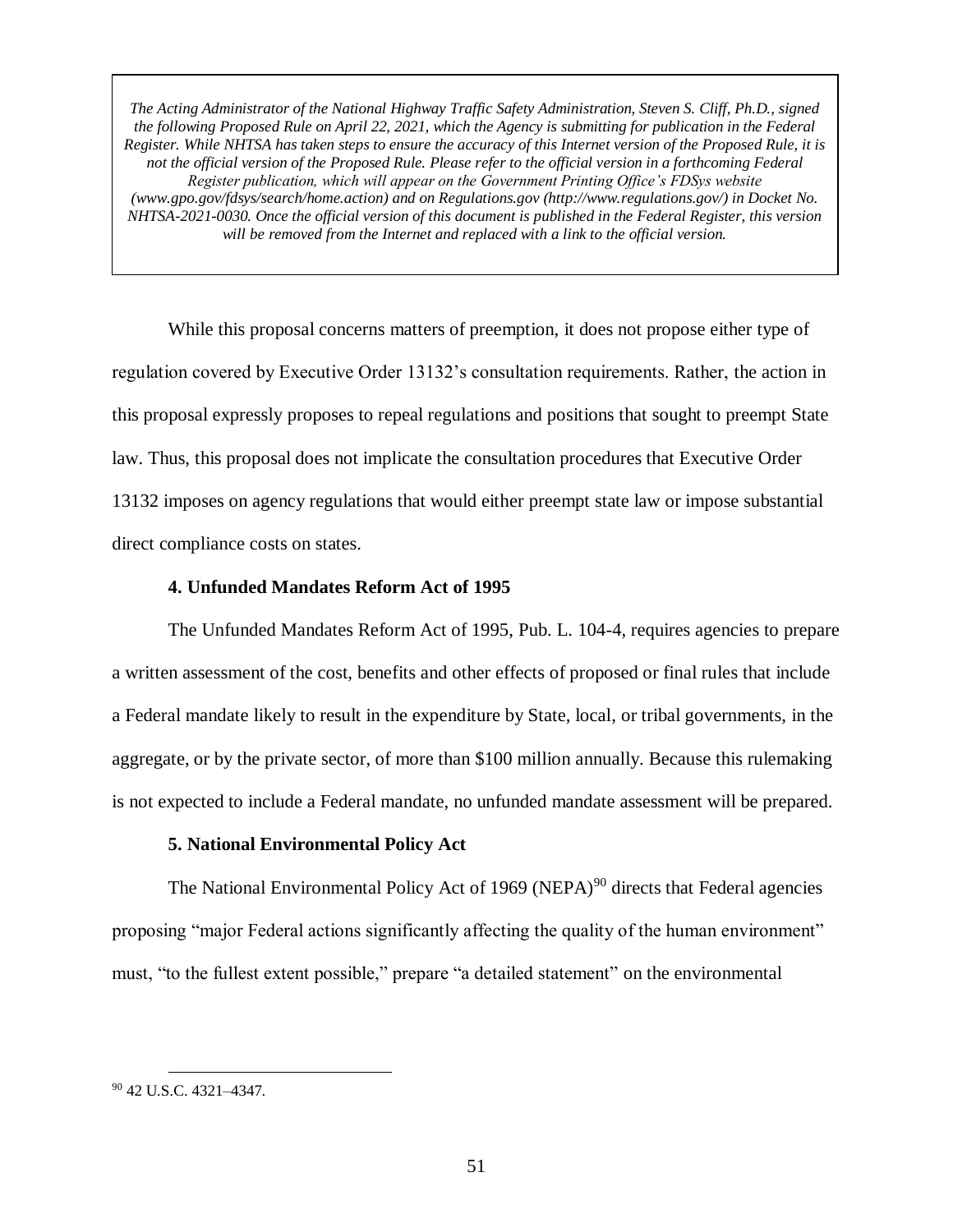impacts of the proposed action (including alternatives to the proposed action).<sup>91</sup> However, there are some instances where NEPA does not apply to a particular proposed action.

One consideration is whether the action is a non-discretionary action to which NEPA may not apply.<sup>92</sup> In this notice, NHTSA has expressed its substantial concerns over whether Congress provided legislative rulemaking authority to the Agency with regard to 49 U.S.C. 32919. To the extent that the SAFE I Rule purported to dictate or proclaim EPCA preemption with the force of law, the Agency expresses a concern throughout this proposal that such actions exceed the Congressional grant of authority to NHTSA under EPCA. If NHTSA in fact exceeded its authority, the Agency believes that the only legally appropriate course of action would be to realign its regulatory activities to their properly authorized scope by removing the regulatory language and appendices from the Code of Federal Regulations and repealing the corresponding analysis of particular state GHG emissions programs in the SAFE I Rule. Courts have long held that NEPA does not apply to nondiscretionary actions by Federal agencies.<sup>93</sup> If NHTSA were to conclude in its final rule that it lacked authority to issue regulations mandating preemption or

 $\overline{a}$ <sup>91</sup> 42 U.S.C. 4332.

<sup>92</sup> *See Dept. of Transp. v. Public Citizen*, 541 U.S. 752, 768-69 (2014) (holding that the agency need not prepare an EIS in addition to an EA and stating, "Since FMCSA has no ability categorically to prevent the cross-border operations of Mexican motor carriers, the environmental impact of the cross-border operations would have no effect on FMCSA's decisionmaking—FMCSA simply lacks the power to act on whatever information might be contained in the EIS.").

<sup>93</sup> *See, e.g., Public Citizen*, 541 U.S. 752; *Milo Cmty. Hosp. v. Weinberger*, 525 F.2d 144 (1st Cir. 1975); *State of South Dakota v. Andrus*, 614 F.2d 1190 (8th Cir. 1980); *Citizens Against Rails-to-Trails v. Surface Transp. Bd.*, 267 F.3d 1144 (D.C. Cir. 2001); *Sierra Club v. Babbitt*, 65 F.3d 1502 (9th Cir. 1995).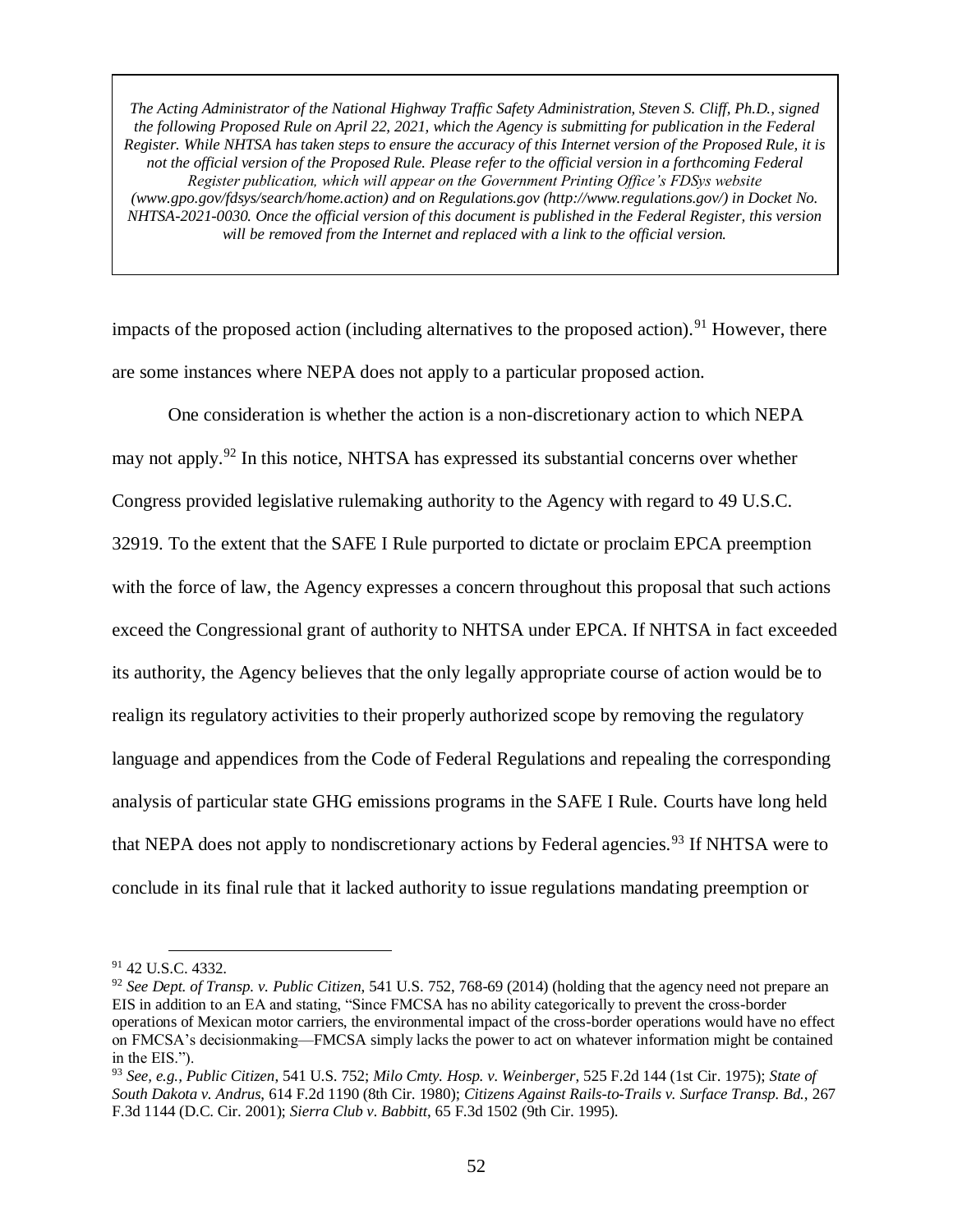otherwise categorically proclaiming state regulations to be preempted, it must therefore conclude that NEPA does not apply to this action.

The Agency also notes that the Supreme Court has characterized an express preemption statue's scope as a legal matter of statutory construction, in which "the purpose of Congress is the ultimate touchstone of pre-emption analysis." *Cipollone v. Liggett Grp., Inc*., 505 U.S. 504, 516 (1992). In turn, "Congress' intent, of course, primarily is discerned from the language of the pre-emption statute and the 'statutory framework' surrounding it." *Lohr*, 518 U.S. at 485–86 (plurality opinion). This particularly applies "[i]f the statute contains an express pre-emption clause[. Then] the task of statutory construction must in the first instance focus on the plain wording of the clause, which necessarily contains the best evidence of Congress' pre-emptive intent." *CSX Transp., Inc. v. Easterwood*, 507 U.S. 658, 664 (1993).

In light of this background, as both this proposal and the SAFE I Rule itself consistently made clear, the statutory text of 49 U.S.C. Section 32919 governs express preemption through self-executing terms. Specifically, the Preamble to the SAFE I Final Rule stressed:

Any preemptive effect resulting from this final action is not the result of the exercise of Agency discretion, but rather reflects the operation and application of the Federal statute. NHTSA does not have authority to waive any aspect of EPCA preemption no matter the potential environmental impacts; rather, preempted standards are void *ab initio.* Courts have long held that NEPA does not apply to nondiscretionary actions by Federal agencies. As NHTSA lacks discretion over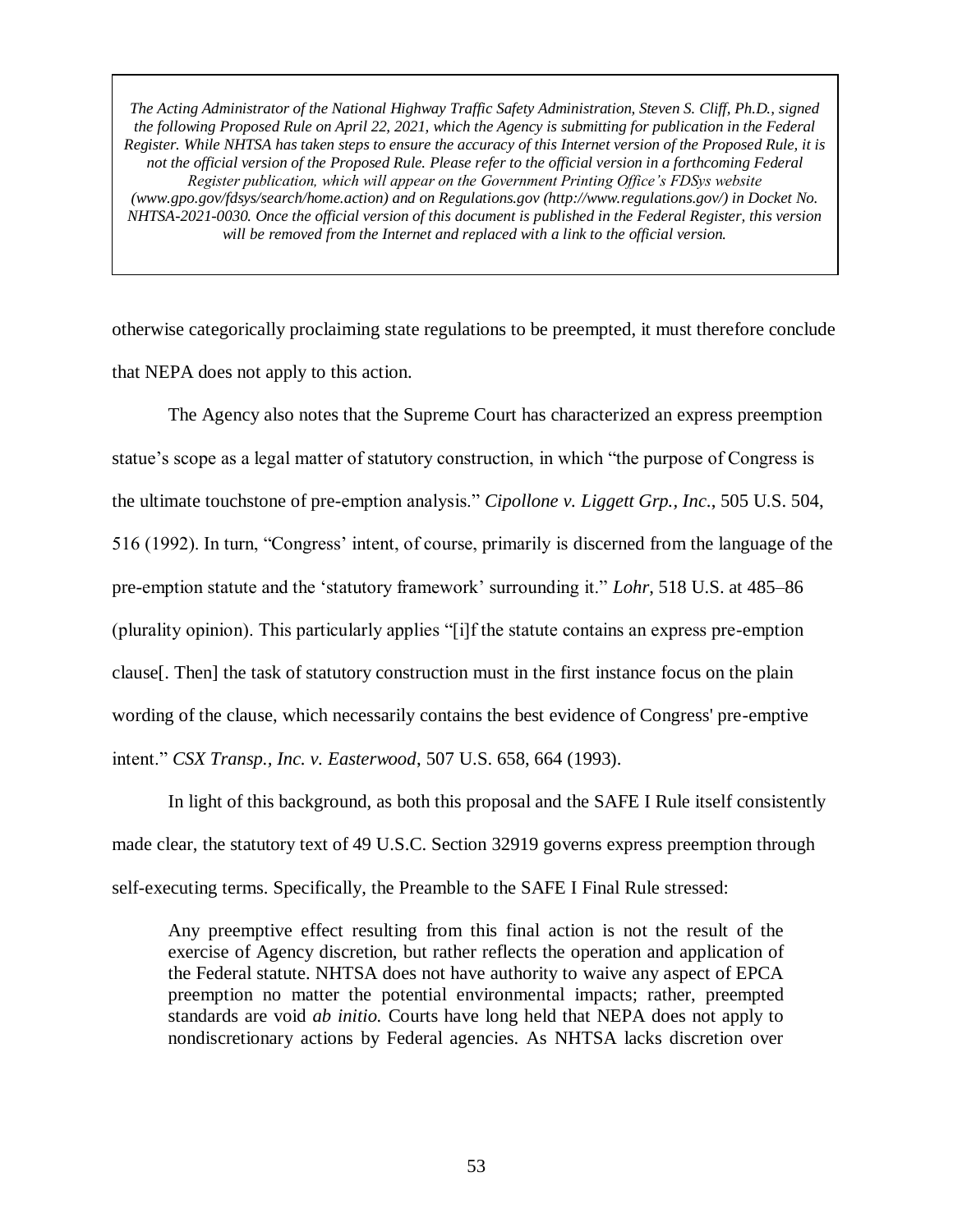EPCA's preemptive effect, the Agency concludes that NEPA does not apply to this action.<sup>94</sup>

In this notice, NHTSA does not seek to take any new substantive step or announce any new substantive view. Instead, NHTSA proposes only to withdraw the SAFE I Rule, which was an action for which the Agency already determined NEPA did not apply as the operative statute continued to govern any environmental effects from preemption. As before, the express preemption provision of Section 32919 remains enacted, in full and unchanged, irrespective of the SAFE I Rule, this proposal, or any subsequent final rule. As such, even though NHTSA now expresses doubts about its substantive conclusions in the SAFE I Rule and proposes to withdraw those views here, the Agency continues to believe that it did not and cannot dictate or define by law the self-executing scope of preemption under Section 32919. This is because of the Agency's belief expressed herein that its views on Section 32919, while potentially informative and advisory, do not carry the force and effect of law.<sup>95</sup> Therefore, this proposal likewise would not change the statutorily set scope of express preemption and, as such, the Agency does not

<sup>&</sup>lt;sup>94</sup> 84 Fed. Reg. 51310, 51353-54.

<sup>&</sup>lt;sup>95</sup> See supra Sec. E(3). If NHTSA did, in fact, have authority to establish the scope of preemption with the force and effect of law, and if the Agency inappropriately failed to incorporate environmental considerations into its decision in the SAFE I Rule, then establishing a clean slate and restoring the scope to the *status quo ante* would rectify this overstep. *See, e.g.*, *supra* Sec. F(2). In the event NHTSA is adjudged to possess such binding authority and decides to exercise it in a future rulemaking, such a clean state will allow NHTSA to include such environmental considerations, if appropriate, at that time.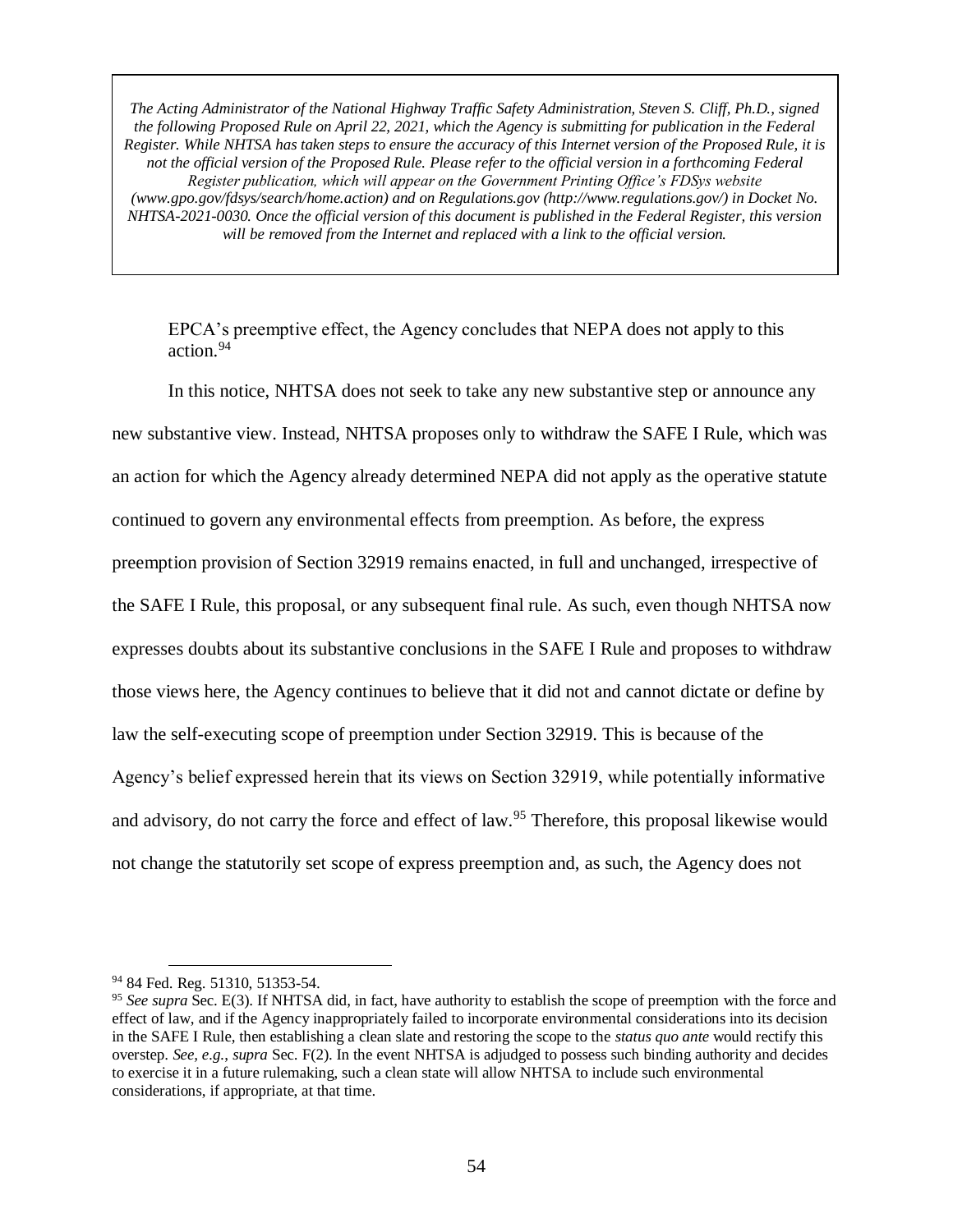consider this proposal to result in any environmental impact that may arise from such preemption.

### **6. Executive Order 12988 (Civil Justice Reform)**

Pursuant to Executive Order 12988, ''Civil Justice Reform,''<sup>96</sup> NHTSA has determined

that this proposed rule does not have any retroactive effect.

## **7. Paperwork Reduction Act**

In accordance with the Paperwork Reduction Act of 1980, NHTSA states that there are no requirements for information collection associated with this rulemaking action.

## **8. Privacy Act**

Please note that anyone is able to search the electronic form of all comments received into any of DOT's dockets by the name of the individual submitting the comment (or signing the comment, if submitted on behalf of an association, business, labor union, etc.). You may review DOT's complete Privacy Act Statement in the Federal Register published on April 11, 2000 (Volume 65, Number 70; Pages 19477-78), or you may visit http://dms.dot.gov.

## **Proposed Regulatory Text**

For the reasons stated in the preamble, the National Highway Traffic Safety Administration proposes to amend 49 CFR Parts 531 and 533 as set forth below.

 $\overline{a}$ <sup>96</sup> 61 Fed. Reg. 4729 (Feb. 7, 1996).